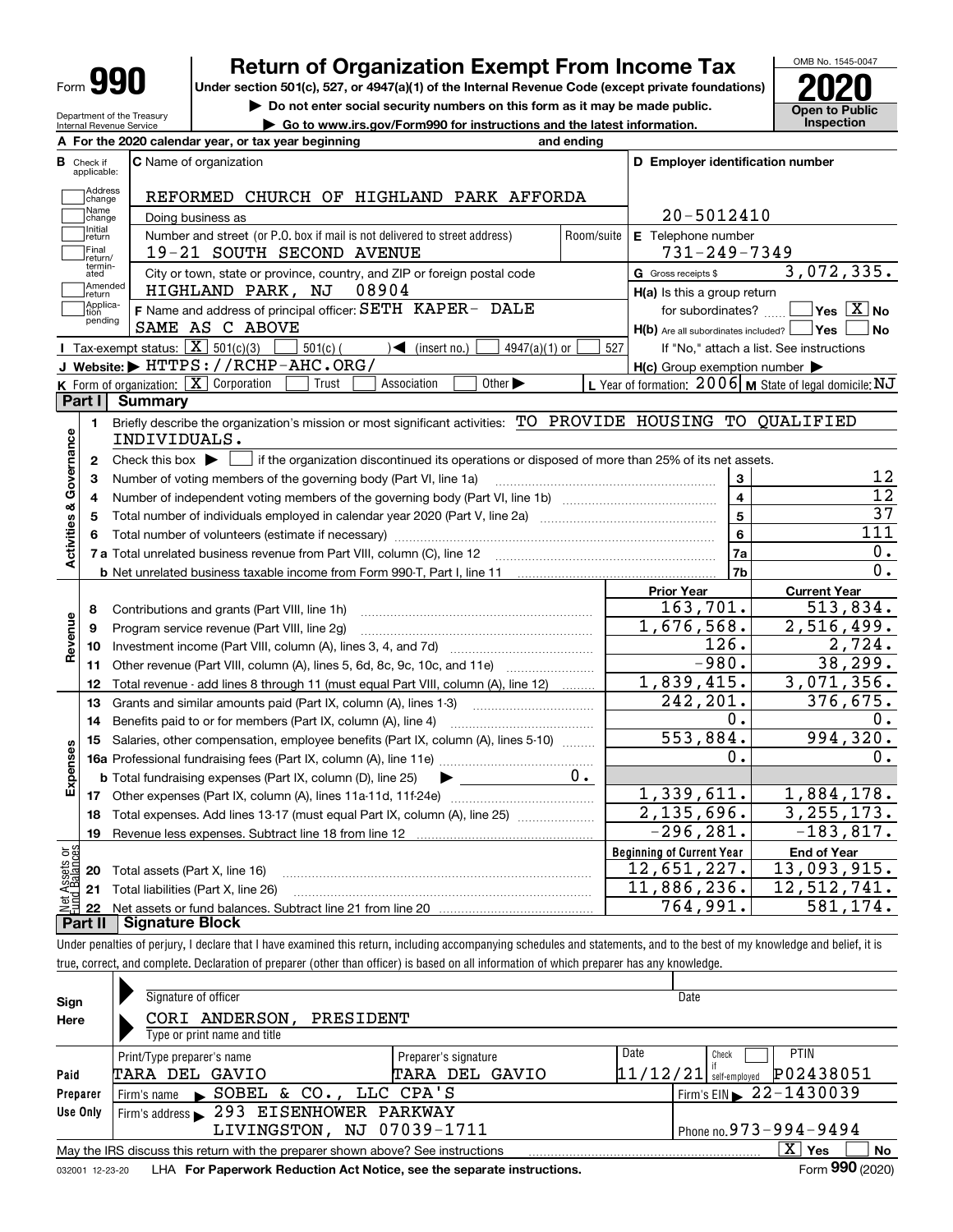|                 | 20-5012410<br>REFORMED CHURCH OF HIGHLAND PARK AFFORDA<br>$Page$ <sup>2</sup><br>Form 990 (2020)                                                                                                             |
|-----------------|--------------------------------------------------------------------------------------------------------------------------------------------------------------------------------------------------------------|
| <b>Part III</b> | <b>Statement of Program Service Accomplishments</b>                                                                                                                                                          |
|                 | $\overline{\mathbf{x}}$<br>Check if Schedule O contains a response or note to any line in this Part III                                                                                                      |
| 1               | Briefly describe the organization's mission:<br>TO PROVIDE PERMANENT HOUSING TO QUALIFIED INDIVIDUALS.                                                                                                       |
|                 |                                                                                                                                                                                                              |
|                 |                                                                                                                                                                                                              |
| $\mathbf{2}$    | Did the organization undertake any significant program services during the year which were not listed on the                                                                                                 |
|                 | $\sqrt{}$ Yes $\sqrt{}$ $\overline{\rm X}$ No<br>prior Form 990 or 990-EZ?                                                                                                                                   |
|                 | If "Yes," describe these new services on Schedule O.                                                                                                                                                         |
| 3               | $\overline{\ }$ Yes $\overline{\ \ X}$ No<br>Did the organization cease conducting, or make significant changes in how it conducts, any program services?<br>If "Yes," describe these changes on Schedule O. |
| 4               | Describe the organization's program service accomplishments for each of its three largest program services, as measured by expenses.                                                                         |
|                 | Section 501(c)(3) and 501(c)(4) organizations are required to report the amount of grants and allocations to others, the total expenses, and                                                                 |
|                 | revenue, if any, for each program service reported.<br>2,933,123. including grants of \$376,675. ) (Revenue \$<br>2,516,499.                                                                                 |
| 4a              | (Expenses \$<br>(Code:<br>STILL WATERS - ANTI-TRAFFICKING PROGRAM PROVIDES SUPPORTIVE SERVICES                                                                                                               |
|                 | AND CASE MANAGEMENT FOR PEOPLE WHO HAVE BEEN SUBJECTED TO HUMAN                                                                                                                                              |
|                 | TRAFFICKING. SURVIVORS OF LABOR TRAFFICKING OR SEX TRAFFICKING NEED                                                                                                                                          |
|                 | MULTIPLE FORMS OF ASSISTANCE INCLUDING SECURING BASIC NEEDS, AS WELL AS                                                                                                                                      |
|                 | HEALTH, ECONOMIC, AND LEGAL ASSISTANCE.                                                                                                                                                                      |
|                 |                                                                                                                                                                                                              |
|                 |                                                                                                                                                                                                              |
|                 |                                                                                                                                                                                                              |
|                 |                                                                                                                                                                                                              |
|                 |                                                                                                                                                                                                              |
|                 |                                                                                                                                                                                                              |
|                 |                                                                                                                                                                                                              |
| 4b              | ) (Revenue \$<br>(Code:<br>) (Expenses \$<br>including grants of \$                                                                                                                                          |
|                 | (REFUGEE AND IMMIGRANT SUPPORT & EMPOWERMENT)<br>INTERFAITH-RISE<br>IS A US                                                                                                                                  |
|                 | STATE DEPARTMENT REFUGEE RESETTLEMENT PROGRAM THAT WORKS WITH THE US<br>COMMITTEE FOR REFUGEES AND IMMIGRANTS TO RECEIVE AND PLACE REFUGEES                                                                  |
|                 | FROM AROUND THE WORLD INTO CARING COMMUNITIES IN CENTRAL NJ.                                                                                                                                                 |
|                 | INTERFAITH-RISE IS SUPPORTED BY A COALITION OF OVER 50 PARTNERS FROM                                                                                                                                         |
|                 | CHRISTIAN, AND OTHER FAITH AND COMMUNITY GROUPS.<br>JEWISH, MUSLIM,                                                                                                                                          |
|                 |                                                                                                                                                                                                              |
|                 |                                                                                                                                                                                                              |
|                 |                                                                                                                                                                                                              |
|                 |                                                                                                                                                                                                              |
|                 |                                                                                                                                                                                                              |
|                 |                                                                                                                                                                                                              |
| 4с              | (Code: ) (Expenses \$<br>) (Revenue \$<br>including grants of \$                                                                                                                                             |
|                 | ACCOMPANY NOW! PROVIDES CASE MANAGEMENT AND HOME VISITS THAT SUPPORT                                                                                                                                         |
|                 | UNACCOMPANIED MINORS-CHILDREN WHO HAVE CROSSED THE SOUTHERN US BORDER                                                                                                                                        |
|                 | WITHOUT A PARENT OR WHO HAVE BEEN SEPARATED FROM A PARENT<br>WHO ARE                                                                                                                                         |
|                 | PLACED WITH FAMILIES IN NJ.                                                                                                                                                                                  |
|                 |                                                                                                                                                                                                              |
|                 |                                                                                                                                                                                                              |
|                 |                                                                                                                                                                                                              |
|                 |                                                                                                                                                                                                              |
|                 |                                                                                                                                                                                                              |
|                 |                                                                                                                                                                                                              |
|                 |                                                                                                                                                                                                              |
|                 | <b>4d</b> Other program services (Describe on Schedule O.)                                                                                                                                                   |
|                 | (Expenses \$<br>including grants of \$<br>(Revenue \$                                                                                                                                                        |
|                 | 2,933,123.<br>4e Total program service expenses $\blacktriangleright$                                                                                                                                        |
|                 | Form 990 (2020)                                                                                                                                                                                              |
|                 | 032002 12-23-20                                                                                                                                                                                              |
|                 |                                                                                                                                                                                                              |

16191112 758553 REFOR001 2020.05000 REFORMED CHURCH OF HIGHLA REFOR003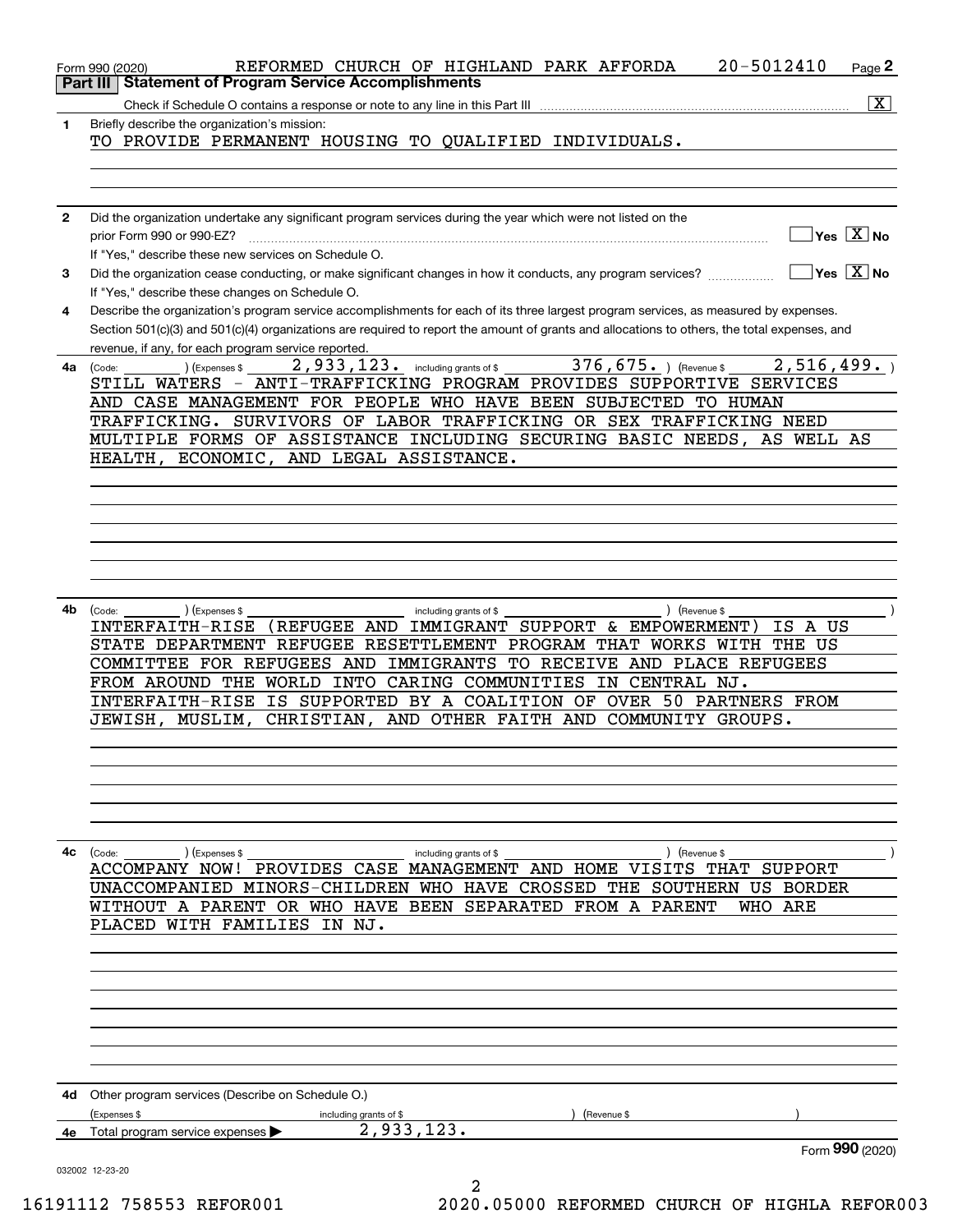|  | Form 990 (2020) |  |
|--|-----------------|--|
|  |                 |  |

| Is the organization described in section $501(c)(3)$ or $4947(a)(1)$ (other than a private foundation)?<br>1.<br>X<br>1.<br>$\overline{\mathbf{x}}$<br>$\overline{2}$<br>2<br>Did the organization engage in direct or indirect political campaign activities on behalf of or in opposition to candidates for<br>3<br>x<br>3<br>Section 501(c)(3) organizations. Did the organization engage in lobbying activities, or have a section 501(h) election in effect<br>4<br>x<br>4<br>Is the organization a section 501(c)(4), 501(c)(5), or 501(c)(6) organization that receives membership dues, assessments, or<br>5<br>x<br>5<br>Did the organization maintain any donor advised funds or any similar funds or accounts for which donors have the right to<br>6<br>x<br>provide advice on the distribution or investment of amounts in such funds or accounts? If "Yes," complete Schedule D, Part I<br>6<br>Did the organization receive or hold a conservation easement, including easements to preserve open space,<br>7<br>X<br>$\overline{7}$<br>Did the organization maintain collections of works of art, historical treasures, or other similar assets? If "Yes," complete<br>8<br>x<br>8<br>Did the organization report an amount in Part X, line 21, for escrow or custodial account liability, serve as a custodian for<br>9<br>amounts not listed in Part X; or provide credit counseling, debt management, credit repair, or debt negotiation services?<br>x<br>9<br>Did the organization, directly or through a related organization, hold assets in donor-restricted endowments<br>10<br>х<br>10<br>If the organization's answer to any of the following questions is "Yes," then complete Schedule D, Parts VI, VII, VIII, IX, or X<br>11<br>as applicable.<br>a Did the organization report an amount for land, buildings, and equipment in Part X, line 10? If "Yes," complete Schedule D,<br>X<br>11a<br>Did the organization report an amount for investments - other securities in Part X, line 12, that is 5% or more of its total<br>b<br>x<br>11b<br>Did the organization report an amount for investments - program related in Part X, line 13, that is 5% or more of its total<br>c<br>х<br>11c<br>d Did the organization report an amount for other assets in Part X, line 15, that is 5% or more of its total assets reported in<br>х<br>11d<br>$\mathbf X$<br>11e<br>Did the organization report an amount for other liabilities in Part X, line 25? If "Yes," complete Schedule D, Part X<br>Did the organization's separate or consolidated financial statements for the tax year include a footnote that addresses<br>f<br>X<br>the organization's liability for uncertain tax positions under FIN 48 (ASC 740)? If "Yes," complete Schedule D, Part X<br>11f<br>12a Did the organization obtain separate, independent audited financial statements for the tax year? If "Yes," complete<br>X<br>12a<br><b>b</b> Was the organization included in consolidated, independent audited financial statements for the tax year?<br>If "Yes," and if the organization answered "No" to line 12a, then completing Schedule D, Parts XI and XII is optional<br>12D<br>ᅀ<br>$\mathbf X$<br>13<br>Is the organization a school described in section $170(b)(1)(A)(ii)?$ If "Yes," complete Schedule E<br>13<br>$\mathbf X$<br>Did the organization maintain an office, employees, or agents outside of the United States?<br>14a<br>14a<br>Did the organization have aggregate revenues or expenses of more than \$10,000 from grantmaking, fundraising, business,<br>b<br>investment, and program service activities outside the United States, or aggregate foreign investments valued at \$100,000<br>x<br>14b<br>Did the organization report on Part IX, column (A), line 3, more than \$5,000 of grants or other assistance to or for any<br>15<br>x<br>15<br>Did the organization report on Part IX, column (A), line 3, more than \$5,000 of aggregate grants or other assistance to<br>16<br>x<br>16<br>Did the organization report a total of more than \$15,000 of expenses for professional fundraising services on Part IX,<br>17<br>X<br>17<br>Did the organization report more than \$15,000 total of fundraising event gross income and contributions on Part VIII, lines<br>18<br>х<br>18<br>Did the organization report more than \$15,000 of gross income from gaming activities on Part VIII, line 9a? If "Yes."<br>19<br>$\overline{\mathbf{x}}$<br>19<br>$\overline{\mathbf{x}}$<br>20a<br>20a<br>20 <sub>b</sub><br>If "Yes" to line 20a, did the organization attach a copy of its audited financial statements to this return?<br>b<br>Did the organization report more than \$5,000 of grants or other assistance to any domestic organization or<br>21<br>х<br>21<br>032003 12-23-20 |  | Yes | No |
|---------------------------------------------------------------------------------------------------------------------------------------------------------------------------------------------------------------------------------------------------------------------------------------------------------------------------------------------------------------------------------------------------------------------------------------------------------------------------------------------------------------------------------------------------------------------------------------------------------------------------------------------------------------------------------------------------------------------------------------------------------------------------------------------------------------------------------------------------------------------------------------------------------------------------------------------------------------------------------------------------------------------------------------------------------------------------------------------------------------------------------------------------------------------------------------------------------------------------------------------------------------------------------------------------------------------------------------------------------------------------------------------------------------------------------------------------------------------------------------------------------------------------------------------------------------------------------------------------------------------------------------------------------------------------------------------------------------------------------------------------------------------------------------------------------------------------------------------------------------------------------------------------------------------------------------------------------------------------------------------------------------------------------------------------------------------------------------------------------------------------------------------------------------------------------------------------------------------------------------------------------------------------------------------------------------------------------------------------------------------------------------------------------------------------------------------------------------------------------------------------------------------------------------------------------------------------------------------------------------------------------------------------------------------------------------------------------------------------------------------------------------------------------------------------------------------------------------------------------------------------------------------------------------------------------------------------------------------------------------------------------------------------------------------------------------------------------------------------------------------------------------------------------------------------------------------------------------------------------------------------------------------------------------------------------------------------------------------------------------------------------------------------------------------------------------------------------------------------------------------------------------------------------------------------------------------------------------------------------------------------------------------------------------------------------------------------------------------------------------------------------------------------------------------------------------------------------------------------------------------------------------------------------------------------------------------------------------------------------------------------------------------------------------------------------------------------------------------------------------------------------------------------------------------------------------------------------------------------------------------------------------------------------------------------------------------------------------------------------------------------------------------------------------------------------------------------------------------------------------------------------------------------------------------------------------------------------------------------------------------------------------------------------------------------------------------------------------------------------------------------------------------------------------------------------------------------------------|--|-----|----|
|                                                                                                                                                                                                                                                                                                                                                                                                                                                                                                                                                                                                                                                                                                                                                                                                                                                                                                                                                                                                                                                                                                                                                                                                                                                                                                                                                                                                                                                                                                                                                                                                                                                                                                                                                                                                                                                                                                                                                                                                                                                                                                                                                                                                                                                                                                                                                                                                                                                                                                                                                                                                                                                                                                                                                                                                                                                                                                                                                                                                                                                                                                                                                                                                                                                                                                                                                                                                                                                                                                                                                                                                                                                                                                                                                                                                                                                                                                                                                                                                                                                                                                                                                                                                                                                                                                                                                                                                                                                                                                                                                                                                                                                                                                                                                                                                                                       |  |     |    |
|                                                                                                                                                                                                                                                                                                                                                                                                                                                                                                                                                                                                                                                                                                                                                                                                                                                                                                                                                                                                                                                                                                                                                                                                                                                                                                                                                                                                                                                                                                                                                                                                                                                                                                                                                                                                                                                                                                                                                                                                                                                                                                                                                                                                                                                                                                                                                                                                                                                                                                                                                                                                                                                                                                                                                                                                                                                                                                                                                                                                                                                                                                                                                                                                                                                                                                                                                                                                                                                                                                                                                                                                                                                                                                                                                                                                                                                                                                                                                                                                                                                                                                                                                                                                                                                                                                                                                                                                                                                                                                                                                                                                                                                                                                                                                                                                                                       |  |     |    |
|                                                                                                                                                                                                                                                                                                                                                                                                                                                                                                                                                                                                                                                                                                                                                                                                                                                                                                                                                                                                                                                                                                                                                                                                                                                                                                                                                                                                                                                                                                                                                                                                                                                                                                                                                                                                                                                                                                                                                                                                                                                                                                                                                                                                                                                                                                                                                                                                                                                                                                                                                                                                                                                                                                                                                                                                                                                                                                                                                                                                                                                                                                                                                                                                                                                                                                                                                                                                                                                                                                                                                                                                                                                                                                                                                                                                                                                                                                                                                                                                                                                                                                                                                                                                                                                                                                                                                                                                                                                                                                                                                                                                                                                                                                                                                                                                                                       |  |     |    |
|                                                                                                                                                                                                                                                                                                                                                                                                                                                                                                                                                                                                                                                                                                                                                                                                                                                                                                                                                                                                                                                                                                                                                                                                                                                                                                                                                                                                                                                                                                                                                                                                                                                                                                                                                                                                                                                                                                                                                                                                                                                                                                                                                                                                                                                                                                                                                                                                                                                                                                                                                                                                                                                                                                                                                                                                                                                                                                                                                                                                                                                                                                                                                                                                                                                                                                                                                                                                                                                                                                                                                                                                                                                                                                                                                                                                                                                                                                                                                                                                                                                                                                                                                                                                                                                                                                                                                                                                                                                                                                                                                                                                                                                                                                                                                                                                                                       |  |     |    |
|                                                                                                                                                                                                                                                                                                                                                                                                                                                                                                                                                                                                                                                                                                                                                                                                                                                                                                                                                                                                                                                                                                                                                                                                                                                                                                                                                                                                                                                                                                                                                                                                                                                                                                                                                                                                                                                                                                                                                                                                                                                                                                                                                                                                                                                                                                                                                                                                                                                                                                                                                                                                                                                                                                                                                                                                                                                                                                                                                                                                                                                                                                                                                                                                                                                                                                                                                                                                                                                                                                                                                                                                                                                                                                                                                                                                                                                                                                                                                                                                                                                                                                                                                                                                                                                                                                                                                                                                                                                                                                                                                                                                                                                                                                                                                                                                                                       |  |     |    |
|                                                                                                                                                                                                                                                                                                                                                                                                                                                                                                                                                                                                                                                                                                                                                                                                                                                                                                                                                                                                                                                                                                                                                                                                                                                                                                                                                                                                                                                                                                                                                                                                                                                                                                                                                                                                                                                                                                                                                                                                                                                                                                                                                                                                                                                                                                                                                                                                                                                                                                                                                                                                                                                                                                                                                                                                                                                                                                                                                                                                                                                                                                                                                                                                                                                                                                                                                                                                                                                                                                                                                                                                                                                                                                                                                                                                                                                                                                                                                                                                                                                                                                                                                                                                                                                                                                                                                                                                                                                                                                                                                                                                                                                                                                                                                                                                                                       |  |     |    |
|                                                                                                                                                                                                                                                                                                                                                                                                                                                                                                                                                                                                                                                                                                                                                                                                                                                                                                                                                                                                                                                                                                                                                                                                                                                                                                                                                                                                                                                                                                                                                                                                                                                                                                                                                                                                                                                                                                                                                                                                                                                                                                                                                                                                                                                                                                                                                                                                                                                                                                                                                                                                                                                                                                                                                                                                                                                                                                                                                                                                                                                                                                                                                                                                                                                                                                                                                                                                                                                                                                                                                                                                                                                                                                                                                                                                                                                                                                                                                                                                                                                                                                                                                                                                                                                                                                                                                                                                                                                                                                                                                                                                                                                                                                                                                                                                                                       |  |     |    |
|                                                                                                                                                                                                                                                                                                                                                                                                                                                                                                                                                                                                                                                                                                                                                                                                                                                                                                                                                                                                                                                                                                                                                                                                                                                                                                                                                                                                                                                                                                                                                                                                                                                                                                                                                                                                                                                                                                                                                                                                                                                                                                                                                                                                                                                                                                                                                                                                                                                                                                                                                                                                                                                                                                                                                                                                                                                                                                                                                                                                                                                                                                                                                                                                                                                                                                                                                                                                                                                                                                                                                                                                                                                                                                                                                                                                                                                                                                                                                                                                                                                                                                                                                                                                                                                                                                                                                                                                                                                                                                                                                                                                                                                                                                                                                                                                                                       |  |     |    |
|                                                                                                                                                                                                                                                                                                                                                                                                                                                                                                                                                                                                                                                                                                                                                                                                                                                                                                                                                                                                                                                                                                                                                                                                                                                                                                                                                                                                                                                                                                                                                                                                                                                                                                                                                                                                                                                                                                                                                                                                                                                                                                                                                                                                                                                                                                                                                                                                                                                                                                                                                                                                                                                                                                                                                                                                                                                                                                                                                                                                                                                                                                                                                                                                                                                                                                                                                                                                                                                                                                                                                                                                                                                                                                                                                                                                                                                                                                                                                                                                                                                                                                                                                                                                                                                                                                                                                                                                                                                                                                                                                                                                                                                                                                                                                                                                                                       |  |     |    |
|                                                                                                                                                                                                                                                                                                                                                                                                                                                                                                                                                                                                                                                                                                                                                                                                                                                                                                                                                                                                                                                                                                                                                                                                                                                                                                                                                                                                                                                                                                                                                                                                                                                                                                                                                                                                                                                                                                                                                                                                                                                                                                                                                                                                                                                                                                                                                                                                                                                                                                                                                                                                                                                                                                                                                                                                                                                                                                                                                                                                                                                                                                                                                                                                                                                                                                                                                                                                                                                                                                                                                                                                                                                                                                                                                                                                                                                                                                                                                                                                                                                                                                                                                                                                                                                                                                                                                                                                                                                                                                                                                                                                                                                                                                                                                                                                                                       |  |     |    |
|                                                                                                                                                                                                                                                                                                                                                                                                                                                                                                                                                                                                                                                                                                                                                                                                                                                                                                                                                                                                                                                                                                                                                                                                                                                                                                                                                                                                                                                                                                                                                                                                                                                                                                                                                                                                                                                                                                                                                                                                                                                                                                                                                                                                                                                                                                                                                                                                                                                                                                                                                                                                                                                                                                                                                                                                                                                                                                                                                                                                                                                                                                                                                                                                                                                                                                                                                                                                                                                                                                                                                                                                                                                                                                                                                                                                                                                                                                                                                                                                                                                                                                                                                                                                                                                                                                                                                                                                                                                                                                                                                                                                                                                                                                                                                                                                                                       |  |     |    |
|                                                                                                                                                                                                                                                                                                                                                                                                                                                                                                                                                                                                                                                                                                                                                                                                                                                                                                                                                                                                                                                                                                                                                                                                                                                                                                                                                                                                                                                                                                                                                                                                                                                                                                                                                                                                                                                                                                                                                                                                                                                                                                                                                                                                                                                                                                                                                                                                                                                                                                                                                                                                                                                                                                                                                                                                                                                                                                                                                                                                                                                                                                                                                                                                                                                                                                                                                                                                                                                                                                                                                                                                                                                                                                                                                                                                                                                                                                                                                                                                                                                                                                                                                                                                                                                                                                                                                                                                                                                                                                                                                                                                                                                                                                                                                                                                                                       |  |     |    |
|                                                                                                                                                                                                                                                                                                                                                                                                                                                                                                                                                                                                                                                                                                                                                                                                                                                                                                                                                                                                                                                                                                                                                                                                                                                                                                                                                                                                                                                                                                                                                                                                                                                                                                                                                                                                                                                                                                                                                                                                                                                                                                                                                                                                                                                                                                                                                                                                                                                                                                                                                                                                                                                                                                                                                                                                                                                                                                                                                                                                                                                                                                                                                                                                                                                                                                                                                                                                                                                                                                                                                                                                                                                                                                                                                                                                                                                                                                                                                                                                                                                                                                                                                                                                                                                                                                                                                                                                                                                                                                                                                                                                                                                                                                                                                                                                                                       |  |     |    |
|                                                                                                                                                                                                                                                                                                                                                                                                                                                                                                                                                                                                                                                                                                                                                                                                                                                                                                                                                                                                                                                                                                                                                                                                                                                                                                                                                                                                                                                                                                                                                                                                                                                                                                                                                                                                                                                                                                                                                                                                                                                                                                                                                                                                                                                                                                                                                                                                                                                                                                                                                                                                                                                                                                                                                                                                                                                                                                                                                                                                                                                                                                                                                                                                                                                                                                                                                                                                                                                                                                                                                                                                                                                                                                                                                                                                                                                                                                                                                                                                                                                                                                                                                                                                                                                                                                                                                                                                                                                                                                                                                                                                                                                                                                                                                                                                                                       |  |     |    |
|                                                                                                                                                                                                                                                                                                                                                                                                                                                                                                                                                                                                                                                                                                                                                                                                                                                                                                                                                                                                                                                                                                                                                                                                                                                                                                                                                                                                                                                                                                                                                                                                                                                                                                                                                                                                                                                                                                                                                                                                                                                                                                                                                                                                                                                                                                                                                                                                                                                                                                                                                                                                                                                                                                                                                                                                                                                                                                                                                                                                                                                                                                                                                                                                                                                                                                                                                                                                                                                                                                                                                                                                                                                                                                                                                                                                                                                                                                                                                                                                                                                                                                                                                                                                                                                                                                                                                                                                                                                                                                                                                                                                                                                                                                                                                                                                                                       |  |     |    |
|                                                                                                                                                                                                                                                                                                                                                                                                                                                                                                                                                                                                                                                                                                                                                                                                                                                                                                                                                                                                                                                                                                                                                                                                                                                                                                                                                                                                                                                                                                                                                                                                                                                                                                                                                                                                                                                                                                                                                                                                                                                                                                                                                                                                                                                                                                                                                                                                                                                                                                                                                                                                                                                                                                                                                                                                                                                                                                                                                                                                                                                                                                                                                                                                                                                                                                                                                                                                                                                                                                                                                                                                                                                                                                                                                                                                                                                                                                                                                                                                                                                                                                                                                                                                                                                                                                                                                                                                                                                                                                                                                                                                                                                                                                                                                                                                                                       |  |     |    |
|                                                                                                                                                                                                                                                                                                                                                                                                                                                                                                                                                                                                                                                                                                                                                                                                                                                                                                                                                                                                                                                                                                                                                                                                                                                                                                                                                                                                                                                                                                                                                                                                                                                                                                                                                                                                                                                                                                                                                                                                                                                                                                                                                                                                                                                                                                                                                                                                                                                                                                                                                                                                                                                                                                                                                                                                                                                                                                                                                                                                                                                                                                                                                                                                                                                                                                                                                                                                                                                                                                                                                                                                                                                                                                                                                                                                                                                                                                                                                                                                                                                                                                                                                                                                                                                                                                                                                                                                                                                                                                                                                                                                                                                                                                                                                                                                                                       |  |     |    |
|                                                                                                                                                                                                                                                                                                                                                                                                                                                                                                                                                                                                                                                                                                                                                                                                                                                                                                                                                                                                                                                                                                                                                                                                                                                                                                                                                                                                                                                                                                                                                                                                                                                                                                                                                                                                                                                                                                                                                                                                                                                                                                                                                                                                                                                                                                                                                                                                                                                                                                                                                                                                                                                                                                                                                                                                                                                                                                                                                                                                                                                                                                                                                                                                                                                                                                                                                                                                                                                                                                                                                                                                                                                                                                                                                                                                                                                                                                                                                                                                                                                                                                                                                                                                                                                                                                                                                                                                                                                                                                                                                                                                                                                                                                                                                                                                                                       |  |     |    |
|                                                                                                                                                                                                                                                                                                                                                                                                                                                                                                                                                                                                                                                                                                                                                                                                                                                                                                                                                                                                                                                                                                                                                                                                                                                                                                                                                                                                                                                                                                                                                                                                                                                                                                                                                                                                                                                                                                                                                                                                                                                                                                                                                                                                                                                                                                                                                                                                                                                                                                                                                                                                                                                                                                                                                                                                                                                                                                                                                                                                                                                                                                                                                                                                                                                                                                                                                                                                                                                                                                                                                                                                                                                                                                                                                                                                                                                                                                                                                                                                                                                                                                                                                                                                                                                                                                                                                                                                                                                                                                                                                                                                                                                                                                                                                                                                                                       |  |     |    |
|                                                                                                                                                                                                                                                                                                                                                                                                                                                                                                                                                                                                                                                                                                                                                                                                                                                                                                                                                                                                                                                                                                                                                                                                                                                                                                                                                                                                                                                                                                                                                                                                                                                                                                                                                                                                                                                                                                                                                                                                                                                                                                                                                                                                                                                                                                                                                                                                                                                                                                                                                                                                                                                                                                                                                                                                                                                                                                                                                                                                                                                                                                                                                                                                                                                                                                                                                                                                                                                                                                                                                                                                                                                                                                                                                                                                                                                                                                                                                                                                                                                                                                                                                                                                                                                                                                                                                                                                                                                                                                                                                                                                                                                                                                                                                                                                                                       |  |     |    |
|                                                                                                                                                                                                                                                                                                                                                                                                                                                                                                                                                                                                                                                                                                                                                                                                                                                                                                                                                                                                                                                                                                                                                                                                                                                                                                                                                                                                                                                                                                                                                                                                                                                                                                                                                                                                                                                                                                                                                                                                                                                                                                                                                                                                                                                                                                                                                                                                                                                                                                                                                                                                                                                                                                                                                                                                                                                                                                                                                                                                                                                                                                                                                                                                                                                                                                                                                                                                                                                                                                                                                                                                                                                                                                                                                                                                                                                                                                                                                                                                                                                                                                                                                                                                                                                                                                                                                                                                                                                                                                                                                                                                                                                                                                                                                                                                                                       |  |     |    |
|                                                                                                                                                                                                                                                                                                                                                                                                                                                                                                                                                                                                                                                                                                                                                                                                                                                                                                                                                                                                                                                                                                                                                                                                                                                                                                                                                                                                                                                                                                                                                                                                                                                                                                                                                                                                                                                                                                                                                                                                                                                                                                                                                                                                                                                                                                                                                                                                                                                                                                                                                                                                                                                                                                                                                                                                                                                                                                                                                                                                                                                                                                                                                                                                                                                                                                                                                                                                                                                                                                                                                                                                                                                                                                                                                                                                                                                                                                                                                                                                                                                                                                                                                                                                                                                                                                                                                                                                                                                                                                                                                                                                                                                                                                                                                                                                                                       |  |     |    |
|                                                                                                                                                                                                                                                                                                                                                                                                                                                                                                                                                                                                                                                                                                                                                                                                                                                                                                                                                                                                                                                                                                                                                                                                                                                                                                                                                                                                                                                                                                                                                                                                                                                                                                                                                                                                                                                                                                                                                                                                                                                                                                                                                                                                                                                                                                                                                                                                                                                                                                                                                                                                                                                                                                                                                                                                                                                                                                                                                                                                                                                                                                                                                                                                                                                                                                                                                                                                                                                                                                                                                                                                                                                                                                                                                                                                                                                                                                                                                                                                                                                                                                                                                                                                                                                                                                                                                                                                                                                                                                                                                                                                                                                                                                                                                                                                                                       |  |     |    |
|                                                                                                                                                                                                                                                                                                                                                                                                                                                                                                                                                                                                                                                                                                                                                                                                                                                                                                                                                                                                                                                                                                                                                                                                                                                                                                                                                                                                                                                                                                                                                                                                                                                                                                                                                                                                                                                                                                                                                                                                                                                                                                                                                                                                                                                                                                                                                                                                                                                                                                                                                                                                                                                                                                                                                                                                                                                                                                                                                                                                                                                                                                                                                                                                                                                                                                                                                                                                                                                                                                                                                                                                                                                                                                                                                                                                                                                                                                                                                                                                                                                                                                                                                                                                                                                                                                                                                                                                                                                                                                                                                                                                                                                                                                                                                                                                                                       |  |     |    |
|                                                                                                                                                                                                                                                                                                                                                                                                                                                                                                                                                                                                                                                                                                                                                                                                                                                                                                                                                                                                                                                                                                                                                                                                                                                                                                                                                                                                                                                                                                                                                                                                                                                                                                                                                                                                                                                                                                                                                                                                                                                                                                                                                                                                                                                                                                                                                                                                                                                                                                                                                                                                                                                                                                                                                                                                                                                                                                                                                                                                                                                                                                                                                                                                                                                                                                                                                                                                                                                                                                                                                                                                                                                                                                                                                                                                                                                                                                                                                                                                                                                                                                                                                                                                                                                                                                                                                                                                                                                                                                                                                                                                                                                                                                                                                                                                                                       |  |     |    |
|                                                                                                                                                                                                                                                                                                                                                                                                                                                                                                                                                                                                                                                                                                                                                                                                                                                                                                                                                                                                                                                                                                                                                                                                                                                                                                                                                                                                                                                                                                                                                                                                                                                                                                                                                                                                                                                                                                                                                                                                                                                                                                                                                                                                                                                                                                                                                                                                                                                                                                                                                                                                                                                                                                                                                                                                                                                                                                                                                                                                                                                                                                                                                                                                                                                                                                                                                                                                                                                                                                                                                                                                                                                                                                                                                                                                                                                                                                                                                                                                                                                                                                                                                                                                                                                                                                                                                                                                                                                                                                                                                                                                                                                                                                                                                                                                                                       |  |     |    |
|                                                                                                                                                                                                                                                                                                                                                                                                                                                                                                                                                                                                                                                                                                                                                                                                                                                                                                                                                                                                                                                                                                                                                                                                                                                                                                                                                                                                                                                                                                                                                                                                                                                                                                                                                                                                                                                                                                                                                                                                                                                                                                                                                                                                                                                                                                                                                                                                                                                                                                                                                                                                                                                                                                                                                                                                                                                                                                                                                                                                                                                                                                                                                                                                                                                                                                                                                                                                                                                                                                                                                                                                                                                                                                                                                                                                                                                                                                                                                                                                                                                                                                                                                                                                                                                                                                                                                                                                                                                                                                                                                                                                                                                                                                                                                                                                                                       |  |     |    |
|                                                                                                                                                                                                                                                                                                                                                                                                                                                                                                                                                                                                                                                                                                                                                                                                                                                                                                                                                                                                                                                                                                                                                                                                                                                                                                                                                                                                                                                                                                                                                                                                                                                                                                                                                                                                                                                                                                                                                                                                                                                                                                                                                                                                                                                                                                                                                                                                                                                                                                                                                                                                                                                                                                                                                                                                                                                                                                                                                                                                                                                                                                                                                                                                                                                                                                                                                                                                                                                                                                                                                                                                                                                                                                                                                                                                                                                                                                                                                                                                                                                                                                                                                                                                                                                                                                                                                                                                                                                                                                                                                                                                                                                                                                                                                                                                                                       |  |     |    |
|                                                                                                                                                                                                                                                                                                                                                                                                                                                                                                                                                                                                                                                                                                                                                                                                                                                                                                                                                                                                                                                                                                                                                                                                                                                                                                                                                                                                                                                                                                                                                                                                                                                                                                                                                                                                                                                                                                                                                                                                                                                                                                                                                                                                                                                                                                                                                                                                                                                                                                                                                                                                                                                                                                                                                                                                                                                                                                                                                                                                                                                                                                                                                                                                                                                                                                                                                                                                                                                                                                                                                                                                                                                                                                                                                                                                                                                                                                                                                                                                                                                                                                                                                                                                                                                                                                                                                                                                                                                                                                                                                                                                                                                                                                                                                                                                                                       |  |     |    |
|                                                                                                                                                                                                                                                                                                                                                                                                                                                                                                                                                                                                                                                                                                                                                                                                                                                                                                                                                                                                                                                                                                                                                                                                                                                                                                                                                                                                                                                                                                                                                                                                                                                                                                                                                                                                                                                                                                                                                                                                                                                                                                                                                                                                                                                                                                                                                                                                                                                                                                                                                                                                                                                                                                                                                                                                                                                                                                                                                                                                                                                                                                                                                                                                                                                                                                                                                                                                                                                                                                                                                                                                                                                                                                                                                                                                                                                                                                                                                                                                                                                                                                                                                                                                                                                                                                                                                                                                                                                                                                                                                                                                                                                                                                                                                                                                                                       |  |     |    |
|                                                                                                                                                                                                                                                                                                                                                                                                                                                                                                                                                                                                                                                                                                                                                                                                                                                                                                                                                                                                                                                                                                                                                                                                                                                                                                                                                                                                                                                                                                                                                                                                                                                                                                                                                                                                                                                                                                                                                                                                                                                                                                                                                                                                                                                                                                                                                                                                                                                                                                                                                                                                                                                                                                                                                                                                                                                                                                                                                                                                                                                                                                                                                                                                                                                                                                                                                                                                                                                                                                                                                                                                                                                                                                                                                                                                                                                                                                                                                                                                                                                                                                                                                                                                                                                                                                                                                                                                                                                                                                                                                                                                                                                                                                                                                                                                                                       |  |     |    |
|                                                                                                                                                                                                                                                                                                                                                                                                                                                                                                                                                                                                                                                                                                                                                                                                                                                                                                                                                                                                                                                                                                                                                                                                                                                                                                                                                                                                                                                                                                                                                                                                                                                                                                                                                                                                                                                                                                                                                                                                                                                                                                                                                                                                                                                                                                                                                                                                                                                                                                                                                                                                                                                                                                                                                                                                                                                                                                                                                                                                                                                                                                                                                                                                                                                                                                                                                                                                                                                                                                                                                                                                                                                                                                                                                                                                                                                                                                                                                                                                                                                                                                                                                                                                                                                                                                                                                                                                                                                                                                                                                                                                                                                                                                                                                                                                                                       |  |     |    |
|                                                                                                                                                                                                                                                                                                                                                                                                                                                                                                                                                                                                                                                                                                                                                                                                                                                                                                                                                                                                                                                                                                                                                                                                                                                                                                                                                                                                                                                                                                                                                                                                                                                                                                                                                                                                                                                                                                                                                                                                                                                                                                                                                                                                                                                                                                                                                                                                                                                                                                                                                                                                                                                                                                                                                                                                                                                                                                                                                                                                                                                                                                                                                                                                                                                                                                                                                                                                                                                                                                                                                                                                                                                                                                                                                                                                                                                                                                                                                                                                                                                                                                                                                                                                                                                                                                                                                                                                                                                                                                                                                                                                                                                                                                                                                                                                                                       |  |     |    |
|                                                                                                                                                                                                                                                                                                                                                                                                                                                                                                                                                                                                                                                                                                                                                                                                                                                                                                                                                                                                                                                                                                                                                                                                                                                                                                                                                                                                                                                                                                                                                                                                                                                                                                                                                                                                                                                                                                                                                                                                                                                                                                                                                                                                                                                                                                                                                                                                                                                                                                                                                                                                                                                                                                                                                                                                                                                                                                                                                                                                                                                                                                                                                                                                                                                                                                                                                                                                                                                                                                                                                                                                                                                                                                                                                                                                                                                                                                                                                                                                                                                                                                                                                                                                                                                                                                                                                                                                                                                                                                                                                                                                                                                                                                                                                                                                                                       |  |     |    |
|                                                                                                                                                                                                                                                                                                                                                                                                                                                                                                                                                                                                                                                                                                                                                                                                                                                                                                                                                                                                                                                                                                                                                                                                                                                                                                                                                                                                                                                                                                                                                                                                                                                                                                                                                                                                                                                                                                                                                                                                                                                                                                                                                                                                                                                                                                                                                                                                                                                                                                                                                                                                                                                                                                                                                                                                                                                                                                                                                                                                                                                                                                                                                                                                                                                                                                                                                                                                                                                                                                                                                                                                                                                                                                                                                                                                                                                                                                                                                                                                                                                                                                                                                                                                                                                                                                                                                                                                                                                                                                                                                                                                                                                                                                                                                                                                                                       |  |     |    |
|                                                                                                                                                                                                                                                                                                                                                                                                                                                                                                                                                                                                                                                                                                                                                                                                                                                                                                                                                                                                                                                                                                                                                                                                                                                                                                                                                                                                                                                                                                                                                                                                                                                                                                                                                                                                                                                                                                                                                                                                                                                                                                                                                                                                                                                                                                                                                                                                                                                                                                                                                                                                                                                                                                                                                                                                                                                                                                                                                                                                                                                                                                                                                                                                                                                                                                                                                                                                                                                                                                                                                                                                                                                                                                                                                                                                                                                                                                                                                                                                                                                                                                                                                                                                                                                                                                                                                                                                                                                                                                                                                                                                                                                                                                                                                                                                                                       |  |     |    |
|                                                                                                                                                                                                                                                                                                                                                                                                                                                                                                                                                                                                                                                                                                                                                                                                                                                                                                                                                                                                                                                                                                                                                                                                                                                                                                                                                                                                                                                                                                                                                                                                                                                                                                                                                                                                                                                                                                                                                                                                                                                                                                                                                                                                                                                                                                                                                                                                                                                                                                                                                                                                                                                                                                                                                                                                                                                                                                                                                                                                                                                                                                                                                                                                                                                                                                                                                                                                                                                                                                                                                                                                                                                                                                                                                                                                                                                                                                                                                                                                                                                                                                                                                                                                                                                                                                                                                                                                                                                                                                                                                                                                                                                                                                                                                                                                                                       |  |     |    |
|                                                                                                                                                                                                                                                                                                                                                                                                                                                                                                                                                                                                                                                                                                                                                                                                                                                                                                                                                                                                                                                                                                                                                                                                                                                                                                                                                                                                                                                                                                                                                                                                                                                                                                                                                                                                                                                                                                                                                                                                                                                                                                                                                                                                                                                                                                                                                                                                                                                                                                                                                                                                                                                                                                                                                                                                                                                                                                                                                                                                                                                                                                                                                                                                                                                                                                                                                                                                                                                                                                                                                                                                                                                                                                                                                                                                                                                                                                                                                                                                                                                                                                                                                                                                                                                                                                                                                                                                                                                                                                                                                                                                                                                                                                                                                                                                                                       |  |     |    |
|                                                                                                                                                                                                                                                                                                                                                                                                                                                                                                                                                                                                                                                                                                                                                                                                                                                                                                                                                                                                                                                                                                                                                                                                                                                                                                                                                                                                                                                                                                                                                                                                                                                                                                                                                                                                                                                                                                                                                                                                                                                                                                                                                                                                                                                                                                                                                                                                                                                                                                                                                                                                                                                                                                                                                                                                                                                                                                                                                                                                                                                                                                                                                                                                                                                                                                                                                                                                                                                                                                                                                                                                                                                                                                                                                                                                                                                                                                                                                                                                                                                                                                                                                                                                                                                                                                                                                                                                                                                                                                                                                                                                                                                                                                                                                                                                                                       |  |     |    |
|                                                                                                                                                                                                                                                                                                                                                                                                                                                                                                                                                                                                                                                                                                                                                                                                                                                                                                                                                                                                                                                                                                                                                                                                                                                                                                                                                                                                                                                                                                                                                                                                                                                                                                                                                                                                                                                                                                                                                                                                                                                                                                                                                                                                                                                                                                                                                                                                                                                                                                                                                                                                                                                                                                                                                                                                                                                                                                                                                                                                                                                                                                                                                                                                                                                                                                                                                                                                                                                                                                                                                                                                                                                                                                                                                                                                                                                                                                                                                                                                                                                                                                                                                                                                                                                                                                                                                                                                                                                                                                                                                                                                                                                                                                                                                                                                                                       |  |     |    |
|                                                                                                                                                                                                                                                                                                                                                                                                                                                                                                                                                                                                                                                                                                                                                                                                                                                                                                                                                                                                                                                                                                                                                                                                                                                                                                                                                                                                                                                                                                                                                                                                                                                                                                                                                                                                                                                                                                                                                                                                                                                                                                                                                                                                                                                                                                                                                                                                                                                                                                                                                                                                                                                                                                                                                                                                                                                                                                                                                                                                                                                                                                                                                                                                                                                                                                                                                                                                                                                                                                                                                                                                                                                                                                                                                                                                                                                                                                                                                                                                                                                                                                                                                                                                                                                                                                                                                                                                                                                                                                                                                                                                                                                                                                                                                                                                                                       |  |     |    |
|                                                                                                                                                                                                                                                                                                                                                                                                                                                                                                                                                                                                                                                                                                                                                                                                                                                                                                                                                                                                                                                                                                                                                                                                                                                                                                                                                                                                                                                                                                                                                                                                                                                                                                                                                                                                                                                                                                                                                                                                                                                                                                                                                                                                                                                                                                                                                                                                                                                                                                                                                                                                                                                                                                                                                                                                                                                                                                                                                                                                                                                                                                                                                                                                                                                                                                                                                                                                                                                                                                                                                                                                                                                                                                                                                                                                                                                                                                                                                                                                                                                                                                                                                                                                                                                                                                                                                                                                                                                                                                                                                                                                                                                                                                                                                                                                                                       |  |     |    |
|                                                                                                                                                                                                                                                                                                                                                                                                                                                                                                                                                                                                                                                                                                                                                                                                                                                                                                                                                                                                                                                                                                                                                                                                                                                                                                                                                                                                                                                                                                                                                                                                                                                                                                                                                                                                                                                                                                                                                                                                                                                                                                                                                                                                                                                                                                                                                                                                                                                                                                                                                                                                                                                                                                                                                                                                                                                                                                                                                                                                                                                                                                                                                                                                                                                                                                                                                                                                                                                                                                                                                                                                                                                                                                                                                                                                                                                                                                                                                                                                                                                                                                                                                                                                                                                                                                                                                                                                                                                                                                                                                                                                                                                                                                                                                                                                                                       |  |     |    |
|                                                                                                                                                                                                                                                                                                                                                                                                                                                                                                                                                                                                                                                                                                                                                                                                                                                                                                                                                                                                                                                                                                                                                                                                                                                                                                                                                                                                                                                                                                                                                                                                                                                                                                                                                                                                                                                                                                                                                                                                                                                                                                                                                                                                                                                                                                                                                                                                                                                                                                                                                                                                                                                                                                                                                                                                                                                                                                                                                                                                                                                                                                                                                                                                                                                                                                                                                                                                                                                                                                                                                                                                                                                                                                                                                                                                                                                                                                                                                                                                                                                                                                                                                                                                                                                                                                                                                                                                                                                                                                                                                                                                                                                                                                                                                                                                                                       |  |     |    |
|                                                                                                                                                                                                                                                                                                                                                                                                                                                                                                                                                                                                                                                                                                                                                                                                                                                                                                                                                                                                                                                                                                                                                                                                                                                                                                                                                                                                                                                                                                                                                                                                                                                                                                                                                                                                                                                                                                                                                                                                                                                                                                                                                                                                                                                                                                                                                                                                                                                                                                                                                                                                                                                                                                                                                                                                                                                                                                                                                                                                                                                                                                                                                                                                                                                                                                                                                                                                                                                                                                                                                                                                                                                                                                                                                                                                                                                                                                                                                                                                                                                                                                                                                                                                                                                                                                                                                                                                                                                                                                                                                                                                                                                                                                                                                                                                                                       |  |     |    |
|                                                                                                                                                                                                                                                                                                                                                                                                                                                                                                                                                                                                                                                                                                                                                                                                                                                                                                                                                                                                                                                                                                                                                                                                                                                                                                                                                                                                                                                                                                                                                                                                                                                                                                                                                                                                                                                                                                                                                                                                                                                                                                                                                                                                                                                                                                                                                                                                                                                                                                                                                                                                                                                                                                                                                                                                                                                                                                                                                                                                                                                                                                                                                                                                                                                                                                                                                                                                                                                                                                                                                                                                                                                                                                                                                                                                                                                                                                                                                                                                                                                                                                                                                                                                                                                                                                                                                                                                                                                                                                                                                                                                                                                                                                                                                                                                                                       |  |     |    |
|                                                                                                                                                                                                                                                                                                                                                                                                                                                                                                                                                                                                                                                                                                                                                                                                                                                                                                                                                                                                                                                                                                                                                                                                                                                                                                                                                                                                                                                                                                                                                                                                                                                                                                                                                                                                                                                                                                                                                                                                                                                                                                                                                                                                                                                                                                                                                                                                                                                                                                                                                                                                                                                                                                                                                                                                                                                                                                                                                                                                                                                                                                                                                                                                                                                                                                                                                                                                                                                                                                                                                                                                                                                                                                                                                                                                                                                                                                                                                                                                                                                                                                                                                                                                                                                                                                                                                                                                                                                                                                                                                                                                                                                                                                                                                                                                                                       |  |     |    |
|                                                                                                                                                                                                                                                                                                                                                                                                                                                                                                                                                                                                                                                                                                                                                                                                                                                                                                                                                                                                                                                                                                                                                                                                                                                                                                                                                                                                                                                                                                                                                                                                                                                                                                                                                                                                                                                                                                                                                                                                                                                                                                                                                                                                                                                                                                                                                                                                                                                                                                                                                                                                                                                                                                                                                                                                                                                                                                                                                                                                                                                                                                                                                                                                                                                                                                                                                                                                                                                                                                                                                                                                                                                                                                                                                                                                                                                                                                                                                                                                                                                                                                                                                                                                                                                                                                                                                                                                                                                                                                                                                                                                                                                                                                                                                                                                                                       |  |     |    |
|                                                                                                                                                                                                                                                                                                                                                                                                                                                                                                                                                                                                                                                                                                                                                                                                                                                                                                                                                                                                                                                                                                                                                                                                                                                                                                                                                                                                                                                                                                                                                                                                                                                                                                                                                                                                                                                                                                                                                                                                                                                                                                                                                                                                                                                                                                                                                                                                                                                                                                                                                                                                                                                                                                                                                                                                                                                                                                                                                                                                                                                                                                                                                                                                                                                                                                                                                                                                                                                                                                                                                                                                                                                                                                                                                                                                                                                                                                                                                                                                                                                                                                                                                                                                                                                                                                                                                                                                                                                                                                                                                                                                                                                                                                                                                                                                                                       |  |     |    |
|                                                                                                                                                                                                                                                                                                                                                                                                                                                                                                                                                                                                                                                                                                                                                                                                                                                                                                                                                                                                                                                                                                                                                                                                                                                                                                                                                                                                                                                                                                                                                                                                                                                                                                                                                                                                                                                                                                                                                                                                                                                                                                                                                                                                                                                                                                                                                                                                                                                                                                                                                                                                                                                                                                                                                                                                                                                                                                                                                                                                                                                                                                                                                                                                                                                                                                                                                                                                                                                                                                                                                                                                                                                                                                                                                                                                                                                                                                                                                                                                                                                                                                                                                                                                                                                                                                                                                                                                                                                                                                                                                                                                                                                                                                                                                                                                                                       |  |     |    |
|                                                                                                                                                                                                                                                                                                                                                                                                                                                                                                                                                                                                                                                                                                                                                                                                                                                                                                                                                                                                                                                                                                                                                                                                                                                                                                                                                                                                                                                                                                                                                                                                                                                                                                                                                                                                                                                                                                                                                                                                                                                                                                                                                                                                                                                                                                                                                                                                                                                                                                                                                                                                                                                                                                                                                                                                                                                                                                                                                                                                                                                                                                                                                                                                                                                                                                                                                                                                                                                                                                                                                                                                                                                                                                                                                                                                                                                                                                                                                                                                                                                                                                                                                                                                                                                                                                                                                                                                                                                                                                                                                                                                                                                                                                                                                                                                                                       |  |     |    |
|                                                                                                                                                                                                                                                                                                                                                                                                                                                                                                                                                                                                                                                                                                                                                                                                                                                                                                                                                                                                                                                                                                                                                                                                                                                                                                                                                                                                                                                                                                                                                                                                                                                                                                                                                                                                                                                                                                                                                                                                                                                                                                                                                                                                                                                                                                                                                                                                                                                                                                                                                                                                                                                                                                                                                                                                                                                                                                                                                                                                                                                                                                                                                                                                                                                                                                                                                                                                                                                                                                                                                                                                                                                                                                                                                                                                                                                                                                                                                                                                                                                                                                                                                                                                                                                                                                                                                                                                                                                                                                                                                                                                                                                                                                                                                                                                                                       |  |     |    |
|                                                                                                                                                                                                                                                                                                                                                                                                                                                                                                                                                                                                                                                                                                                                                                                                                                                                                                                                                                                                                                                                                                                                                                                                                                                                                                                                                                                                                                                                                                                                                                                                                                                                                                                                                                                                                                                                                                                                                                                                                                                                                                                                                                                                                                                                                                                                                                                                                                                                                                                                                                                                                                                                                                                                                                                                                                                                                                                                                                                                                                                                                                                                                                                                                                                                                                                                                                                                                                                                                                                                                                                                                                                                                                                                                                                                                                                                                                                                                                                                                                                                                                                                                                                                                                                                                                                                                                                                                                                                                                                                                                                                                                                                                                                                                                                                                                       |  |     |    |
| Form 990 (2020)                                                                                                                                                                                                                                                                                                                                                                                                                                                                                                                                                                                                                                                                                                                                                                                                                                                                                                                                                                                                                                                                                                                                                                                                                                                                                                                                                                                                                                                                                                                                                                                                                                                                                                                                                                                                                                                                                                                                                                                                                                                                                                                                                                                                                                                                                                                                                                                                                                                                                                                                                                                                                                                                                                                                                                                                                                                                                                                                                                                                                                                                                                                                                                                                                                                                                                                                                                                                                                                                                                                                                                                                                                                                                                                                                                                                                                                                                                                                                                                                                                                                                                                                                                                                                                                                                                                                                                                                                                                                                                                                                                                                                                                                                                                                                                                                                       |  |     |    |
|                                                                                                                                                                                                                                                                                                                                                                                                                                                                                                                                                                                                                                                                                                                                                                                                                                                                                                                                                                                                                                                                                                                                                                                                                                                                                                                                                                                                                                                                                                                                                                                                                                                                                                                                                                                                                                                                                                                                                                                                                                                                                                                                                                                                                                                                                                                                                                                                                                                                                                                                                                                                                                                                                                                                                                                                                                                                                                                                                                                                                                                                                                                                                                                                                                                                                                                                                                                                                                                                                                                                                                                                                                                                                                                                                                                                                                                                                                                                                                                                                                                                                                                                                                                                                                                                                                                                                                                                                                                                                                                                                                                                                                                                                                                                                                                                                                       |  |     |    |

032003 12-23-20

3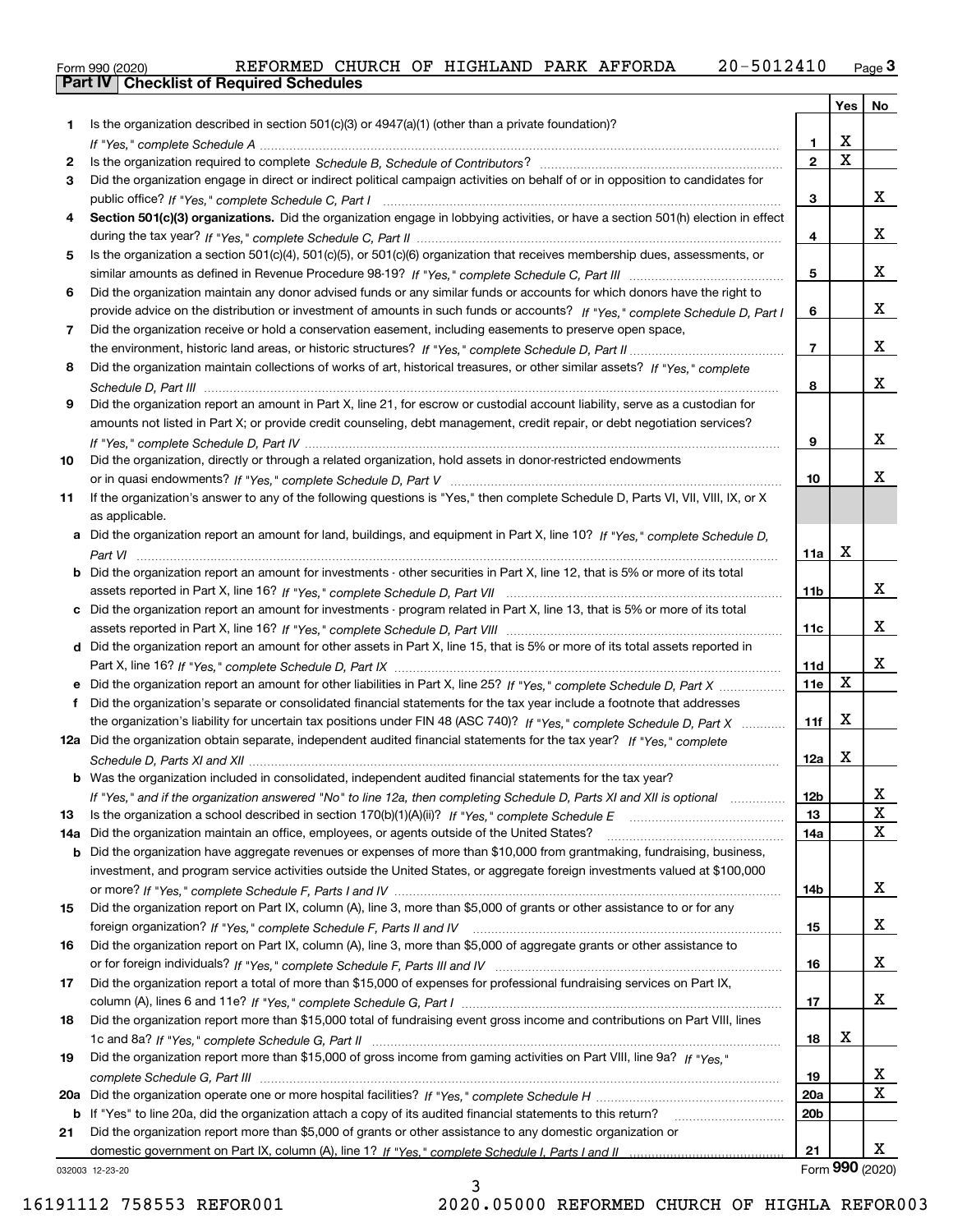orm 990 (2020) REFORMED CHURCH OF HIGHLAND PARK AFFORDA 20-5 012 410 <sub>Page</sub> 4<br><mark>Part IV | Checklist of Required Schedules</mark> <sub>(continued)</sub> Form 990 (2020) REFORMED CHURCH OF HIGHLAND PARK AFFORDA 2 0-5 0 1 2 4 1 0 Page

|        |                                                                                                                              |     | Yes     | No              |
|--------|------------------------------------------------------------------------------------------------------------------------------|-----|---------|-----------------|
| 22     | Did the organization report more than \$5,000 of grants or other assistance to or for domestic individuals on                |     |         |                 |
|        |                                                                                                                              | 22  | X       |                 |
| 23     | Did the organization answer "Yes" to Part VII, Section A, line 3, 4, or 5 about compensation of the organization's current   |     |         |                 |
|        | and former officers, directors, trustees, key employees, and highest compensated employees? If "Yes," complete               |     |         |                 |
|        |                                                                                                                              | 23  |         | x               |
|        | 24a Did the organization have a tax-exempt bond issue with an outstanding principal amount of more than \$100,000 as of the  |     |         |                 |
|        | last day of the year, that was issued after December 31, 2002? If "Yes," answer lines 24b through 24d and complete           |     |         |                 |
|        |                                                                                                                              | 24a |         | x               |
|        |                                                                                                                              | 24b |         |                 |
|        | c Did the organization maintain an escrow account other than a refunding escrow at any time during the year to defease       | 24c |         |                 |
|        |                                                                                                                              | 24d |         |                 |
|        | 25a Section 501(c)(3), 501(c)(4), and 501(c)(29) organizations. Did the organization engage in an excess benefit             |     |         |                 |
|        |                                                                                                                              | 25a |         | x               |
|        | b Is the organization aware that it engaged in an excess benefit transaction with a disqualified person in a prior year, and |     |         |                 |
|        | that the transaction has not been reported on any of the organization's prior Forms 990 or 990-EZ? If "Yes," complete        |     |         |                 |
|        | Schedule L, Part I                                                                                                           | 25b |         | x               |
| 26     | Did the organization report any amount on Part X, line 5 or 22, for receivables from or payables to any current              |     |         |                 |
|        | or former officer, director, trustee, key employee, creator or founder, substantial contributor, or 35%                      |     |         |                 |
|        |                                                                                                                              | 26  |         | x               |
| 27     | Did the organization provide a grant or other assistance to any current or former officer, director, trustee, key employee,  |     |         |                 |
|        | creator or founder, substantial contributor or employee thereof, a grant selection committee member, or to a 35% controlled  |     |         |                 |
|        | entity (including an employee thereof) or family member of any of these persons? If "Yes," complete Schedule L, Part III     | 27  |         | x               |
| 28     | Was the organization a party to a business transaction with one of the following parties (see Schedule L, Part IV            |     |         |                 |
|        | instructions, for applicable filing thresholds, conditions, and exceptions):                                                 |     |         |                 |
|        | a A current or former officer, director, trustee, key employee, creator or founder, or substantial contributor? If           | 28a |         | х               |
|        |                                                                                                                              | 28b |         | $\mathbf X$     |
|        | c A 35% controlled entity of one or more individuals and/or organizations described in lines 28a or 28b? If                  |     |         |                 |
|        |                                                                                                                              | 28c |         | X               |
| 29     |                                                                                                                              | 29  |         | $\mathbf X$     |
| 30     | Did the organization receive contributions of art, historical treasures, or other similar assets, or qualified conservation  |     |         |                 |
|        |                                                                                                                              | 30  |         | X               |
| 31     | Did the organization liquidate, terminate, or dissolve and cease operations? If "Yes," complete Schedule N, Part I           | 31  |         | X               |
| 32     | Did the organization sell, exchange, dispose of, or transfer more than 25% of its net assets? If "Yes," complete             |     |         |                 |
|        |                                                                                                                              | 32  |         | х               |
| 33     | Did the organization own 100% of an entity disregarded as separate from the organization under Regulations                   |     |         |                 |
|        |                                                                                                                              | 33  |         | х               |
| 34     | Was the organization related to any tax-exempt or taxable entity? If "Yes," complete Schedule R, Part II, III, or IV, and    |     |         |                 |
|        |                                                                                                                              | 34  |         | x               |
|        | 35a Did the organization have a controlled entity within the meaning of section 512(b)(13)?                                  | 35a |         | $\mathbf X$     |
|        | b If "Yes" to line 35a, did the organization receive any payment from or engage in any transaction with a controlled entity  |     |         |                 |
| 36     | Section 501(c)(3) organizations. Did the organization make any transfers to an exempt non-charitable related organization?   | 35b |         |                 |
|        |                                                                                                                              | 36  |         | х               |
| 37     | Did the organization conduct more than 5% of its activities through an entity that is not a related organization             |     |         |                 |
|        |                                                                                                                              | 37  |         | х               |
| 38     | Did the organization complete Schedule O and provide explanations in Schedule O for Part VI, lines 11b and 19?               |     |         |                 |
|        |                                                                                                                              | 38  | х       |                 |
| Part V |                                                                                                                              |     |         |                 |
|        | Check if Schedule O contains a response or note to any line in this Part V                                                   |     |         |                 |
|        |                                                                                                                              |     | Yes $ $ | No              |
|        | 30<br>1a Enter the number reported in Box 3 of Form 1096. Enter -0- if not applicable<br>1a                                  |     |         |                 |
|        | 0<br>1b                                                                                                                      |     |         |                 |
|        | c Did the organization comply with backup withholding rules for reportable payments to vendors and reportable gaming         |     |         |                 |
|        |                                                                                                                              | 1c  | х       | Form 990 (2020) |
|        | 032004 12-23-20<br>4                                                                                                         |     |         |                 |

 <sup>16191112 758553</sup> REFOR001 2020.05000 REFORMED CHURCH OF HIGHLA REFOR003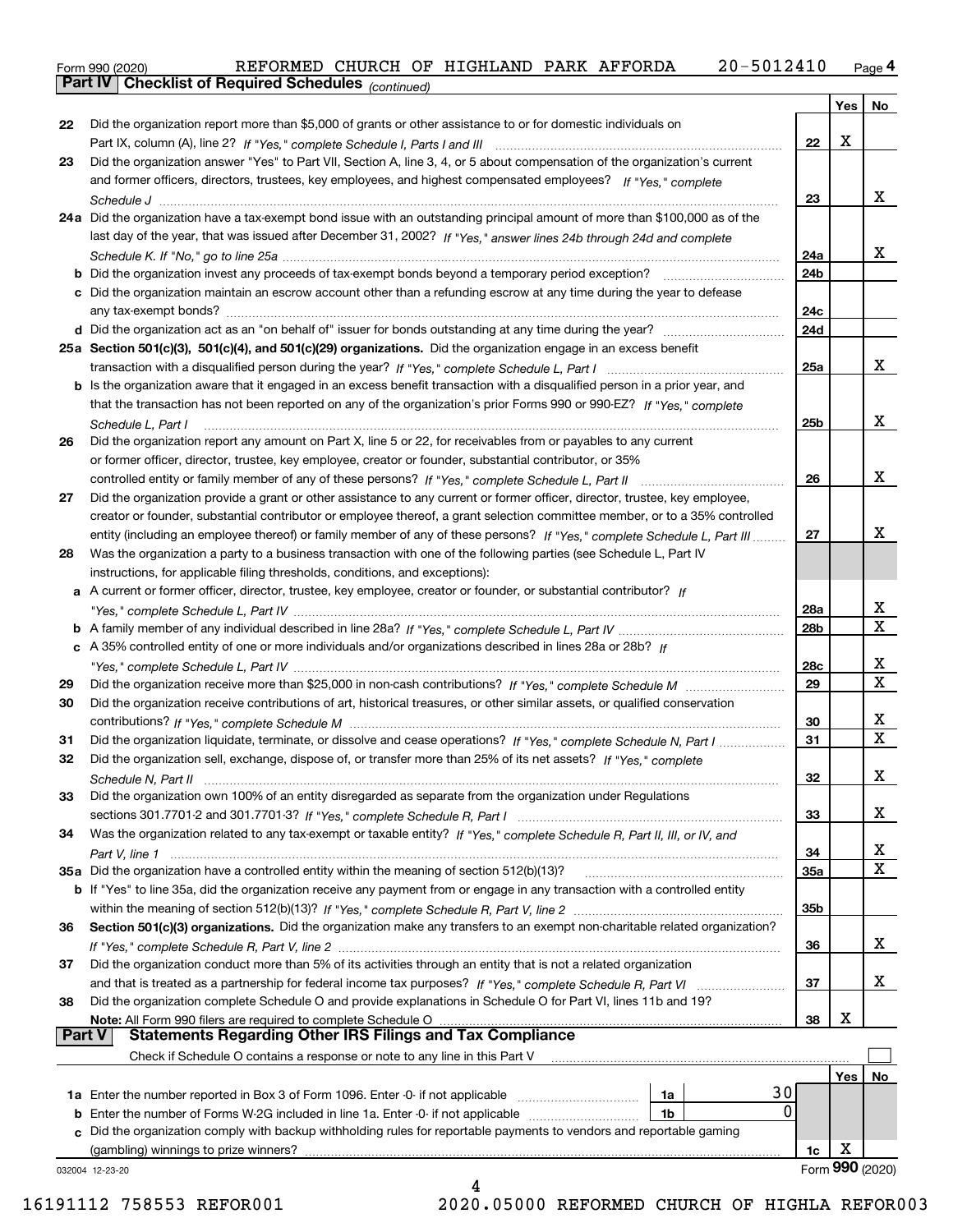|               | 20-5012410<br>REFORMED CHURCH OF HIGHLAND PARK AFFORDA<br>Form 990 (2020)                                                                       |     |     | $Page$ <sup>5</sup>  |  |  |  |  |  |  |  |  |
|---------------|-------------------------------------------------------------------------------------------------------------------------------------------------|-----|-----|----------------------|--|--|--|--|--|--|--|--|
| <b>Part V</b> | Statements Regarding Other IRS Filings and Tax Compliance (continued)                                                                           |     |     |                      |  |  |  |  |  |  |  |  |
|               |                                                                                                                                                 |     | Yes | No                   |  |  |  |  |  |  |  |  |
|               | 2a Enter the number of employees reported on Form W-3, Transmittal of Wage and Tax Statements,                                                  |     |     |                      |  |  |  |  |  |  |  |  |
|               | 37<br>filed for the calendar year ending with or within the year covered by this return<br>2a                                                   |     | х   |                      |  |  |  |  |  |  |  |  |
|               |                                                                                                                                                 |     |     |                      |  |  |  |  |  |  |  |  |
|               |                                                                                                                                                 |     |     |                      |  |  |  |  |  |  |  |  |
|               | 3a Did the organization have unrelated business gross income of \$1,000 or more during the year?                                                |     |     |                      |  |  |  |  |  |  |  |  |
|               |                                                                                                                                                 |     |     |                      |  |  |  |  |  |  |  |  |
|               | 4a At any time during the calendar year, did the organization have an interest in, or a signature or other authority over, a                    |     |     |                      |  |  |  |  |  |  |  |  |
|               |                                                                                                                                                 |     |     |                      |  |  |  |  |  |  |  |  |
|               | <b>b</b> If "Yes," enter the name of the foreign country $\blacktriangleright$                                                                  |     |     |                      |  |  |  |  |  |  |  |  |
|               | See instructions for filing requirements for FinCEN Form 114, Report of Foreign Bank and Financial Accounts (FBAR).                             |     |     |                      |  |  |  |  |  |  |  |  |
|               | 5a Was the organization a party to a prohibited tax shelter transaction at any time during the tax year?                                        | 5a  |     | x                    |  |  |  |  |  |  |  |  |
| b             |                                                                                                                                                 | 5b  |     | X                    |  |  |  |  |  |  |  |  |
| c             |                                                                                                                                                 | 5c  |     |                      |  |  |  |  |  |  |  |  |
|               | 6a Does the organization have annual gross receipts that are normally greater than \$100,000, and did the organization solicit                  |     |     |                      |  |  |  |  |  |  |  |  |
|               | any contributions that were not tax deductible as charitable contributions?                                                                     | 6a  |     | x                    |  |  |  |  |  |  |  |  |
|               | <b>b</b> If "Yes," did the organization include with every solicitation an express statement that such contributions or gifts                   |     |     |                      |  |  |  |  |  |  |  |  |
|               | were not tax deductible?                                                                                                                        | 6b  |     |                      |  |  |  |  |  |  |  |  |
| 7             | Organizations that may receive deductible contributions under section 170(c).                                                                   |     |     |                      |  |  |  |  |  |  |  |  |
| a             | Did the organization receive a payment in excess of \$75 made partly as a contribution and partly for goods and services provided to the payor? | 7a  |     | х                    |  |  |  |  |  |  |  |  |
|               | <b>b</b> If "Yes," did the organization notify the donor of the value of the goods or services provided?                                        | 7b  |     |                      |  |  |  |  |  |  |  |  |
|               | c Did the organization sell, exchange, or otherwise dispose of tangible personal property for which it was required                             |     |     |                      |  |  |  |  |  |  |  |  |
|               |                                                                                                                                                 | 7c  |     | х                    |  |  |  |  |  |  |  |  |
|               | 7d                                                                                                                                              |     |     |                      |  |  |  |  |  |  |  |  |
| е             | Did the organization receive any funds, directly or indirectly, to pay premiums on a personal benefit contract?                                 | 7е  |     | х                    |  |  |  |  |  |  |  |  |
| f             | Did the organization, during the year, pay premiums, directly or indirectly, on a personal benefit contract?                                    | 7f  |     | х                    |  |  |  |  |  |  |  |  |
| g             | If the organization received a contribution of qualified intellectual property, did the organization file Form 8899 as required?                | 7g  |     |                      |  |  |  |  |  |  |  |  |
| h.            | If the organization received a contribution of cars, boats, airplanes, or other vehicles, did the organization file a Form 1098-C?              |     |     |                      |  |  |  |  |  |  |  |  |
| 8             | Sponsoring organizations maintaining donor advised funds. Did a donor advised fund maintained by the                                            |     |     |                      |  |  |  |  |  |  |  |  |
|               | sponsoring organization have excess business holdings at any time during the year?                                                              | 8   |     |                      |  |  |  |  |  |  |  |  |
| 9             | Sponsoring organizations maintaining donor advised funds.                                                                                       |     |     |                      |  |  |  |  |  |  |  |  |
| а             | Did the sponsoring organization make any taxable distributions under section 4966?                                                              | 9а  |     |                      |  |  |  |  |  |  |  |  |
| b             | Did the sponsoring organization make a distribution to a donor, donor advisor, or related person?                                               | 9b  |     |                      |  |  |  |  |  |  |  |  |
| 10            | Section 501(c)(7) organizations. Enter:                                                                                                         |     |     |                      |  |  |  |  |  |  |  |  |
|               | 10a                                                                                                                                             |     |     |                      |  |  |  |  |  |  |  |  |
|               | 10b <br>Gross receipts, included on Form 990, Part VIII, line 12, for public use of club facilities                                             |     |     |                      |  |  |  |  |  |  |  |  |
| 11            | Section 501(c)(12) organizations. Enter:                                                                                                        |     |     |                      |  |  |  |  |  |  |  |  |
| a             | Gross income from members or shareholders<br>11a                                                                                                |     |     |                      |  |  |  |  |  |  |  |  |
|               | b Gross income from other sources (Do not net amounts due or paid to other sources against                                                      |     |     |                      |  |  |  |  |  |  |  |  |
|               | 11b                                                                                                                                             |     |     |                      |  |  |  |  |  |  |  |  |
|               | 12a Section 4947(a)(1) non-exempt charitable trusts. Is the organization filing Form 990 in lieu of Form 1041?                                  | 12a |     |                      |  |  |  |  |  |  |  |  |
|               | 12b<br><b>b</b> If "Yes," enter the amount of tax-exempt interest received or accrued during the year                                           |     |     |                      |  |  |  |  |  |  |  |  |
| 13            | Section 501(c)(29) qualified nonprofit health insurance issuers.                                                                                |     |     |                      |  |  |  |  |  |  |  |  |
| a             | Is the organization licensed to issue qualified health plans in more than one state?                                                            | 13а |     |                      |  |  |  |  |  |  |  |  |
|               | Note: See the instructions for additional information the organization must report on Schedule O.                                               |     |     |                      |  |  |  |  |  |  |  |  |
|               | <b>b</b> Enter the amount of reserves the organization is required to maintain by the states in which the                                       |     |     |                      |  |  |  |  |  |  |  |  |
|               | 13b<br>13с                                                                                                                                      |     |     |                      |  |  |  |  |  |  |  |  |
|               | 14a Did the organization receive any payments for indoor tanning services during the tax year?                                                  | 14a |     | х                    |  |  |  |  |  |  |  |  |
|               | <b>b</b> If "Yes," has it filed a Form 720 to report these payments? If "No," provide an explanation on Schedule O                              | 14b |     |                      |  |  |  |  |  |  |  |  |
| 15            | Is the organization subject to the section 4960 tax on payment(s) of more than \$1,000,000 in remuneration or                                   |     |     |                      |  |  |  |  |  |  |  |  |
|               |                                                                                                                                                 | 15  |     | x                    |  |  |  |  |  |  |  |  |
|               | If "Yes," see instructions and file Form 4720, Schedule N.                                                                                      |     |     |                      |  |  |  |  |  |  |  |  |
| 16            | Is the organization an educational institution subject to the section 4968 excise tax on net investment income?                                 | 16  |     | x                    |  |  |  |  |  |  |  |  |
|               | If "Yes," complete Form 4720, Schedule O.                                                                                                       |     |     |                      |  |  |  |  |  |  |  |  |
|               |                                                                                                                                                 |     |     | $000 \; \text{mass}$ |  |  |  |  |  |  |  |  |

Form (2020) **990**

032005 12-23-20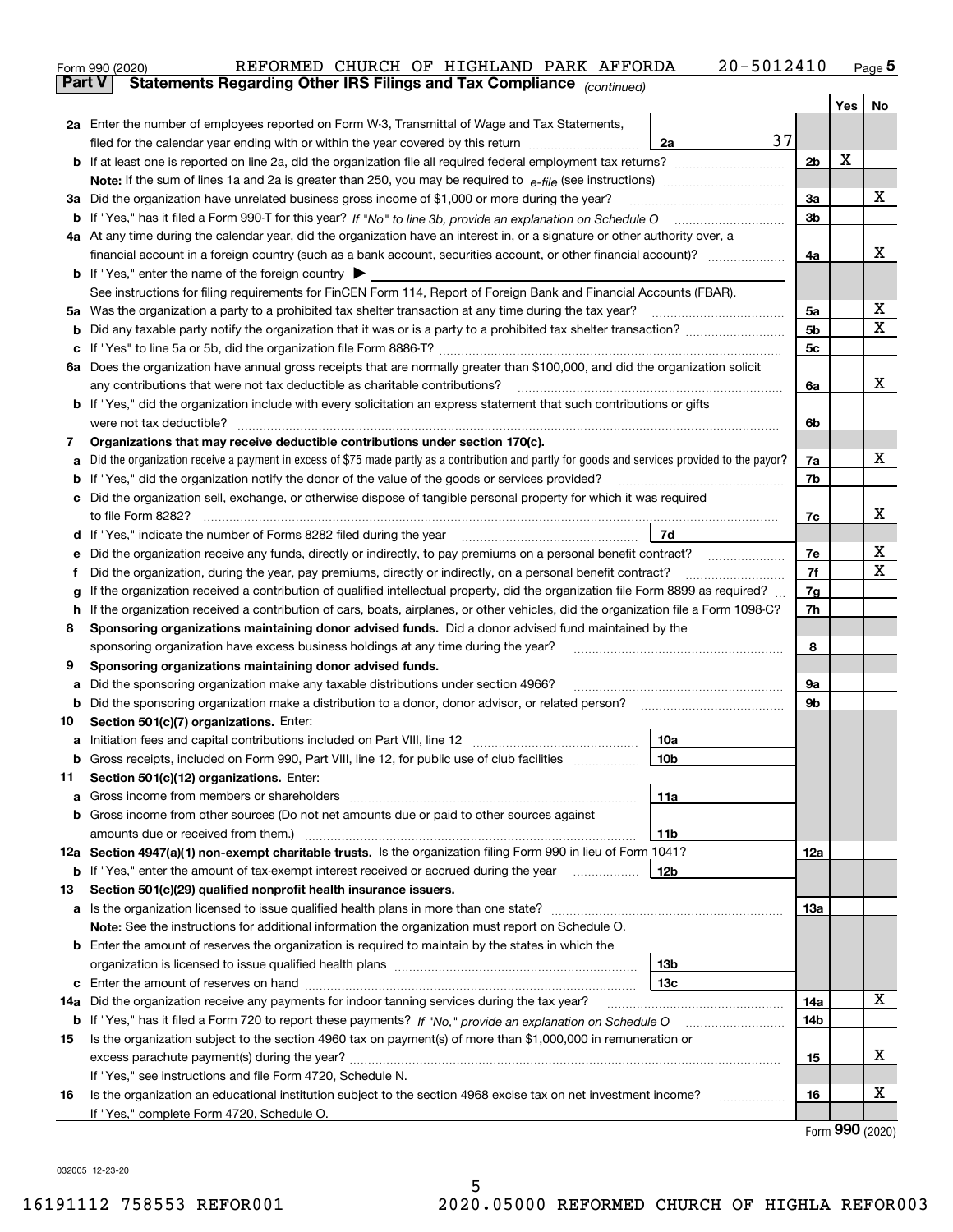|  | Form 990 (2020) |
|--|-----------------|
|  |                 |

## Form 990 (2020) REFORMED CHURCH OF HIGHLAND PARK AFFORDA 2 0-5 0 1 2 4 1 0 Page

orm 990 (2020) REFORMED CHURCH OF HIGHLAND PARK AFFORDA 20-5 01 2 4 10 <sub>Page</sub> 6<br>**Part VI** | **Governance, Management, and Disclosure** <sub>For each "Yes" response to lines 2 through 7b below, </sub> *to line 8a, 8b, or 10b below, describe the circumstances, processes, or changes on Schedule O. See instructions.*

|    |                                                                                                                                                                               |    | 12 |                 | Yes   No |             |
|----|-------------------------------------------------------------------------------------------------------------------------------------------------------------------------------|----|----|-----------------|----------|-------------|
|    | <b>1a</b> Enter the number of voting members of the governing body at the end of the tax year <i>manumum</i>                                                                  | 1a |    |                 |          |             |
|    | If there are material differences in voting rights among members of the governing body, or if the governing                                                                   |    |    |                 |          |             |
|    | body delegated broad authority to an executive committee or similar committee, explain on Schedule O.                                                                         |    |    |                 |          |             |
|    | <b>b</b> Enter the number of voting members included on line 1a, above, who are independent <i>manumum</i>                                                                    | 1b | 12 |                 |          |             |
| 2  | Did any officer, director, trustee, or key employee have a family relationship or a business relationship with any other                                                      |    |    |                 |          |             |
|    | officer, director, trustee, or key employee?                                                                                                                                  |    |    | $\mathbf{2}$    |          | X           |
| 3  | Did the organization delegate control over management duties customarily performed by or under the direct supervision                                                         |    |    |                 |          |             |
|    |                                                                                                                                                                               |    |    | 3               |          | X           |
| 4  | Did the organization make any significant changes to its governing documents since the prior Form 990 was filed?                                                              |    |    | $\overline{4}$  |          | $\mathbf X$ |
| 5  |                                                                                                                                                                               |    |    | 5               |          | $\mathbf X$ |
| 6  |                                                                                                                                                                               |    |    | 6               |          | $\mathbf X$ |
| 7a | Did the organization have members, stockholders, or other persons who had the power to elect or appoint one or                                                                |    |    |                 |          |             |
|    |                                                                                                                                                                               |    |    | 7a              |          | x           |
|    | <b>b</b> Are any governance decisions of the organization reserved to (or subject to approval by) members, stockholders, or                                                   |    |    |                 |          |             |
|    | persons other than the governing body?                                                                                                                                        |    |    | 7b              |          | х           |
| 8  | Did the organization contemporaneously document the meetings held or written actions undertaken during the year by the following:                                             |    |    |                 |          |             |
| a  |                                                                                                                                                                               |    |    | 8a              | X        |             |
|    |                                                                                                                                                                               |    |    | 8b              | X        |             |
| 9  | Is there any officer, director, trustee, or key employee listed in Part VII, Section A, who cannot be reached at the                                                          |    |    |                 |          |             |
|    |                                                                                                                                                                               |    |    | 9               |          | x           |
|    | Section B. Policies (This Section B requests information about policies not required by the Internal Revenue Code.)                                                           |    |    |                 |          |             |
|    |                                                                                                                                                                               |    |    |                 | Yes      | No          |
|    |                                                                                                                                                                               |    |    | 10a             |          | X           |
|    | <b>b</b> If "Yes," did the organization have written policies and procedures governing the activities of such chapters, affiliates,                                           |    |    |                 |          |             |
|    |                                                                                                                                                                               |    |    | 10 <sub>b</sub> |          |             |
|    | 11a Has the organization provided a complete copy of this Form 990 to all members of its governing body before filing the form?                                               |    |    | 11a             | X        |             |
|    | <b>b</b> Describe in Schedule O the process, if any, used by the organization to review this Form 990.                                                                        |    |    |                 |          |             |
|    |                                                                                                                                                                               |    |    | 12a             | X        |             |
| b  |                                                                                                                                                                               |    |    | 12 <sub>b</sub> | X        |             |
|    | c Did the organization regularly and consistently monitor and enforce compliance with the policy? If "Yes." describe                                                          |    |    |                 |          |             |
|    | in Schedule O how this was done manufactured and continuum control of the Schedule O how this was done manufactured and continuum control of the Schedule O how this was done |    |    | 12c             | X        |             |
| 13 |                                                                                                                                                                               |    |    | 13              | X        |             |
| 14 | Did the organization have a written document retention and destruction policy? manufactured and the organization have a written document retention and destruction policy?    |    |    | 14              | X        |             |
| 15 | Did the process for determining compensation of the following persons include a review and approval by independent                                                            |    |    |                 |          |             |
|    | persons, comparability data, and contemporaneous substantiation of the deliberation and decision?                                                                             |    |    |                 |          |             |
|    |                                                                                                                                                                               |    |    | 15a             | X        |             |
|    |                                                                                                                                                                               |    |    | 15 <sub>b</sub> | X        |             |
|    | If "Yes" to line 15a or 15b, describe the process in Schedule O (see instructions).                                                                                           |    |    |                 |          |             |
|    | 16a Did the organization invest in, contribute assets to, or participate in a joint venture or similar arrangement with a                                                     |    |    |                 |          |             |
|    | taxable entity during the year?                                                                                                                                               |    |    | 16a             |          | X           |
|    | <b>b</b> If "Yes," did the organization follow a written policy or procedure requiring the organization to evaluate its participation                                         |    |    |                 |          |             |
|    | in joint venture arrangements under applicable federal tax law, and take steps to safequard the organization's                                                                |    |    |                 |          |             |
|    | exempt status with respect to such arrangements?                                                                                                                              |    |    | 16 <sub>b</sub> |          |             |
|    | <b>Section C. Disclosure</b>                                                                                                                                                  |    |    |                 |          |             |
| 17 | <b>NONE</b><br>List the states with which a copy of this Form 990 is required to be filed $\blacktriangleright$                                                               |    |    |                 |          |             |
| 18 | Section 6104 requires an organization to make its Forms 1023 (1024 or 1024-A, if applicable), 990, and 990-T (Section 501(c)(3)s only) available                              |    |    |                 |          |             |
|    | for public inspection. Indicate how you made these available. Check all that apply.<br>$X$ Upon request<br>Another's website                                                  |    |    |                 |          |             |
|    | Own website<br>Other (explain on Schedule O)                                                                                                                                  |    |    |                 |          |             |
| 19 | Describe on Schedule O whether (and if so, how) the organization made its governing documents, conflict of interest policy, and financial                                     |    |    |                 |          |             |
|    | statements available to the public during the tax year.                                                                                                                       |    |    |                 |          |             |
| 20 | State the name, address, and telephone number of the person who possesses the organization's books and records                                                                |    |    |                 |          |             |
|    | SHARON BUCK-TEAHL - 7322497349<br>08904<br>19-21 SOUTH SECOND AVENUE, HIGHLAND PARK, NJ                                                                                       |    |    |                 |          |             |
|    |                                                                                                                                                                               |    |    |                 |          |             |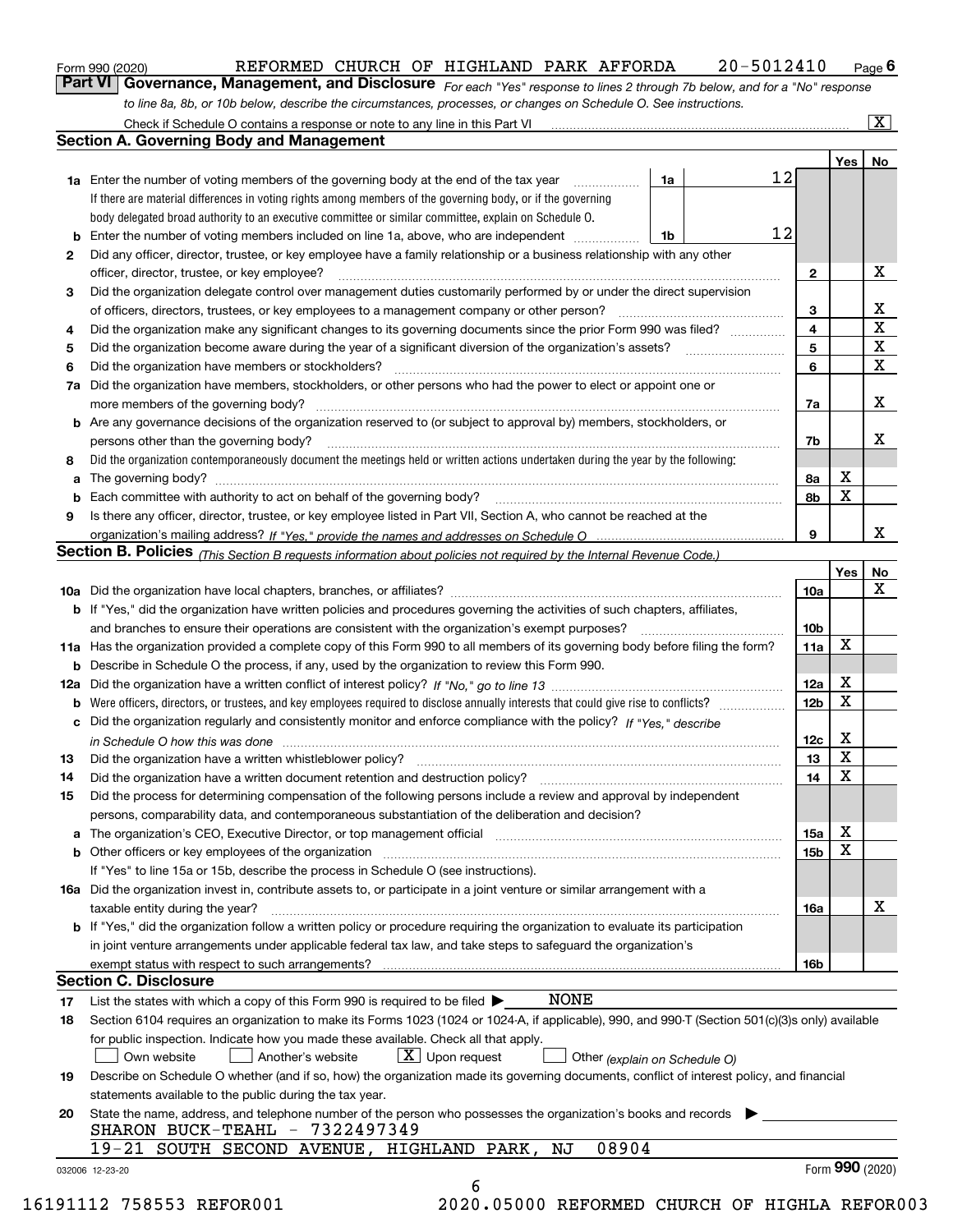## **Employees, and Independent Contractors**

Check if Schedule O contains a response or note to any line in this Part VII

**Section A. Officers, Directors, Trustees, Key Employees, and Highest Compensated Employees**

**1a**  Complete this table for all persons required to be listed. Report compensation for the calendar year ending with or within the organization's tax year. **•** List all of the organization's current officers, directors, trustees (whether individuals or organizations), regardless of amount of compensation.

Enter -0- in columns (D), (E), and (F) if no compensation was paid.

 $\bullet$  List all of the organization's  $\,$ current key employees, if any. See instructions for definition of "key employee."

**•** List the organization's five current highest compensated employees (other than an officer, director, trustee, or key employee) who received reportable compensation (Box 5 of Form W-2 and/or Box 7 of Form 1099-MISC) of more than \$100,000 from the organization and any related organizations.

**•** List all of the organization's former officers, key employees, and highest compensated employees who received more than \$100,000 of reportable compensation from the organization and any related organizations.

**former directors or trustees**  ¥ List all of the organization's that received, in the capacity as a former director or trustee of the organization, more than \$10,000 of reportable compensation from the organization and any related organizations.

See instructions for the order in which to list the persons above.

 $\boxed{\textbf{X}}$  Check this box if neither the organization nor any related organization compensated any current officer, director, or trustee.

| (A)                       | (B)                                                                  |                               |                      |                                                                                                             | (C)          |                                 |        | (D)                                    | (E)                                        | (F)                                                                      |
|---------------------------|----------------------------------------------------------------------|-------------------------------|----------------------|-------------------------------------------------------------------------------------------------------------|--------------|---------------------------------|--------|----------------------------------------|--------------------------------------------|--------------------------------------------------------------------------|
| Name and title            | Average<br>hours per<br>week                                         |                               |                      | Position<br>(do not check more than one<br>box, unless person is both an<br>officer and a director/trustee) |              |                                 |        | Reportable<br>compensation<br>from     | Reportable<br>compensation<br>from related | Estimated<br>amount of<br>other                                          |
|                           | (list any<br>hours for<br>related<br>organizations<br>below<br>line) | ndividual trustee or director | nstitutional trustee | Officer                                                                                                     | Key employee | Highest compensated<br>employee | Former | the<br>organization<br>(W-2/1099-MISC) | organizations<br>(W-2/1099-MISC)           | compensation<br>from the<br>organization<br>and related<br>organizations |
| <b>ROB ROSNER</b><br>(1)  | $\overline{2}$ .00                                                   |                               |                      |                                                                                                             |              |                                 |        |                                        |                                            |                                                                          |
| TRUSTEE                   |                                                                      | $\overline{\textbf{X}}$       |                      |                                                                                                             |              |                                 |        | 0.                                     | 0.                                         | $0_{.}$                                                                  |
| (2)<br>JOHN RAMETTA       | 2.00                                                                 |                               |                      |                                                                                                             |              |                                 |        |                                        |                                            |                                                                          |
| TRUSTEE                   |                                                                      | $\overline{\textbf{X}}$       |                      |                                                                                                             |              |                                 |        | 0.                                     | 0.                                         | $0_{.}$                                                                  |
| DOROTHY CLARKE<br>(3)     | 2.00                                                                 |                               |                      |                                                                                                             |              |                                 |        |                                        |                                            |                                                                          |
| <b>SECRETARY</b>          |                                                                      | $\mathbf X$                   |                      | $\overline{\textbf{X}}$                                                                                     |              |                                 |        | 0.                                     | $\mathbf 0$ .                              | $\mathbf 0$ .                                                            |
| (4)<br>CORI ANDERSEN      | 2.00                                                                 |                               |                      |                                                                                                             |              |                                 |        |                                        |                                            |                                                                          |
| PRESIDENT                 |                                                                      | $\mathbf x$                   |                      | $\overline{\textbf{X}}$                                                                                     |              |                                 |        | 0.                                     | 0.                                         | $\mathbf 0$ .                                                            |
| RICH BOWE<br>(5)          | 2.00                                                                 |                               |                      |                                                                                                             |              |                                 |        |                                        |                                            |                                                                          |
| TRUSTEE                   |                                                                      | $\overline{\textbf{X}}$       |                      |                                                                                                             |              |                                 |        | 0.                                     | 0.                                         | 0.                                                                       |
| (6)<br>KEN GOODMAN        | 2.00                                                                 |                               |                      |                                                                                                             |              |                                 |        |                                        |                                            |                                                                          |
| <b>TRUSTEE</b>            |                                                                      | $\mathbf X$                   |                      |                                                                                                             |              |                                 |        | 0.                                     | 0.                                         | $\mathbf 0$ .                                                            |
| DANIEL ARNDT<br>(7)       | 2.00                                                                 |                               |                      |                                                                                                             |              |                                 |        |                                        |                                            |                                                                          |
| <b>TREASURER</b>          |                                                                      | $\mathbf X$                   |                      | $\overline{\textbf{X}}$                                                                                     |              |                                 |        | 0.                                     | $\mathbf 0$ .                              | $\mathbf 0$ .                                                            |
| (8)<br>ALLAN LICHTENSTEIN | 2.00                                                                 |                               |                      |                                                                                                             |              |                                 |        |                                        |                                            |                                                                          |
| <b>TRUSTEE</b>            |                                                                      | $\mathbf x$                   |                      |                                                                                                             |              |                                 |        | 0.                                     | 0.                                         | $\mathbf 0$ .                                                            |
| ELIZABETH TOWNLEY<br>(9)  | 2.00                                                                 |                               |                      |                                                                                                             |              |                                 |        |                                        |                                            |                                                                          |
| TRUSTEE                   |                                                                      | $\mathbf x$                   |                      |                                                                                                             |              |                                 |        | 0.                                     | 0.                                         | 0.                                                                       |
| (10) WILL MYERS           | 2.00                                                                 |                               |                      |                                                                                                             |              |                                 |        |                                        |                                            |                                                                          |
| TRUSTEE                   |                                                                      | $\overline{\textbf{X}}$       |                      |                                                                                                             |              |                                 |        | 0.                                     | 0.                                         | $0_{.}$                                                                  |
| (11) JESSICA MUUGER       | 2.00                                                                 |                               |                      |                                                                                                             |              |                                 |        |                                        |                                            |                                                                          |
| <b>TRUSTEE</b>            |                                                                      | $\mathbf x$                   |                      |                                                                                                             |              |                                 |        | 0.                                     | $\mathbf 0$ .                              | $\mathbf 0$ .                                                            |
| (12) CHARLES LAFHERE      | 2.00                                                                 |                               |                      |                                                                                                             |              |                                 |        |                                        |                                            |                                                                          |
| <b>TRUSTEE</b>            |                                                                      | $\mathbf x$                   |                      |                                                                                                             |              |                                 |        | 0.                                     | 0.                                         | $\mathbf 0$ .                                                            |
|                           |                                                                      |                               |                      |                                                                                                             |              |                                 |        |                                        |                                            |                                                                          |
|                           |                                                                      |                               |                      |                                                                                                             |              |                                 |        |                                        |                                            |                                                                          |
|                           |                                                                      |                               |                      |                                                                                                             |              |                                 |        |                                        |                                            |                                                                          |
|                           |                                                                      |                               |                      |                                                                                                             |              |                                 |        |                                        |                                            |                                                                          |
|                           |                                                                      |                               |                      |                                                                                                             |              |                                 |        |                                        |                                            |                                                                          |
|                           |                                                                      |                               |                      |                                                                                                             |              |                                 |        |                                        |                                            |                                                                          |
|                           |                                                                      |                               |                      |                                                                                                             |              |                                 |        |                                        |                                            |                                                                          |
|                           |                                                                      |                               |                      |                                                                                                             |              |                                 |        |                                        |                                            |                                                                          |

032007 12-23-20

Form (2020) **990**

 $\mathcal{L}^{\text{max}}$ 

7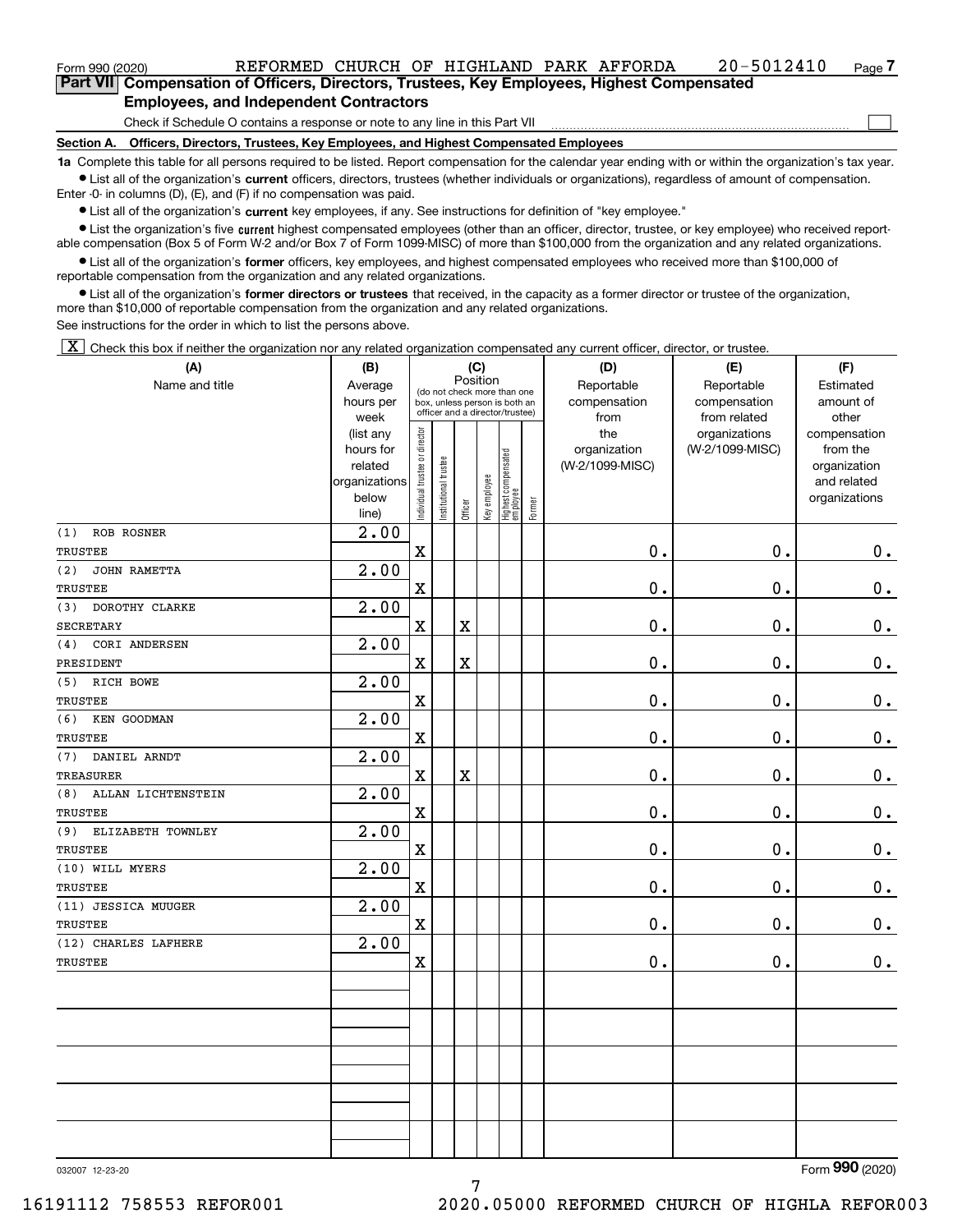|                 | REFORMED CHURCH OF HIGHLAND PARK AFFORDA<br>Form 990 (2020)                                                                                     |                          |                                |                       |          |              |                                   |        |                         | 20-5012410      |    |     |                 | Page 8 |
|-----------------|-------------------------------------------------------------------------------------------------------------------------------------------------|--------------------------|--------------------------------|-----------------------|----------|--------------|-----------------------------------|--------|-------------------------|-----------------|----|-----|-----------------|--------|
| <b>Part VII</b> | Section A. Officers, Directors, Trustees, Key Employees, and Highest Compensated Employees (continued)                                          |                          |                                |                       |          |              |                                   |        |                         |                 |    |     |                 |        |
|                 | (A)                                                                                                                                             | (B)                      |                                |                       |          | (C)          |                                   |        | (D)                     | (E)             |    |     | (F)             |        |
|                 | Name and title                                                                                                                                  | Average                  |                                |                       | Position |              | (do not check more than one       |        | Reportable              | Reportable      |    |     | Estimated       |        |
|                 |                                                                                                                                                 | hours per                |                                |                       |          |              | box, unless person is both an     |        | compensation            | compensation    |    |     | amount of       |        |
|                 |                                                                                                                                                 | week                     |                                |                       |          |              | officer and a director/trustee)   |        | from                    | from related    |    |     | other           |        |
|                 |                                                                                                                                                 | (list any                |                                |                       |          |              |                                   |        | the                     | organizations   |    |     | compensation    |        |
|                 |                                                                                                                                                 | hours for                |                                |                       |          |              |                                   |        | organization            | (W-2/1099-MISC) |    |     | from the        |        |
|                 |                                                                                                                                                 | related<br>organizations |                                |                       |          |              |                                   |        | (W-2/1099-MISC)         |                 |    |     | organization    |        |
|                 |                                                                                                                                                 | below                    |                                |                       |          |              |                                   |        |                         |                 |    |     | and related     |        |
|                 |                                                                                                                                                 | line)                    | Individual trustee or director | Institutional trustee | Officer  | Key employee | Highest compensated<br>  employee | Former |                         |                 |    |     | organizations   |        |
|                 |                                                                                                                                                 |                          |                                |                       |          |              |                                   |        |                         |                 |    |     |                 |        |
|                 |                                                                                                                                                 |                          |                                |                       |          |              |                                   |        |                         |                 |    |     |                 |        |
|                 |                                                                                                                                                 |                          |                                |                       |          |              |                                   |        |                         |                 |    |     |                 |        |
|                 |                                                                                                                                                 |                          |                                |                       |          |              |                                   |        |                         |                 |    |     |                 |        |
|                 |                                                                                                                                                 |                          |                                |                       |          |              |                                   |        |                         |                 |    |     |                 |        |
|                 |                                                                                                                                                 |                          |                                |                       |          |              |                                   |        |                         |                 |    |     |                 |        |
|                 |                                                                                                                                                 |                          |                                |                       |          |              |                                   |        |                         |                 |    |     |                 |        |
|                 |                                                                                                                                                 |                          |                                |                       |          |              |                                   |        |                         |                 |    |     |                 |        |
|                 |                                                                                                                                                 |                          |                                |                       |          |              |                                   |        |                         |                 |    |     |                 |        |
|                 |                                                                                                                                                 |                          |                                |                       |          |              |                                   |        |                         |                 |    |     |                 |        |
|                 |                                                                                                                                                 |                          |                                |                       |          |              |                                   |        |                         |                 |    |     |                 |        |
|                 |                                                                                                                                                 |                          |                                |                       |          |              |                                   |        |                         |                 |    |     |                 |        |
|                 |                                                                                                                                                 |                          |                                |                       |          |              |                                   |        |                         |                 |    |     |                 |        |
|                 |                                                                                                                                                 |                          |                                |                       |          |              |                                   |        |                         |                 |    |     |                 |        |
|                 |                                                                                                                                                 |                          |                                |                       |          |              |                                   |        |                         |                 |    |     |                 |        |
|                 |                                                                                                                                                 |                          |                                |                       |          |              |                                   |        |                         |                 |    |     |                 |        |
|                 |                                                                                                                                                 |                          |                                |                       |          |              |                                   |        |                         |                 |    |     |                 |        |
|                 |                                                                                                                                                 |                          |                                |                       |          |              |                                   |        |                         |                 |    |     |                 |        |
|                 |                                                                                                                                                 |                          |                                |                       |          |              |                                   |        | $0$ .                   |                 | 0. |     |                 | $0$ .  |
|                 | c Total from continuation sheets to Part VII, Section A manufactured by                                                                         |                          |                                |                       |          |              |                                   |        | 0.                      |                 | 0. |     |                 | 0.     |
|                 |                                                                                                                                                 |                          |                                |                       |          |              |                                   |        | 0.                      |                 | 0. |     |                 | $0$ .  |
| $\mathbf{2}$    | Total number of individuals (including but not limited to those listed above) who received more than \$100,000 of reportable                    |                          |                                |                       |          |              |                                   |        |                         |                 |    |     |                 |        |
|                 | compensation from the organization $\blacktriangleright$                                                                                        |                          |                                |                       |          |              |                                   |        |                         |                 |    |     |                 | 0      |
|                 |                                                                                                                                                 |                          |                                |                       |          |              |                                   |        |                         |                 |    |     | Yes             | No     |
| 3               | Did the organization list any former officer, director, trustee, key employee, or highest compensated employee on                               |                          |                                |                       |          |              |                                   |        |                         |                 |    |     |                 |        |
|                 | line 1a? If "Yes," complete Schedule J for such individual manufactured contained and the 1a? If "Yes," complete Schedule J for such individual |                          |                                |                       |          |              |                                   |        |                         |                 |    | 3   |                 | х      |
|                 | For any individual listed on line 1a, is the sum of reportable compensation and other compensation from the organization                        |                          |                                |                       |          |              |                                   |        |                         |                 |    |     |                 |        |
|                 |                                                                                                                                                 |                          |                                |                       |          |              |                                   |        |                         |                 |    | 4   |                 | X      |
| 5               | Did any person listed on line 1a receive or accrue compensation from any unrelated organization or individual for services                      |                          |                                |                       |          |              |                                   |        |                         |                 |    |     |                 |        |
|                 |                                                                                                                                                 |                          |                                |                       |          |              |                                   |        |                         |                 |    | 5   |                 | х      |
|                 | <b>Section B. Independent Contractors</b>                                                                                                       |                          |                                |                       |          |              |                                   |        |                         |                 |    |     |                 |        |
| 1               | Complete this table for your five highest compensated independent contractors that received more than \$100,000 of compensation from            |                          |                                |                       |          |              |                                   |        |                         |                 |    |     |                 |        |
|                 | the organization. Report compensation for the calendar year ending with or within the organization's tax year.                                  |                          |                                |                       |          |              |                                   |        |                         |                 |    |     |                 |        |
|                 | (A)                                                                                                                                             |                          |                                |                       |          |              |                                   |        | (B)                     |                 |    | (C) |                 |        |
|                 | Name and business address                                                                                                                       |                          |                                | <b>NONE</b>           |          |              |                                   |        | Description of services |                 |    |     | Compensation    |        |
|                 |                                                                                                                                                 |                          |                                |                       |          |              |                                   |        |                         |                 |    |     |                 |        |
|                 |                                                                                                                                                 |                          |                                |                       |          |              |                                   |        |                         |                 |    |     |                 |        |
|                 |                                                                                                                                                 |                          |                                |                       |          |              |                                   |        |                         |                 |    |     |                 |        |
|                 |                                                                                                                                                 |                          |                                |                       |          |              |                                   |        |                         |                 |    |     |                 |        |
|                 |                                                                                                                                                 |                          |                                |                       |          |              |                                   |        |                         |                 |    |     |                 |        |
|                 |                                                                                                                                                 |                          |                                |                       |          |              |                                   |        |                         |                 |    |     |                 |        |
|                 |                                                                                                                                                 |                          |                                |                       |          |              |                                   |        |                         |                 |    |     |                 |        |
|                 |                                                                                                                                                 |                          |                                |                       |          |              |                                   |        |                         |                 |    |     |                 |        |
|                 |                                                                                                                                                 |                          |                                |                       |          |              |                                   |        |                         |                 |    |     |                 |        |
|                 |                                                                                                                                                 |                          |                                |                       |          |              |                                   |        |                         |                 |    |     |                 |        |
| 2               | Total number of independent contractors (including but not limited to those listed above) who received more than                                |                          |                                |                       |          |              |                                   |        |                         |                 |    |     |                 |        |
|                 | \$100,000 of compensation from the organization                                                                                                 |                          |                                |                       |          | 0            |                                   |        |                         |                 |    |     |                 |        |
|                 |                                                                                                                                                 |                          |                                |                       |          |              |                                   |        |                         |                 |    |     | Form 990 (2020) |        |

032008 12-23-20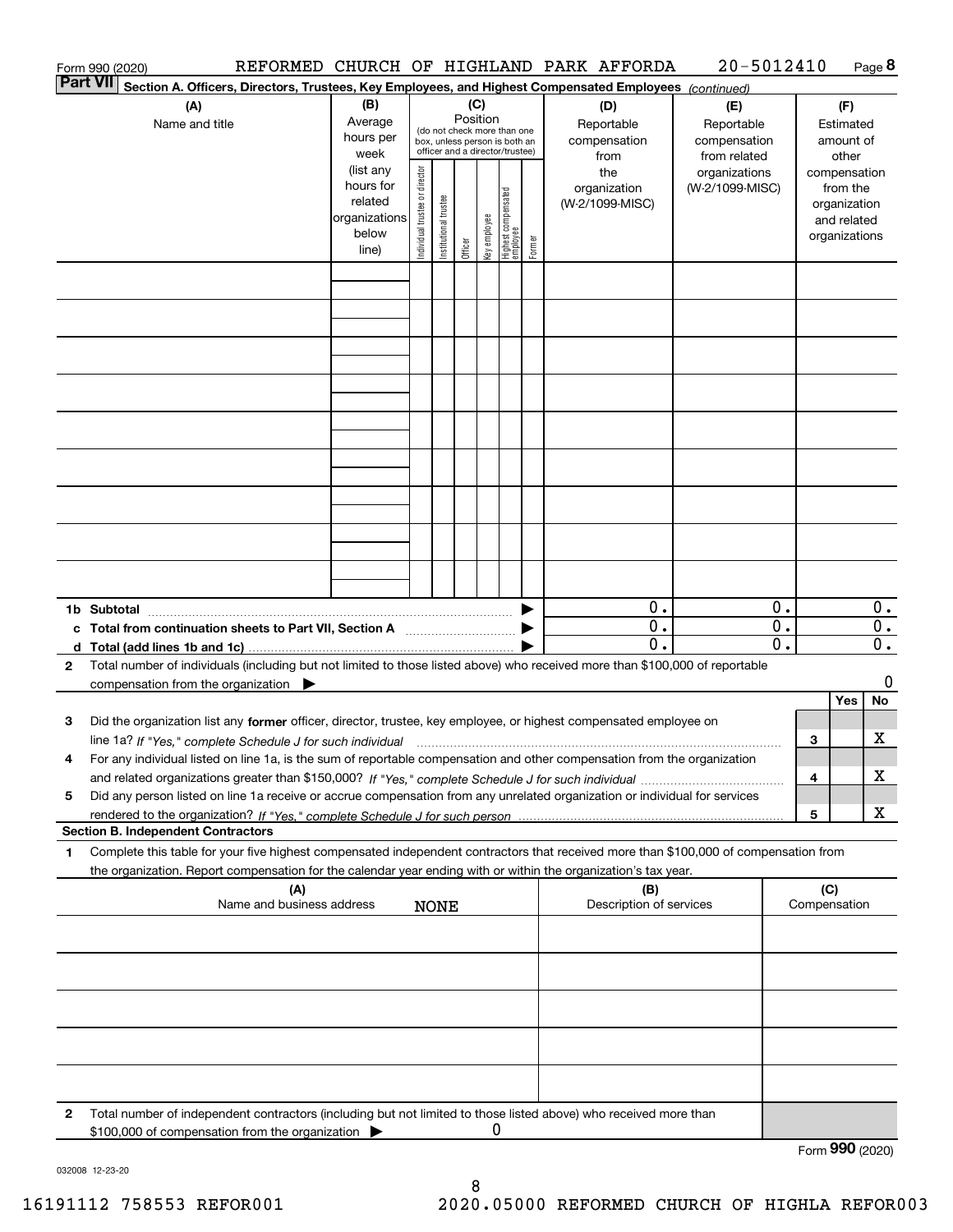|                                                           |    |   | REFORMED CHURCH OF HIGHLAND PARK AFFORDA<br>Form 990 (2020)                               |                      |                                             |                          | 20-5012410       | Page 9                  |
|-----------------------------------------------------------|----|---|-------------------------------------------------------------------------------------------|----------------------|---------------------------------------------|--------------------------|------------------|-------------------------|
| <b>Part VIII</b>                                          |    |   | <b>Statement of Revenue</b>                                                               |                      |                                             |                          |                  |                         |
|                                                           |    |   | Check if Schedule O contains a response or note to any line in this Part VIII             |                      |                                             |                          |                  |                         |
|                                                           |    |   |                                                                                           |                      | (A)<br>Total revenue                        | (B)<br>Related or exempt | (C)<br>Unrelated | (D)<br>Revenue excluded |
|                                                           |    |   |                                                                                           |                      |                                             | function revenue         | business revenue | from tax under          |
|                                                           |    |   |                                                                                           |                      |                                             |                          |                  | sections 512 - 514      |
|                                                           |    |   | 1a<br><b>1 a</b> Federated campaigns                                                      |                      |                                             |                          |                  |                         |
|                                                           |    |   | 1 <sub>b</sub><br><b>b</b> Membership dues                                                |                      |                                             |                          |                  |                         |
|                                                           |    |   | 1 <sub>c</sub><br>c Fundraising events                                                    | 29,540.              |                                             |                          |                  |                         |
|                                                           |    |   | 1 <sub>d</sub><br>d Related organizations                                                 |                      |                                             |                          |                  |                         |
|                                                           |    |   | 1e<br>e Government grants (contributions)                                                 | 217,500.             |                                             |                          |                  |                         |
|                                                           |    |   | f All other contributions, gifts, grants, and                                             |                      |                                             |                          |                  |                         |
|                                                           |    |   | similar amounts not included above<br>1f                                                  | 266,794.             |                                             |                          |                  |                         |
| Contributions, Gifts, Grants<br>and Other Similar Amounts |    |   | 1g <br>g Noncash contributions included in lines 1a-1f                                    |                      |                                             |                          |                  |                         |
|                                                           |    |   |                                                                                           |                      | 513,834.                                    |                          |                  |                         |
|                                                           |    |   |                                                                                           | <b>Business Code</b> |                                             |                          |                  |                         |
|                                                           |    |   | 2 a RENTAL INCOME                                                                         | 531110               | 1,574,135.1,574,135.                        |                          |                  |                         |
|                                                           |    |   | <b>b REFUGEE AND IMMIGRANT</b>                                                            | 900099               | 824, 241.                                   | 824, 241.                |                  |                         |
|                                                           |    |   | c SUPPORT SERVICES                                                                        | 900099               | 58, 715.                                    | 58, 715.                 |                  |                         |
|                                                           |    |   | d GLOBAL GRACE VENTURES                                                                   | 900099               | 44,758.                                     | 44,758.                  |                  |                         |
| Program Service<br>Revenue                                |    |   | e DEVELOPERS FEE                                                                          | 531110               | 14,650.                                     | 14,650.                  |                  |                         |
|                                                           |    |   | f All other program service revenue <i>minimum</i>                                        |                      |                                             |                          |                  |                         |
|                                                           |    |   |                                                                                           |                      | $\blacktriangleright$ 2,516,499.            |                          |                  |                         |
|                                                           | 3  |   | Investment income (including dividends, interest, and                                     |                      |                                             |                          |                  |                         |
|                                                           |    |   |                                                                                           | ▶                    | 2,724.                                      |                          |                  | 2,724.                  |
|                                                           | 4  |   | Income from investment of tax-exempt bond proceeds                                        |                      |                                             |                          |                  |                         |
|                                                           | 5  |   |                                                                                           |                      |                                             |                          |                  |                         |
|                                                           |    |   | (i) Real                                                                                  | (ii) Personal        |                                             |                          |                  |                         |
|                                                           |    |   | 6a<br>6 a Gross rents                                                                     |                      |                                             |                          |                  |                         |
|                                                           |    |   | 6 <sub>b</sub><br><b>b</b> Less: rental expenses                                          |                      |                                             |                          |                  |                         |
|                                                           |    |   | <b>6c</b><br>c Rental income or (loss)                                                    |                      |                                             |                          |                  |                         |
|                                                           |    |   | d Net rental income or (loss)                                                             |                      |                                             |                          |                  |                         |
|                                                           |    |   | (i) Securities<br>7 a Gross amount from sales of                                          | (ii) Other           |                                             |                          |                  |                         |
|                                                           |    |   | assets other than inventory<br>7a                                                         |                      |                                             |                          |                  |                         |
|                                                           |    |   | <b>b</b> Less: cost or other basis                                                        |                      |                                             |                          |                  |                         |
|                                                           |    |   | 7b<br>and sales expenses                                                                  |                      |                                             |                          |                  |                         |
| enueve                                                    |    |   | 7c<br>c Gain or (loss)                                                                    |                      |                                             |                          |                  |                         |
|                                                           |    |   |                                                                                           |                      |                                             |                          |                  |                         |
| Other R                                                   |    |   | 8 a Gross income from fundraising events (not                                             |                      |                                             |                          |                  |                         |
|                                                           |    |   | including \$ $29,540.$ of                                                                 |                      |                                             |                          |                  |                         |
|                                                           |    |   | contributions reported on line 1c). See                                                   |                      |                                             |                          |                  |                         |
|                                                           |    |   | 8a                                                                                        | 0.                   |                                             |                          |                  |                         |
|                                                           |    |   | 8 <sub>b</sub><br><b>b</b> Less: direct expenses <b>constants</b> b                       | 979.                 |                                             |                          |                  |                         |
|                                                           |    |   | c Net income or (loss) from fundraising events                                            |                      | $-979.$                                     |                          |                  | $-979.$                 |
|                                                           |    |   | 9 a Gross income from gaming activities. See                                              |                      |                                             |                          |                  |                         |
|                                                           |    |   | 9a                                                                                        |                      |                                             |                          |                  |                         |
|                                                           |    |   | 9 <sub>b</sub><br><b>b</b> Less: direct expenses <b>contained b</b> Less: direct expenses |                      |                                             |                          |                  |                         |
|                                                           |    |   | c Net income or (loss) from gaming activities                                             |                      |                                             |                          |                  |                         |
|                                                           |    |   | 10 a Gross sales of inventory, less returns                                               |                      |                                             |                          |                  |                         |
|                                                           |    |   | 10a                                                                                       |                      |                                             |                          |                  |                         |
|                                                           |    |   | 10bl                                                                                      |                      |                                             |                          |                  |                         |
|                                                           |    |   | c Net income or (loss) from sales of inventory                                            |                      |                                             |                          |                  |                         |
|                                                           |    |   |                                                                                           | <b>Business Code</b> |                                             |                          |                  |                         |
|                                                           |    |   | 11 a OTHER INCOME                                                                         | 900099               | 39,278.                                     |                          |                  | 39,278.                 |
|                                                           |    | b |                                                                                           |                      |                                             |                          |                  |                         |
| Miscellaneous<br>Revenue                                  |    | c |                                                                                           |                      |                                             |                          |                  |                         |
|                                                           |    |   |                                                                                           |                      |                                             |                          |                  |                         |
|                                                           |    |   |                                                                                           | ▶                    | 39,278.                                     |                          |                  |                         |
|                                                           | 12 |   |                                                                                           |                      | $\blacktriangleright$ 3,071,356. 2,516,499. |                          | $0$ .            | 41,023.                 |
| 032009 12-23-20                                           |    |   |                                                                                           |                      |                                             |                          |                  | Form 990 (2020)         |
|                                                           |    |   |                                                                                           |                      | 9                                           |                          |                  |                         |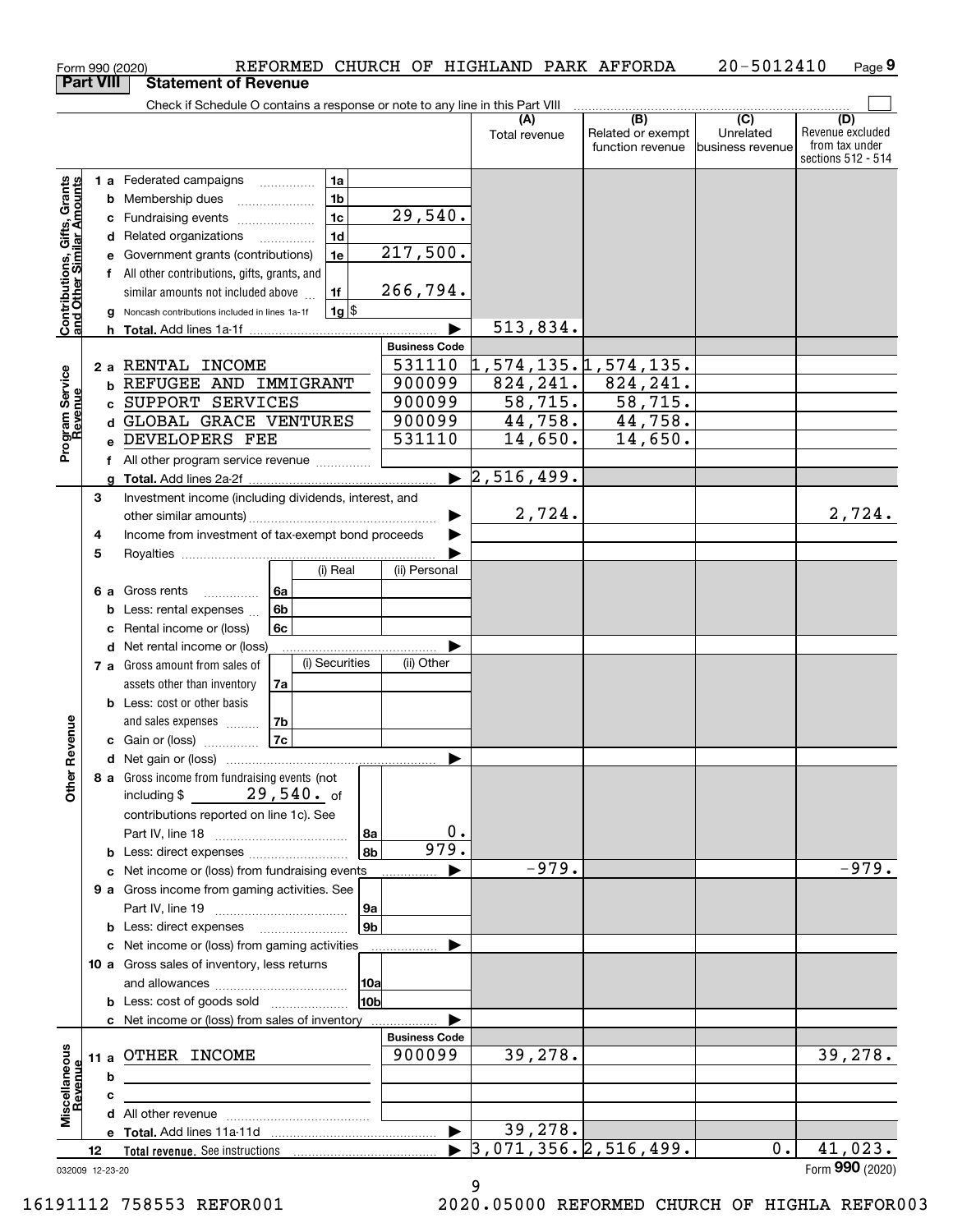#### $_{\rm Form}$ 990 (2020) REFORMED CHURCH OF HIGHLAND PARK AFFORDA 2<code>0-5012410</code> <sub>Page</sub> **10 Part IX Statement of Functional Expenses**

*Section 501(c)(3) and 501(c)(4) organizations must complete all columns. All other organizations must complete column (A).*

|              | Check if Schedule O contains a response or note to any line in this Part IX                              |                          |                                    |                                           |                                |  |  |
|--------------|----------------------------------------------------------------------------------------------------------|--------------------------|------------------------------------|-------------------------------------------|--------------------------------|--|--|
|              | Do not include amounts reported on lines 6b,<br>7b, 8b, 9b, and 10b of Part VIII.                        | Total expenses           | (B)<br>Program service<br>expenses | (C)<br>Management and<br>general expenses | (D)<br>Fundraising<br>expenses |  |  |
| 1.           | Grants and other assistance to domestic organizations                                                    |                          |                                    |                                           |                                |  |  |
|              | and domestic governments. See Part IV, line 21                                                           |                          |                                    |                                           |                                |  |  |
| $\mathbf{2}$ | Grants and other assistance to domestic                                                                  |                          |                                    |                                           |                                |  |  |
|              | individuals. See Part IV, line 22                                                                        | 376,675.                 | 376,675.                           |                                           |                                |  |  |
| 3            | Grants and other assistance to foreign                                                                   |                          |                                    |                                           |                                |  |  |
|              | organizations, foreign governments, and foreign                                                          |                          |                                    |                                           |                                |  |  |
|              | individuals. See Part IV, lines 15 and 16                                                                |                          |                                    |                                           |                                |  |  |
| 4            | Benefits paid to or for members                                                                          |                          |                                    |                                           |                                |  |  |
| 5            | Compensation of current officers, directors,                                                             |                          |                                    |                                           |                                |  |  |
|              | trustees, and key employees                                                                              |                          |                                    |                                           |                                |  |  |
| 6            | Compensation not included above to disqualified                                                          |                          |                                    |                                           |                                |  |  |
|              | persons (as defined under section 4958(f)(1)) and                                                        |                          |                                    |                                           |                                |  |  |
|              | persons described in section 4958(c)(3)(B)                                                               |                          |                                    |                                           |                                |  |  |
| 7            |                                                                                                          | 791,462.                 | 616,164.                           | 175,298.                                  |                                |  |  |
| 8            | Pension plan accruals and contributions (include                                                         |                          |                                    |                                           |                                |  |  |
|              | section 401(k) and 403(b) employer contributions)                                                        |                          |                                    |                                           |                                |  |  |
| 9            |                                                                                                          | 127,789.                 | <u>99,487.</u>                     | 28,302.                                   |                                |  |  |
| 10           |                                                                                                          | 75,069.                  | 58,442.                            | 16,627.                                   |                                |  |  |
| 11           | Fees for services (nonemployees):                                                                        |                          |                                    |                                           |                                |  |  |
| a            |                                                                                                          |                          |                                    |                                           |                                |  |  |
| b            |                                                                                                          | $\frac{3,739}{18,300}$ . | $\frac{1,882.}{9,209.}$            | $\frac{1,857.}{9,091.}$                   |                                |  |  |
| c            |                                                                                                          |                          |                                    |                                           |                                |  |  |
| d            |                                                                                                          |                          |                                    |                                           |                                |  |  |
|              | Professional fundraising services. See Part IV, line 17                                                  |                          |                                    |                                           |                                |  |  |
| f            | Investment management fees                                                                               |                          |                                    |                                           |                                |  |  |
| g            | Other. (If line 11g amount exceeds 10% of line 25,                                                       |                          |                                    |                                           |                                |  |  |
|              | column (A) amount, list line 11g expenses on Sch O.)                                                     |                          |                                    |                                           |                                |  |  |
| 12           |                                                                                                          | 68,642.                  | 6,501.                             | 62,141.                                   |                                |  |  |
| 13<br>14     |                                                                                                          |                          |                                    |                                           |                                |  |  |
| 15           |                                                                                                          |                          |                                    |                                           |                                |  |  |
| 16           |                                                                                                          | <u>1,018,289.</u>        | 989,555.                           | 28,734.                                   |                                |  |  |
| 17           | Travel                                                                                                   | 8,759.                   | 8,759.                             |                                           |                                |  |  |
| 18           | Payments of travel or entertainment expenses                                                             |                          |                                    |                                           |                                |  |  |
|              | for any federal, state, or local public officials                                                        |                          |                                    |                                           |                                |  |  |
| 19           | Conferences, conventions, and meetings                                                                   |                          |                                    |                                           |                                |  |  |
| 20           | Interest                                                                                                 | 156,308.                 | 156,308.                           |                                           |                                |  |  |
| 21           |                                                                                                          |                          |                                    |                                           |                                |  |  |
| 22           | Depreciation, depletion, and amortization                                                                | 259,755.                 | 259,755.                           |                                           |                                |  |  |
| 23           | Insurance                                                                                                | $\overline{72}$ , 432.   | $\overline{72, 432}$ .             |                                           |                                |  |  |
| 24           | Other expenses. Itemize expenses not covered                                                             |                          |                                    |                                           |                                |  |  |
|              | above (List miscellaneous expenses on line 24e. If<br>line 24e amount exceeds 10% of line 25, column (A) |                          |                                    |                                           |                                |  |  |
|              | amount, list line 24e expenses on Schedule O.)                                                           |                          |                                    |                                           |                                |  |  |
| a            | <b>REPAIRS</b>                                                                                           | 129,149.                 | 129,149.                           |                                           |                                |  |  |
| b            | GLOBAL GRACE VENTURES E                                                                                  | 52,884.                  | 52,884.                            |                                           |                                |  |  |
| C            | OTHER EXPENSES                                                                                           | 38,502.                  | 38,502.                            |                                           |                                |  |  |
| d            | COVID SUPPLEMENTAL GRAN                                                                                  | <u>35,824.</u>           | 35,824.                            |                                           |                                |  |  |
|              | e All other expenses                                                                                     | 21,595.                  | 21,595.                            |                                           |                                |  |  |
| 25           | Total functional expenses. Add lines 1 through 24e                                                       | 3, 255, 173.             | 2,933,123.                         | 322,050.                                  | $0$ .                          |  |  |
| 26           | Joint costs. Complete this line only if the organization                                                 |                          |                                    |                                           |                                |  |  |
|              | reported in column (B) joint costs from a combined                                                       |                          |                                    |                                           |                                |  |  |
|              | educational campaign and fundraising solicitation.<br>Check here $\blacktriangleright$                   |                          |                                    |                                           |                                |  |  |
|              | if following SOP 98-2 (ASC 958-720)                                                                      |                          |                                    |                                           |                                |  |  |

10

032010 12-23-20

Form (2020) **990**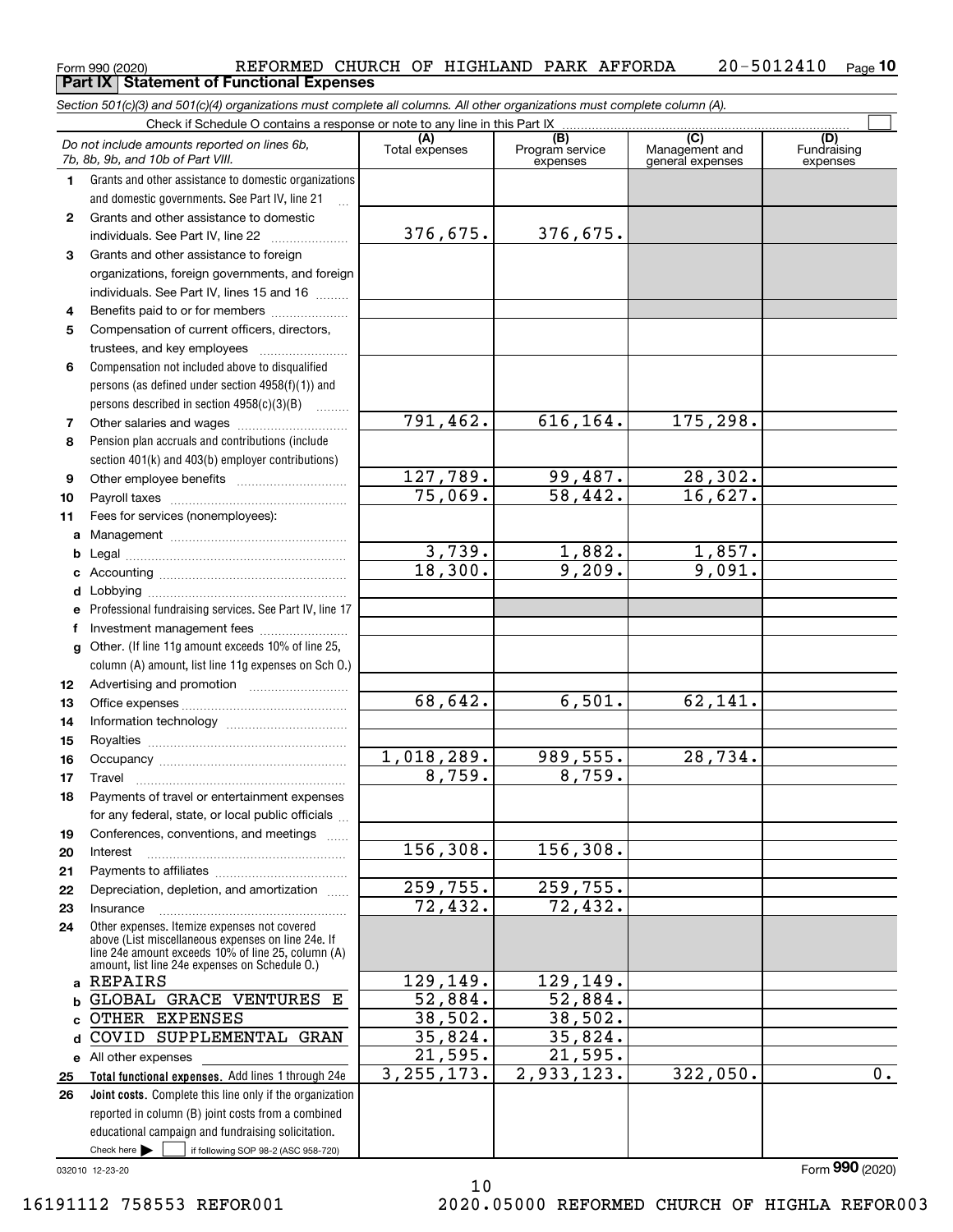#### Form 990 (2020) REFORMED CHURCH OF HIGHLAND PARK AFFORDA 20-5012410 <sub>Page</sub> 11 **Part X Balance Sheet**

Check if Schedule O contains a response or note to any line in this Part X

|                             |    |                                                                                                                              |  |              | (A)<br>Beginning of year    |                 | (B)<br>End of year |
|-----------------------------|----|------------------------------------------------------------------------------------------------------------------------------|--|--------------|-----------------------------|-----------------|--------------------|
|                             | 1  | Cash - non-interest-bearing                                                                                                  |  |              | 184,768.                    | $\blacksquare$  | 467,401.           |
|                             | 2  |                                                                                                                              |  |              | $\mathbf{2}$                |                 |                    |
|                             | 3  |                                                                                                                              |  | 3            |                             |                 |                    |
|                             | 4  |                                                                                                                              |  | 135,237.     | 4                           | 280,454.        |                    |
|                             | 5  | Loans and other receivables from any current or former officer, director,                                                    |  |              |                             |                 |                    |
|                             |    | trustee, key employee, creator or founder, substantial contributor, or 35%                                                   |  |              |                             |                 |                    |
|                             |    | controlled entity or family member of any of these persons                                                                   |  |              |                             | 5               |                    |
|                             | 6  | Loans and other receivables from other disqualified persons (as defined                                                      |  |              |                             |                 |                    |
|                             |    | under section $4958(f)(1)$ , and persons described in section $4958(c)(3)(B)$                                                |  | 1.1.1.1      |                             | 6               |                    |
|                             | 7  |                                                                                                                              |  |              |                             | 7               |                    |
| Assets                      | 8  |                                                                                                                              |  |              |                             | 8               |                    |
|                             | 9  | Prepaid expenses and deferred charges                                                                                        |  |              |                             | 9               |                    |
|                             |    | <b>10a</b> Land, buildings, and equipment: cost or other                                                                     |  |              |                             |                 |                    |
|                             |    | basis. Complete Part VI of Schedule D    10a   14, 234, 094.                                                                 |  |              |                             |                 |                    |
|                             | b  | Less: accumulated depreciation                                                                                               |  | 2, 254, 637. | 11,997,512.                 | 10 <sub>c</sub> | 11,979,457.        |
|                             | 11 |                                                                                                                              |  |              |                             | 11              |                    |
|                             | 12 |                                                                                                                              |  | 12           |                             |                 |                    |
|                             | 13 | Investments - program-related. See Part IV, line 11                                                                          |  | 13           |                             |                 |                    |
|                             | 14 |                                                                                                                              |  | 14           |                             |                 |                    |
|                             | 15 |                                                                                                                              |  |              | 333,710.                    | 15              | 366,603.           |
|                             | 16 |                                                                                                                              |  |              | $\overline{12}$ , 651, 227. | 16              | 13,093,915.        |
|                             | 17 |                                                                                                                              |  |              | 372,910.                    | 17              | 104, 350.          |
|                             | 18 |                                                                                                                              |  | 18           |                             |                 |                    |
|                             | 19 |                                                                                                                              |  | 19           | 20,434.                     |                 |                    |
|                             | 20 |                                                                                                                              |  |              |                             | 20              |                    |
|                             | 21 | Escrow or custodial account liability. Complete Part IV of Schedule D                                                        |  |              |                             | 21              |                    |
|                             | 22 | Loans and other payables to any current or former officer, director,                                                         |  |              |                             |                 |                    |
| Liabilities                 |    | trustee, key employee, creator or founder, substantial contributor, or 35%                                                   |  |              |                             |                 |                    |
|                             | 23 | controlled entity or family member of any of these persons<br>Secured mortgages and notes payable to unrelated third parties |  |              | 11,449,741.                 | 22<br>23        | 12,260,787.        |
|                             | 24 | Unsecured notes and loans payable to unrelated third parties                                                                 |  |              |                             | 24              |                    |
|                             | 25 | Other liabilities (including federal income tax, payables to related third                                                   |  |              |                             |                 |                    |
|                             |    | parties, and other liabilities not included on lines 17-24). Complete Part X                                                 |  |              |                             |                 |                    |
|                             |    | of Schedule D                                                                                                                |  |              | 63,585.                     | 25              | 127, 170.          |
|                             | 26 |                                                                                                                              |  |              | 11,886,236.                 | 26              | 12, 512, 741.      |
|                             |    | Organizations that follow FASB ASC 958, check here $\blacktriangleright \boxed{X}$                                           |  |              |                             |                 |                    |
|                             |    | and complete lines 27, 28, 32, and 33.                                                                                       |  |              |                             |                 |                    |
|                             | 27 | Net assets without donor restrictions                                                                                        |  |              | 764,991.                    | 27              | 581,174.           |
|                             | 28 |                                                                                                                              |  | 28           |                             |                 |                    |
|                             |    | Organizations that do not follow FASB ASC 958, check here $\blacktriangleright$                                              |  |              |                             |                 |                    |
|                             |    | and complete lines 29 through 33.                                                                                            |  |              |                             |                 |                    |
|                             | 29 |                                                                                                                              |  | 29           |                             |                 |                    |
|                             | 30 | Paid-in or capital surplus, or land, building, or equipment fund                                                             |  | 30           |                             |                 |                    |
| Net Assets or Fund Balances | 31 | Retained earnings, endowment, accumulated income, or other funds                                                             |  | .            |                             | 31              |                    |
|                             | 32 |                                                                                                                              |  |              | 764,991.                    | 32              | 581,174.           |
|                             | 33 |                                                                                                                              |  |              | 12,651,227.                 | 33              | 13,093,915.        |

Form (2020) **990**

 $\mathcal{L}^{\text{max}}$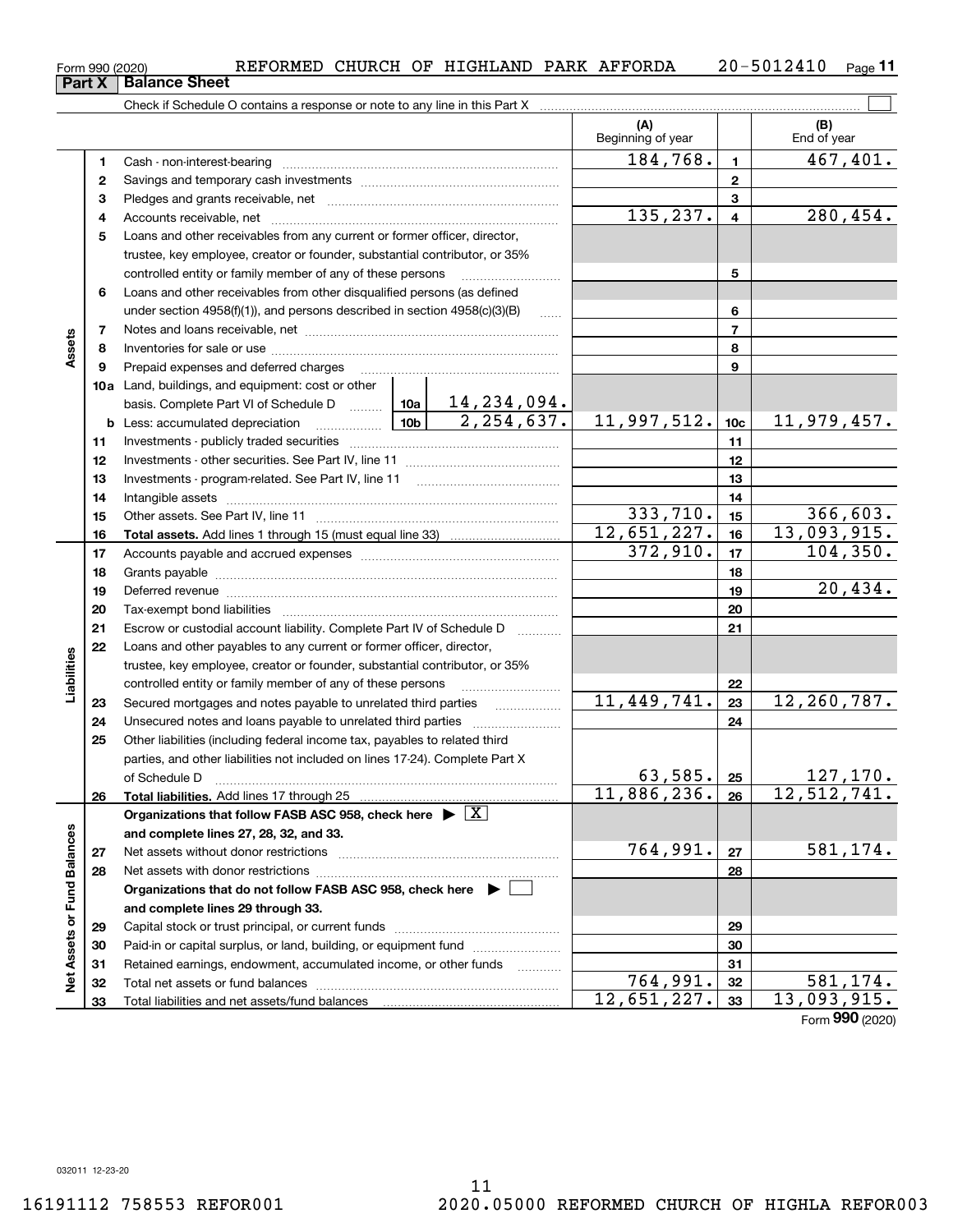|    | REFORMED CHURCH OF HIGHLAND PARK AFFORDA<br>Form 990 (2020)                                                                     |                | 20-5012410     |            | $Page$ 12               |
|----|---------------------------------------------------------------------------------------------------------------------------------|----------------|----------------|------------|-------------------------|
|    | <b>Reconciliation of Net Assets</b><br><b>Part XI</b>                                                                           |                |                |            |                         |
|    |                                                                                                                                 |                |                |            |                         |
|    |                                                                                                                                 |                |                |            |                         |
| 1  | Total revenue (must equal Part VIII, column (A), line 12)                                                                       | 1.             | 3,071,356.     |            |                         |
| 2  | Total expenses (must equal Part IX, column (A), line 25)                                                                        | $\overline{2}$ | 3, 255, 173.   |            |                         |
| 3  | Revenue less expenses. Subtract line 2 from line 1                                                                              | $\mathbf{3}$   | $-183,817.$    |            |                         |
| 4  |                                                                                                                                 | $\overline{4}$ | 764,991.       |            |                         |
| 5  | Net unrealized gains (losses) on investments                                                                                    | 5              |                |            |                         |
| 6  |                                                                                                                                 | 6              |                |            |                         |
| 7  | Investment expenses                                                                                                             | $\overline{7}$ |                |            |                         |
| 8  | Prior period adjustments                                                                                                        | 8              |                |            |                         |
| 9  | Other changes in net assets or fund balances (explain on Schedule O)                                                            | 9              |                |            | 0.                      |
| 10 | Net assets or fund balances at end of year. Combine lines 3 through 9 (must equal Part X, line 32,                              |                |                |            |                         |
|    |                                                                                                                                 | 10             | 581,174.       |            |                         |
|    | Part XII Financial Statements and Reporting                                                                                     |                |                |            |                         |
|    |                                                                                                                                 |                |                |            | $\overline{\mathbf{X}}$ |
|    |                                                                                                                                 |                |                | <b>Yes</b> | No                      |
| 1  | $\boxed{\text{X}}$ Accrual<br>Accounting method used to prepare the Form 990: <u>I</u> Cash<br>Other                            |                |                |            |                         |
|    | If the organization changed its method of accounting from a prior year or checked "Other," explain in Schedule O.               |                |                |            |                         |
|    | 2a Were the organization's financial statements compiled or reviewed by an independent accountant?                              |                | 2a             |            | х                       |
|    | If "Yes," check a box below to indicate whether the financial statements for the year were compiled or reviewed on a            |                |                |            |                         |
|    | separate basis, consolidated basis, or both:                                                                                    |                |                |            |                         |
|    | Separate basis<br>Consolidated basis<br>Both consolidated and separate basis                                                    |                |                |            |                         |
|    | <b>b</b> Were the organization's financial statements audited by an independent accountant?                                     |                | 2 <sub>b</sub> | X          |                         |
|    | If "Yes," check a box below to indicate whether the financial statements for the year were audited on a separate basis,         |                |                |            |                         |
|    | consolidated basis, or both:                                                                                                    |                |                |            |                         |
|    | $ \mathbf{X} $ Separate basis<br><b>Consolidated basis</b><br>Both consolidated and separate basis                              |                |                |            |                         |
|    | c If "Yes" to line 2a or 2b, does the organization have a committee that assumes responsibility for oversight of the audit,     |                |                |            |                         |
|    | review, or compilation of its financial statements and selection of an independent accountant?                                  |                | 2c             | Χ          |                         |
|    | If the organization changed either its oversight process or selection process during the tax year, explain on Schedule O.       |                |                |            |                         |
|    | 3a As a result of a federal award, was the organization required to undergo an audit or audits as set forth in the Single Audit |                |                |            |                         |
|    |                                                                                                                                 |                | За             | X          |                         |
|    | b If "Yes," did the organization undergo the required audit or audits? If the organization did not undergo the required audit   |                |                |            |                         |
|    | or audits, explain why on Schedule O and describe any steps taken to undergo such audits                                        |                | 3 <sub>b</sub> | х          |                         |

Form (2020) **990**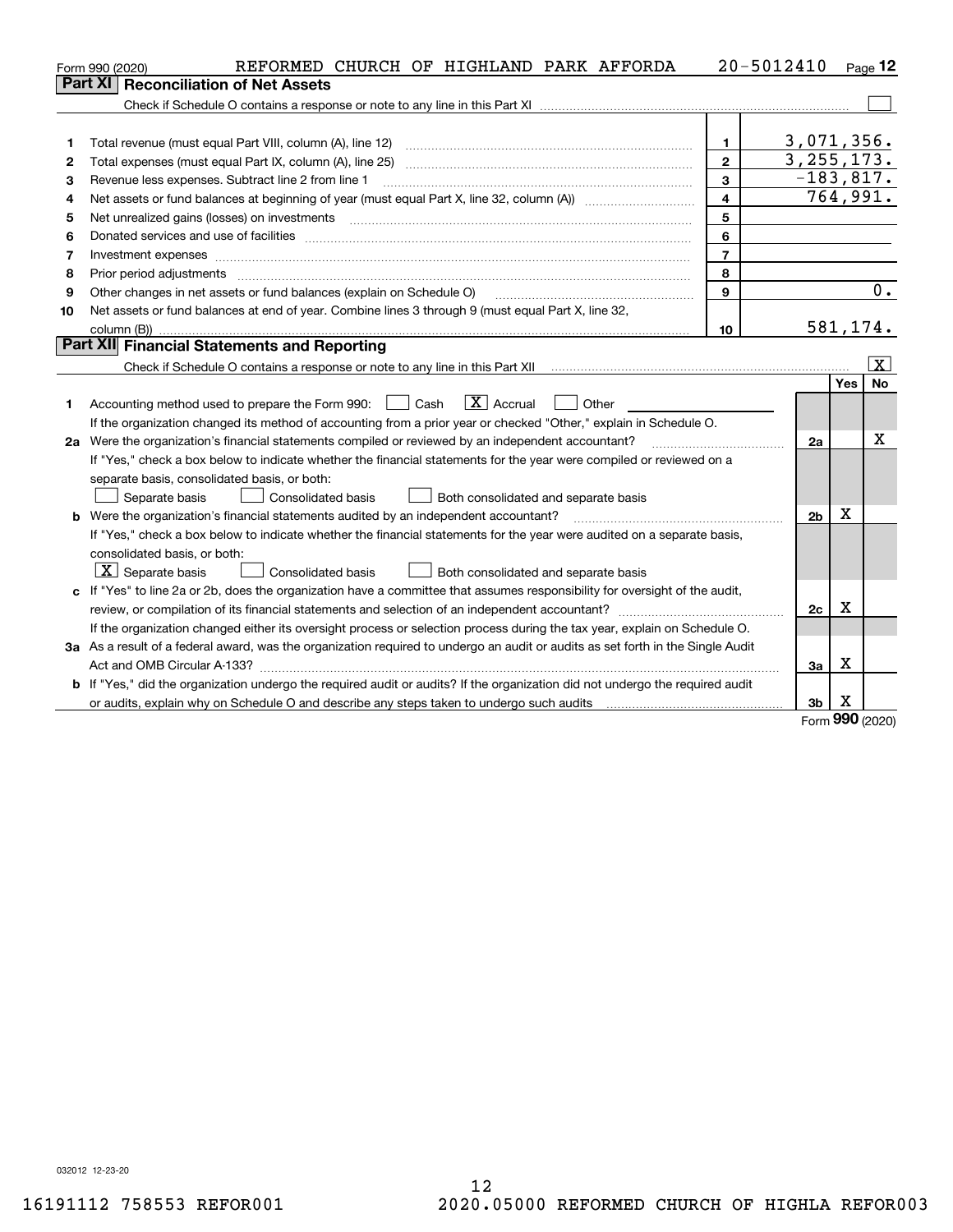| <b>SCHEDULE A</b> |  |  |  |  |  |  |
|-------------------|--|--|--|--|--|--|
|-------------------|--|--|--|--|--|--|

Department of the Treasury

**(Form 990 or 990-EZ)**

# **Public Charity Status and Public Support**

**Complete if the organization is a section 501(c)(3) organization or a section 4947(a)(1) nonexempt charitable trust. | Attach to Form 990 or Form 990-EZ.** 

| o www.irs.gov/Form990 for instructions and the latest information. |  |  |  |  |
|--------------------------------------------------------------------|--|--|--|--|
|                                                                    |  |  |  |  |

| OMB No 1545-0047                    |
|-------------------------------------|
| 2020                                |
| <b>Open to Public</b><br>Inspection |

 $\overline{\phantom{a}}$ 

|               | Internal Revenue Service                      |                                               |                                                                        | $\blacktriangleright$ Go to www.irs.gov/Form990 for instructions and the latest information.                                                               |     |                                                                |                            |            | <b>Inspection</b>                     |
|---------------|-----------------------------------------------|-----------------------------------------------|------------------------------------------------------------------------|------------------------------------------------------------------------------------------------------------------------------------------------------------|-----|----------------------------------------------------------------|----------------------------|------------|---------------------------------------|
|               | Name of the organization                      |                                               |                                                                        |                                                                                                                                                            |     |                                                                |                            |            | <b>Employer identification number</b> |
|               |                                               |                                               |                                                                        | REFORMED CHURCH OF HIGHLAND PARK AFFORDA                                                                                                                   |     |                                                                |                            | 20-5012410 |                                       |
| <b>Part I</b> |                                               |                                               |                                                                        | Reason for Public Charity Status. (All organizations must complete this part.) See instructions.                                                           |     |                                                                |                            |            |                                       |
|               |                                               |                                               |                                                                        | The organization is not a private foundation because it is: (For lines 1 through 12, check only one box.)                                                  |     |                                                                |                            |            |                                       |
| 1             |                                               |                                               |                                                                        | A church, convention of churches, or association of churches described in section 170(b)(1)(A)(i).                                                         |     |                                                                |                            |            |                                       |
| 2             |                                               |                                               |                                                                        | A school described in section 170(b)(1)(A)(ii). (Attach Schedule E (Form 990 or 990-EZ).)                                                                  |     |                                                                |                            |            |                                       |
| з             |                                               |                                               |                                                                        | A hospital or a cooperative hospital service organization described in section 170(b)(1)(A)(iii).                                                          |     |                                                                |                            |            |                                       |
| 4             |                                               |                                               |                                                                        | A medical research organization operated in conjunction with a hospital described in section 170(b)(1)(A)(iii). Enter the hospital's name,                 |     |                                                                |                            |            |                                       |
|               | city, and state:                              |                                               |                                                                        |                                                                                                                                                            |     |                                                                |                            |            |                                       |
| 5             |                                               |                                               |                                                                        | An organization operated for the benefit of a college or university owned or operated by a governmental unit described in                                  |     |                                                                |                            |            |                                       |
|               | section 170(b)(1)(A)(iv). (Complete Part II.) |                                               |                                                                        |                                                                                                                                                            |     |                                                                |                            |            |                                       |
| 6             |                                               |                                               |                                                                        | A federal, state, or local government or governmental unit described in section 170(b)(1)(A)(v).                                                           |     |                                                                |                            |            |                                       |
|               |                                               |                                               |                                                                        | $7 \overline{X}$ An organization that normally receives a substantial part of its support from a governmental unit or from the general public described in |     |                                                                |                            |            |                                       |
|               |                                               |                                               | section 170(b)(1)(A)(vi). (Complete Part II.)                          |                                                                                                                                                            |     |                                                                |                            |            |                                       |
| 8             |                                               |                                               |                                                                        | A community trust described in section 170(b)(1)(A)(vi). (Complete Part II.)                                                                               |     |                                                                |                            |            |                                       |
| 9             |                                               |                                               |                                                                        | An agricultural research organization described in section 170(b)(1)(A)(ix) operated in conjunction with a land-grant college                              |     |                                                                |                            |            |                                       |
|               |                                               |                                               |                                                                        | or university or a non-land-grant college of agriculture (see instructions). Enter the name, city, and state of the college or                             |     |                                                                |                            |            |                                       |
|               | university:                                   |                                               |                                                                        |                                                                                                                                                            |     |                                                                |                            |            |                                       |
| 10            |                                               |                                               |                                                                        | An organization that normally receives (1) more than 33 1/3% of its support from contributions, membership fees, and gross receipts from                   |     |                                                                |                            |            |                                       |
|               |                                               |                                               |                                                                        | activities related to its exempt functions, subject to certain exceptions; and (2) no more than 33 1/3% of its support from gross investment               |     |                                                                |                            |            |                                       |
|               |                                               |                                               |                                                                        | income and unrelated business taxable income (less section 511 tax) from businesses acquired by the organization after June 30, 1975.                      |     |                                                                |                            |            |                                       |
|               |                                               |                                               |                                                                        |                                                                                                                                                            |     |                                                                |                            |            |                                       |
|               |                                               |                                               | See section 509(a)(2). (Complete Part III.)                            |                                                                                                                                                            |     |                                                                |                            |            |                                       |
| 11            |                                               |                                               |                                                                        | An organization organized and operated exclusively to test for public safety. See section 509(a)(4).                                                       |     |                                                                |                            |            |                                       |
| 12            |                                               |                                               |                                                                        | An organization organized and operated exclusively for the benefit of, to perform the functions of, or to carry out the purposes of one or                 |     |                                                                |                            |            |                                       |
|               |                                               |                                               |                                                                        | more publicly supported organizations described in section 509(a)(1) or section 509(a)(2). See section 509(a)(3). Check the box in                         |     |                                                                |                            |            |                                       |
|               |                                               |                                               |                                                                        | lines 12a through 12d that describes the type of supporting organization and complete lines 12e, 12f, and 12g.                                             |     |                                                                |                            |            |                                       |
| а             |                                               |                                               |                                                                        | Type I. A supporting organization operated, supervised, or controlled by its supported organization(s), typically by giving                                |     |                                                                |                            |            |                                       |
|               |                                               |                                               |                                                                        | the supported organization(s) the power to regularly appoint or elect a majority of the directors or trustees of the supporting                            |     |                                                                |                            |            |                                       |
|               |                                               |                                               | organization. You must complete Part IV, Sections A and B.             |                                                                                                                                                            |     |                                                                |                            |            |                                       |
| b             |                                               |                                               |                                                                        | Type II. A supporting organization supervised or controlled in connection with its supported organization(s), by having                                    |     |                                                                |                            |            |                                       |
|               |                                               |                                               |                                                                        | control or management of the supporting organization vested in the same persons that control or manage the supported                                       |     |                                                                |                            |            |                                       |
|               |                                               |                                               | organization(s). You must complete Part IV, Sections A and C.          |                                                                                                                                                            |     |                                                                |                            |            |                                       |
| с             |                                               |                                               |                                                                        | Type III functionally integrated. A supporting organization operated in connection with, and functionally integrated with,                                 |     |                                                                |                            |            |                                       |
|               |                                               |                                               |                                                                        | its supported organization(s) (see instructions). You must complete Part IV, Sections A, D, and E.                                                         |     |                                                                |                            |            |                                       |
| d             |                                               |                                               |                                                                        | Type III non-functionally integrated. A supporting organization operated in connection with its supported organization(s)                                  |     |                                                                |                            |            |                                       |
|               |                                               |                                               |                                                                        | that is not functionally integrated. The organization generally must satisfy a distribution requirement and an attentiveness                               |     |                                                                |                            |            |                                       |
|               |                                               |                                               |                                                                        | requirement (see instructions). You must complete Part IV, Sections A and D, and Part V.                                                                   |     |                                                                |                            |            |                                       |
| е             |                                               |                                               |                                                                        | Check this box if the organization received a written determination from the IRS that it is a Type I, Type II, Type III                                    |     |                                                                |                            |            |                                       |
|               |                                               |                                               |                                                                        | functionally integrated, or Type III non-functionally integrated supporting organization.                                                                  |     |                                                                |                            |            |                                       |
|               |                                               | f Enter the number of supported organizations |                                                                        |                                                                                                                                                            |     |                                                                |                            |            |                                       |
|               |                                               |                                               | Provide the following information about the supported organization(s). |                                                                                                                                                            |     |                                                                |                            |            |                                       |
|               | (i) Name of supported                         |                                               | (ii) EIN                                                               | (iii) Type of organization<br>(described on lines 1-10                                                                                                     |     | (iv) Is the organization listed<br>in your governing document? | (v) Amount of monetary     |            | (vi) Amount of other                  |
|               | organization                                  |                                               |                                                                        | above (see instructions))                                                                                                                                  | Yes | <b>No</b>                                                      | support (see instructions) |            | support (see instructions)            |
|               |                                               |                                               |                                                                        |                                                                                                                                                            |     |                                                                |                            |            |                                       |
|               |                                               |                                               |                                                                        |                                                                                                                                                            |     |                                                                |                            |            |                                       |
|               |                                               |                                               |                                                                        |                                                                                                                                                            |     |                                                                |                            |            |                                       |
|               |                                               |                                               |                                                                        |                                                                                                                                                            |     |                                                                |                            |            |                                       |
|               |                                               |                                               |                                                                        |                                                                                                                                                            |     |                                                                |                            |            |                                       |
|               |                                               |                                               |                                                                        |                                                                                                                                                            |     |                                                                |                            |            |                                       |
|               |                                               |                                               |                                                                        |                                                                                                                                                            |     |                                                                |                            |            |                                       |
|               |                                               |                                               |                                                                        |                                                                                                                                                            |     |                                                                |                            |            |                                       |
|               |                                               |                                               |                                                                        |                                                                                                                                                            |     |                                                                |                            |            |                                       |
|               |                                               |                                               |                                                                        |                                                                                                                                                            |     |                                                                |                            |            |                                       |
| Total         |                                               |                                               |                                                                        |                                                                                                                                                            |     |                                                                |                            |            |                                       |

LHA For Paperwork Reduction Act Notice, see the Instructions for Form 990 or 990-EZ. <sub>032021</sub> o1-25-21 Schedule A (Form 990 or 990-EZ) 2020 13

16191112 758553 REFOR001 2020.05000 REFORMED CHURCH OF HIGHLA REFOR003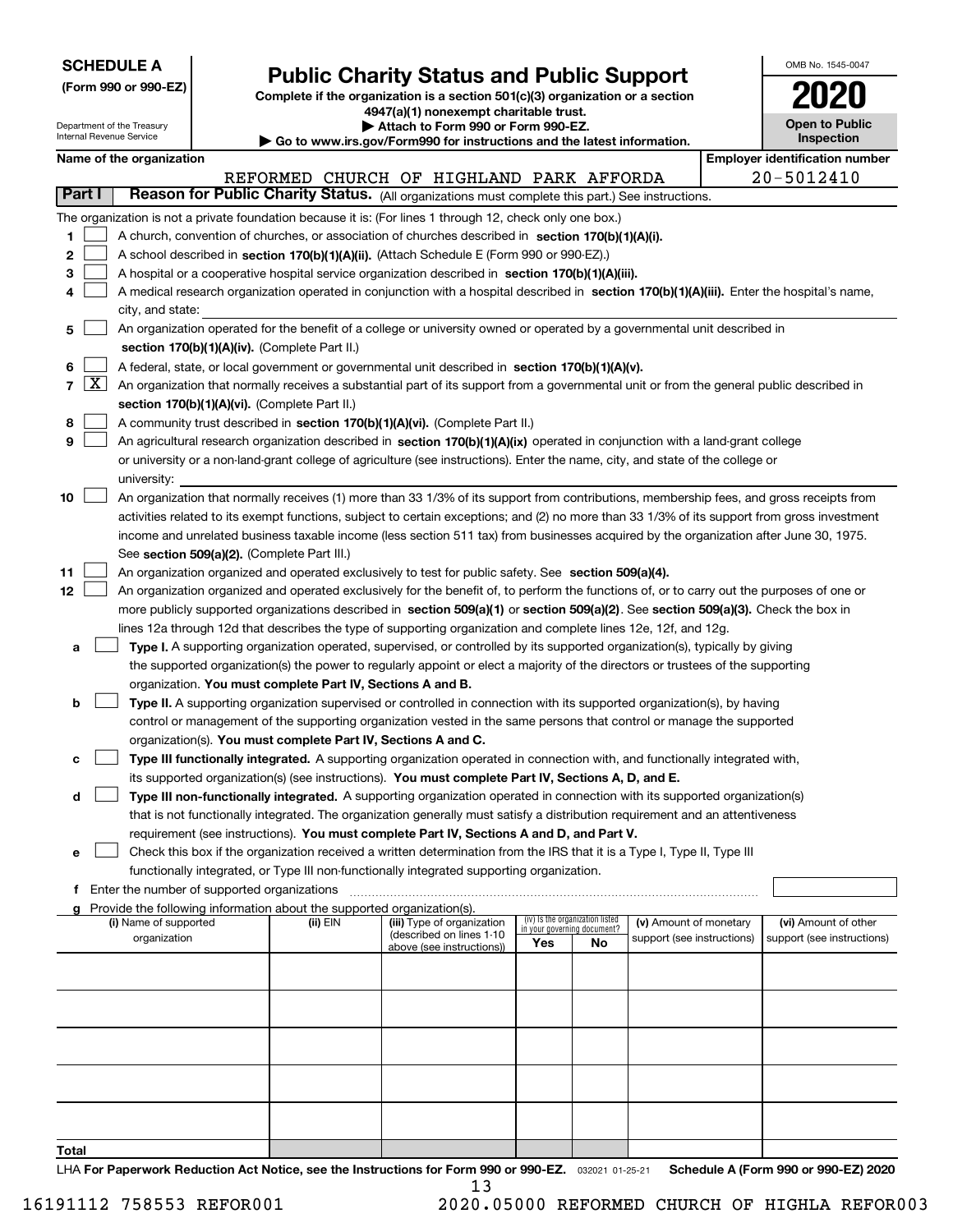## Schedule A (Form 990 or 990-EZ) 2020 REFORMED CHURCH OF HIGHLAND PARK AFFORDA 20-5012410 Page **2 Part II Support Schedule for Organizations Described in Sections 170(b)(1)(A)(iv) and 170(b)(1)(A)(vi)**

(Complete only if you checked the box on line 5, 7, or 8 of Part I or if the organization failed to qualify under Part III. If the organization fails to qualify under the tests listed below, please complete Part III.)

| <b>Section A. Public Support</b>                                                                                                                                                                                               |            |                        |            |                                 |                                      |                                          |
|--------------------------------------------------------------------------------------------------------------------------------------------------------------------------------------------------------------------------------|------------|------------------------|------------|---------------------------------|--------------------------------------|------------------------------------------|
| Calendar year (or fiscal year beginning in) $\blacktriangleright$                                                                                                                                                              | (a) 2016   | (b) 2017               | $(c)$ 2018 | $(d)$ 2019                      | (e) 2020                             | (f) Total                                |
| 1 Gifts, grants, contributions, and<br>membership fees received. (Do not                                                                                                                                                       |            |                        |            |                                 |                                      |                                          |
| include any "unusual grants.")                                                                                                                                                                                                 | 21,921.    |                        |            | $103, 503.$ 116, 827. 163, 701. | 513,834.                             | 919,786.                                 |
| 2 Tax revenues levied for the organ-<br>ization's benefit and either paid to<br>or expended on its behalf                                                                                                                      |            |                        |            |                                 |                                      |                                          |
| 3 The value of services or facilities<br>furnished by a governmental unit to                                                                                                                                                   |            |                        |            |                                 |                                      |                                          |
| the organization without charge                                                                                                                                                                                                | 21,921.    | 103,503.               | 116,827.   | 163,701.                        | 513,834.                             | 919,786.                                 |
| 4 Total. Add lines 1 through 3<br>5 The portion of total contributions                                                                                                                                                         |            |                        |            |                                 |                                      |                                          |
| by each person (other than a                                                                                                                                                                                                   |            |                        |            |                                 |                                      |                                          |
| governmental unit or publicly                                                                                                                                                                                                  |            |                        |            |                                 |                                      |                                          |
| supported organization) included                                                                                                                                                                                               |            |                        |            |                                 |                                      |                                          |
| on line 1 that exceeds 2% of the                                                                                                                                                                                               |            |                        |            |                                 |                                      |                                          |
| amount shown on line 11,                                                                                                                                                                                                       |            |                        |            |                                 |                                      |                                          |
| column (f)                                                                                                                                                                                                                     |            |                        |            |                                 |                                      |                                          |
| 6 Public support. Subtract line 5 from line 4.                                                                                                                                                                                 |            |                        |            |                                 |                                      | 919,786.                                 |
| <b>Section B. Total Support</b>                                                                                                                                                                                                |            |                        |            |                                 |                                      |                                          |
| Calendar year (or fiscal year beginning in)                                                                                                                                                                                    | $(a)$ 2016 | (b) 2017               | $(c)$ 2018 | $(d)$ 2019                      | (e) 2020                             | (f) Total                                |
| <b>7</b> Amounts from line 4                                                                                                                                                                                                   | 21,921.    | $\overline{103,503}$ . | 116,827.   | 163,701.                        | $\overline{513,834}$ .               | $\overline{919,786}$ .                   |
| 8 Gross income from interest,                                                                                                                                                                                                  |            |                        |            |                                 |                                      |                                          |
| dividends, payments received on                                                                                                                                                                                                |            |                        |            |                                 |                                      |                                          |
| securities loans, rents, royalties,                                                                                                                                                                                            |            |                        |            |                                 |                                      |                                          |
| and income from similar sources                                                                                                                                                                                                | 577.       |                        |            | 126.                            | 2,724.                               | 3,427.                                   |
| 9 Net income from unrelated business                                                                                                                                                                                           |            |                        |            |                                 |                                      |                                          |
| activities, whether or not the                                                                                                                                                                                                 |            |                        |            |                                 |                                      |                                          |
| business is regularly carried on                                                                                                                                                                                               |            |                        |            |                                 |                                      |                                          |
| 10 Other income. Do not include gain                                                                                                                                                                                           |            |                        |            |                                 |                                      |                                          |
| or loss from the sale of capital                                                                                                                                                                                               |            |                        |            |                                 |                                      |                                          |
| assets (Explain in Part VI.) <b>Constant</b>                                                                                                                                                                                   |            |                        |            |                                 | 39, 278.                             | 39, 278.                                 |
| <b>11 Total support.</b> Add lines 7 through 10                                                                                                                                                                                |            |                        |            |                                 |                                      | 962,491.                                 |
| <b>12</b> Gross receipts from related activities, etc. (see instructions)                                                                                                                                                      |            |                        |            |                                 | 12 <sup>2</sup>                      | 4,193,067.                               |
| 13 First 5 years. If the Form 990 is for the organization's first, second, third, fourth, or fifth tax year as a section 501(c)(3)                                                                                             |            |                        |            |                                 |                                      |                                          |
| organization, check this box and stop here manufactured and stop the state of the state of the state of the state of the state of the state of the state of the state of the state of the state of the state of the state of t |            |                        |            |                                 |                                      |                                          |
| <b>Section C. Computation of Public Support Percentage</b>                                                                                                                                                                     |            |                        |            |                                 |                                      |                                          |
| 14 Public support percentage for 2020 (line 6, column (f), divided by line 11, column (f) <i>mummumumum</i>                                                                                                                    |            |                        |            |                                 | 14                                   | 95.56<br>%<br>99.68                      |
|                                                                                                                                                                                                                                |            |                        |            |                                 | 15                                   | %                                        |
| 16a 33 1/3% support test - 2020. If the organization did not check the box on line 13, and line 14 is 33 1/3% or more, check this box and                                                                                      |            |                        |            |                                 |                                      | $\blacktriangleright$ $\boxed{\text{X}}$ |
| stop here. The organization qualifies as a publicly supported organization<br>b 33 1/3% support test - 2019. If the organization did not check a box on line 13 or 16a, and line 15 is 33 1/3% or more, check this box         |            |                        |            |                                 |                                      |                                          |
| and stop here. The organization qualifies as a publicly supported organization                                                                                                                                                 |            |                        |            |                                 |                                      |                                          |
| 17a 10% -facts-and-circumstances test - 2020. If the organization did not check a box on line 13, 16a, or 16b, and line 14 is 10% or more,                                                                                     |            |                        |            |                                 |                                      |                                          |
| and if the organization meets the facts-and-circumstances test, check this box and stop here. Explain in Part VI how the organization                                                                                          |            |                        |            |                                 |                                      |                                          |
| meets the facts-and-circumstances test. The organization qualifies as a publicly supported organization                                                                                                                        |            |                        |            |                                 |                                      |                                          |
| <b>b 10% -facts-and-circumstances test - 2019.</b> If the organization did not check a box on line 13, 16a, 16b, or 17a, and line 15 is 10% or                                                                                 |            |                        |            |                                 |                                      |                                          |
| more, and if the organization meets the facts-and-circumstances test, check this box and stop here. Explain in Part VI how the                                                                                                 |            |                        |            |                                 |                                      |                                          |
| organization meets the facts-and-circumstances test. The organization qualifies as a publicly supported organization                                                                                                           |            |                        |            |                                 |                                      |                                          |
| 18 Private foundation. If the organization did not check a box on line 13, 16a, 16b, 17a, or 17b, check this box and see instructions                                                                                          |            |                        |            |                                 |                                      |                                          |
|                                                                                                                                                                                                                                |            |                        |            |                                 | Schedule A (Form 990 or 990-EZ) 2020 |                                          |

032022 01-25-21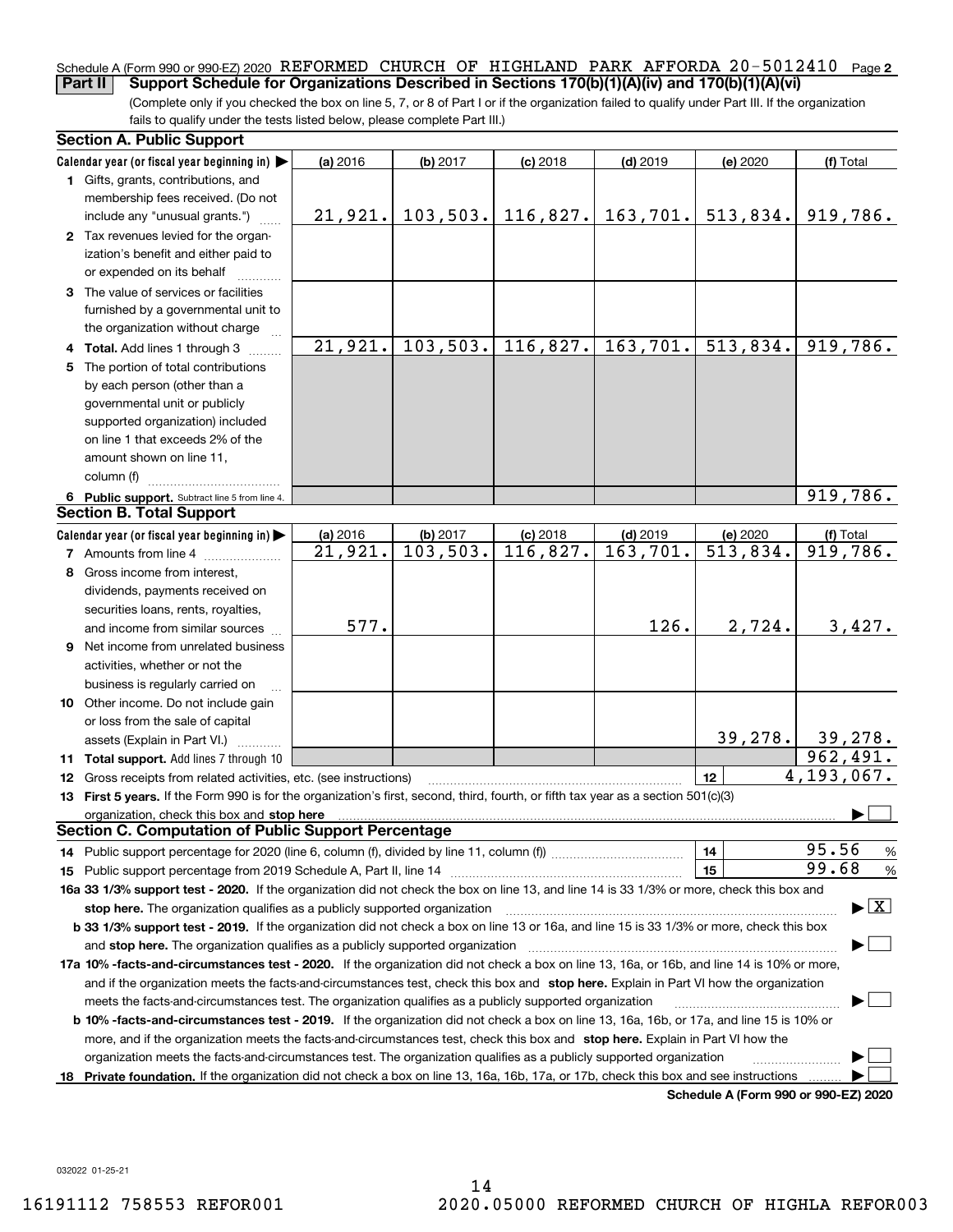## Schedule A (Form 990 or 990-EZ) 2020 REFORMED CHURCH OF HIGHLAND PARK AFFORDA 20-5012410 Page 3 **Part III Support Schedule for Organizations Described in Section 509(a)(2)**

(Complete only if you checked the box on line 10 of Part I or if the organization failed to qualify under Part II. If the organization fails to qualify under the tests listed below, please complete Part II.)

|    | <b>Section A. Public Support</b>                                                                                                                                                                                                      |          |          |            |            |                                      |           |
|----|---------------------------------------------------------------------------------------------------------------------------------------------------------------------------------------------------------------------------------------|----------|----------|------------|------------|--------------------------------------|-----------|
|    | Calendar year (or fiscal year beginning in) $\blacktriangleright$                                                                                                                                                                     | (a) 2016 | (b) 2017 | $(c)$ 2018 | $(d)$ 2019 | (e) 2020                             | (f) Total |
|    | 1 Gifts, grants, contributions, and                                                                                                                                                                                                   |          |          |            |            |                                      |           |
|    | membership fees received. (Do not                                                                                                                                                                                                     |          |          |            |            |                                      |           |
|    | include any "unusual grants.")                                                                                                                                                                                                        |          |          |            |            |                                      |           |
|    | 2 Gross receipts from admissions,<br>merchandise sold or services per-<br>formed, or facilities furnished in<br>any activity that is related to the<br>organization's tax-exempt purpose                                              |          |          |            |            |                                      |           |
|    | 3 Gross receipts from activities that<br>are not an unrelated trade or bus-<br>iness under section 513                                                                                                                                |          |          |            |            |                                      |           |
|    | 4 Tax revenues levied for the organ-<br>ization's benefit and either paid to                                                                                                                                                          |          |          |            |            |                                      |           |
|    | or expended on its behalf<br>.                                                                                                                                                                                                        |          |          |            |            |                                      |           |
|    | 5 The value of services or facilities                                                                                                                                                                                                 |          |          |            |            |                                      |           |
|    | furnished by a governmental unit to                                                                                                                                                                                                   |          |          |            |            |                                      |           |
|    | the organization without charge                                                                                                                                                                                                       |          |          |            |            |                                      |           |
|    | <b>6 Total.</b> Add lines 1 through 5                                                                                                                                                                                                 |          |          |            |            |                                      |           |
|    | 7a Amounts included on lines 1, 2, and                                                                                                                                                                                                |          |          |            |            |                                      |           |
|    | 3 received from disqualified persons<br><b>b</b> Amounts included on lines 2 and 3 received                                                                                                                                           |          |          |            |            |                                      |           |
|    | from other than disqualified persons that                                                                                                                                                                                             |          |          |            |            |                                      |           |
|    | exceed the greater of \$5,000 or 1% of the<br>amount on line 13 for the year                                                                                                                                                          |          |          |            |            |                                      |           |
|    | c Add lines 7a and 7b                                                                                                                                                                                                                 |          |          |            |            |                                      |           |
|    | 8 Public support. (Subtract line 7c from line 6.)                                                                                                                                                                                     |          |          |            |            |                                      |           |
|    | <b>Section B. Total Support</b>                                                                                                                                                                                                       |          |          |            |            |                                      |           |
|    | Calendar year (or fiscal year beginning in) $\blacktriangleright$                                                                                                                                                                     | (a) 2016 | (b) 2017 | $(c)$ 2018 | $(d)$ 2019 | (e) 2020                             | (f) Total |
|    | 9 Amounts from line 6                                                                                                                                                                                                                 |          |          |            |            |                                      |           |
|    | 10a Gross income from interest,<br>dividends, payments received on<br>securities loans, rents, royalties,<br>and income from similar sources                                                                                          |          |          |            |            |                                      |           |
|    | <b>b</b> Unrelated business taxable income                                                                                                                                                                                            |          |          |            |            |                                      |           |
|    | (less section 511 taxes) from businesses                                                                                                                                                                                              |          |          |            |            |                                      |           |
|    | acquired after June 30, 1975                                                                                                                                                                                                          |          |          |            |            |                                      |           |
|    | c Add lines 10a and 10b<br>11 Net income from unrelated business<br>activities not included in line 10b,<br>whether or not the business is<br>regularly carried on                                                                    |          |          |            |            |                                      |           |
|    | <b>12</b> Other income. Do not include gain<br>or loss from the sale of capital<br>assets (Explain in Part VI.)                                                                                                                       |          |          |            |            |                                      |           |
|    | <b>13</b> Total support. (Add lines 9, 10c, 11, and 12.)                                                                                                                                                                              |          |          |            |            |                                      |           |
|    | 14 First 5 years. If the Form 990 is for the organization's first, second, third, fourth, or fifth tax year as a section 501(c)(3) organization,                                                                                      |          |          |            |            |                                      |           |
|    |                                                                                                                                                                                                                                       |          |          |            |            |                                      |           |
|    | <b>Section C. Computation of Public Support Percentage</b>                                                                                                                                                                            |          |          |            |            |                                      |           |
|    | 15 Public support percentage for 2020 (line 8, column (f), divided by line 13, column (f))                                                                                                                                            |          |          |            |            | 15                                   | %         |
|    | 16 Public support percentage from 2019 Schedule A, Part III, line 15<br><b>Section D. Computation of Investment Income Percentage</b>                                                                                                 |          |          |            |            | 16                                   | %         |
|    |                                                                                                                                                                                                                                       |          |          |            |            | 17                                   |           |
|    | 17 Investment income percentage for 2020 (line 10c, column (f), divided by line 13, column (f))                                                                                                                                       |          |          |            |            | 18                                   | %         |
|    | <b>18</b> Investment income percentage from <b>2019</b> Schedule A, Part III, line 17<br>19a 33 1/3% support tests - 2020. If the organization did not check the box on line 14, and line 15 is more than 33 1/3%, and line 17 is not |          |          |            |            |                                      | %         |
|    | more than 33 1/3%, check this box and stop here. The organization qualifies as a publicly supported organization                                                                                                                      |          |          |            |            |                                      | ▶         |
|    | b 33 1/3% support tests - 2019. If the organization did not check a box on line 14 or line 19a, and line 16 is more than 33 1/3%, and                                                                                                 |          |          |            |            |                                      |           |
|    | line 18 is not more than 33 1/3%, check this box and stop here. The organization qualifies as a publicly supported organization                                                                                                       |          |          |            |            |                                      |           |
| 20 | Private foundation. If the organization did not check a box on line 14, 19a, or 19b, check this box and see instructions                                                                                                              |          |          |            |            | .                                    |           |
|    | 032023 01-25-21                                                                                                                                                                                                                       |          |          |            |            | Schedule A (Form 990 or 990-EZ) 2020 |           |

15

 <sup>16191112 758553</sup> REFOR001 2020.05000 REFORMED CHURCH OF HIGHLA REFOR003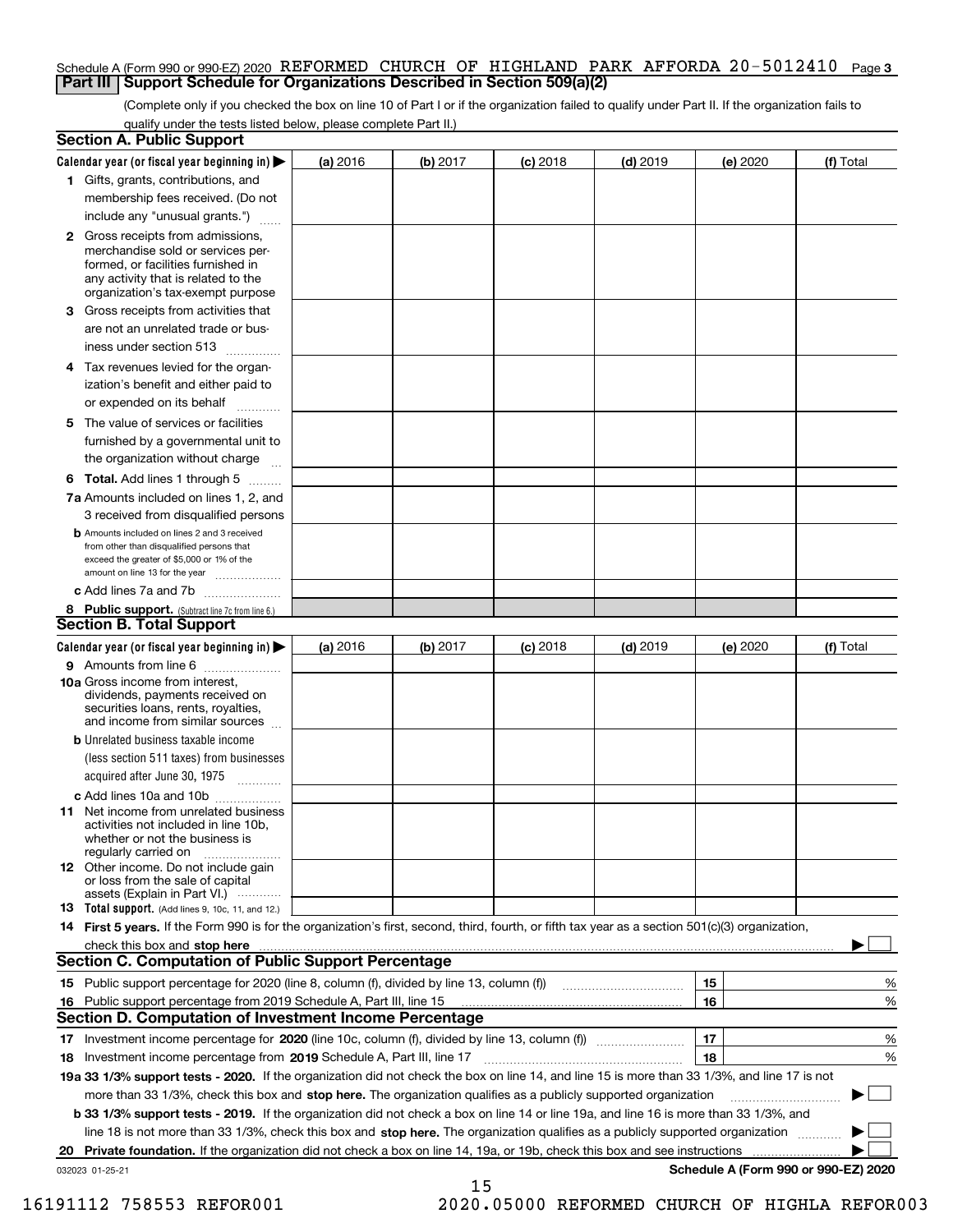## Schedule A (Form 990 or 990-EZ) 2020 REFORMED CHURCH OF HIGHLAND PARK AFFORDA 20-5012410 Page 4

## **Part IV Supporting Organizations**

(Complete only if you checked a box in line 12 on Part I. If you checked box 12a, Part I, complete Sections A and B. If you checked box 12b, Part I, complete Sections A and C. If you checked box 12c, Part I, complete Sections A, D, and E. If you checked box 12d, Part I, complete Sections A and D, and complete Part V.)

## **Section A. All Supporting Organizations**

- **1** Are all of the organization's supported organizations listed by name in the organization's governing documents? If "No," describe in **Part VI** how the supported organizations are designated. If designated by *class or purpose, describe the designation. If historic and continuing relationship, explain.*
- **2** Did the organization have any supported organization that does not have an IRS determination of status under section 509(a)(1) or (2)? If "Yes," explain in Part VI how the organization determined that the supported *organization was described in section 509(a)(1) or (2).*
- **3a** Did the organization have a supported organization described in section 501(c)(4), (5), or (6)? If "Yes," answer *lines 3b and 3c below.*
- **b** Did the organization confirm that each supported organization qualified under section 501(c)(4), (5), or (6) and satisfied the public support tests under section 509(a)(2)? If "Yes," describe in **Part VI** when and how the *organization made the determination.*
- **c**Did the organization ensure that all support to such organizations was used exclusively for section 170(c)(2)(B) purposes? If "Yes," explain in **Part VI** what controls the organization put in place to ensure such use.
- **4a***If* Was any supported organization not organized in the United States ("foreign supported organization")? *"Yes," and if you checked box 12a or 12b in Part I, answer lines 4b and 4c below.*
- **b** Did the organization have ultimate control and discretion in deciding whether to make grants to the foreign supported organization? If "Yes," describe in **Part VI** how the organization had such control and discretion *despite being controlled or supervised by or in connection with its supported organizations.*
- **c** Did the organization support any foreign supported organization that does not have an IRS determination under sections 501(c)(3) and 509(a)(1) or (2)? If "Yes," explain in **Part VI** what controls the organization used *to ensure that all support to the foreign supported organization was used exclusively for section 170(c)(2)(B) purposes.*
- **5a** Did the organization add, substitute, or remove any supported organizations during the tax year? If "Yes," answer lines 5b and 5c below (if applicable). Also, provide detail in **Part VI,** including (i) the names and EIN *numbers of the supported organizations added, substituted, or removed; (ii) the reasons for each such action; (iii) the authority under the organization's organizing document authorizing such action; and (iv) how the action was accomplished (such as by amendment to the organizing document).*
- **b** Type I or Type II only. Was any added or substituted supported organization part of a class already designated in the organization's organizing document?
- **cSubstitutions only.**  Was the substitution the result of an event beyond the organization's control?
- **6** Did the organization provide support (whether in the form of grants or the provision of services or facilities) to **Part VI.** *If "Yes," provide detail in* support or benefit one or more of the filing organization's supported organizations? anyone other than (i) its supported organizations, (ii) individuals that are part of the charitable class benefited by one or more of its supported organizations, or (iii) other supporting organizations that also
- **7**Did the organization provide a grant, loan, compensation, or other similar payment to a substantial contributor *If "Yes," complete Part I of Schedule L (Form 990 or 990-EZ).* regard to a substantial contributor? (as defined in section 4958(c)(3)(C)), a family member of a substantial contributor, or a 35% controlled entity with
- **8** Did the organization make a loan to a disqualified person (as defined in section 4958) not described in line 7? *If "Yes," complete Part I of Schedule L (Form 990 or 990-EZ).*
- **9a** Was the organization controlled directly or indirectly at any time during the tax year by one or more in section 509(a)(1) or (2))? If "Yes," *provide detail in* <code>Part VI.</code> disqualified persons, as defined in section 4946 (other than foundation managers and organizations described
- **b** Did one or more disqualified persons (as defined in line 9a) hold a controlling interest in any entity in which the supporting organization had an interest? If "Yes," provide detail in P**art VI**.
- **c**Did a disqualified person (as defined in line 9a) have an ownership interest in, or derive any personal benefit from, assets in which the supporting organization also had an interest? If "Yes," provide detail in P**art VI.**
- **10a** Was the organization subject to the excess business holdings rules of section 4943 because of section supporting organizations)? If "Yes," answer line 10b below. 4943(f) (regarding certain Type II supporting organizations, and all Type III non-functionally integrated
- **b** Did the organization have any excess business holdings in the tax year? (Use Schedule C, Form 4720, to *determine whether the organization had excess business holdings.)*

16

032024 01-25-21

**Schedule A (Form 990 or 990-EZ) 2020**

**YesNo**

**1**

**2**

**3a**

**3b**

**3c**

**4a**

**4b**

**4c**

**5a**

**5b5c**

**6**

**7**

**8**

**9a**

**9b**

**9c**

**10a**

**10b**

16191112 758553 REFOR001 2020.05000 REFORMED CHURCH OF HIGHLA REFOR003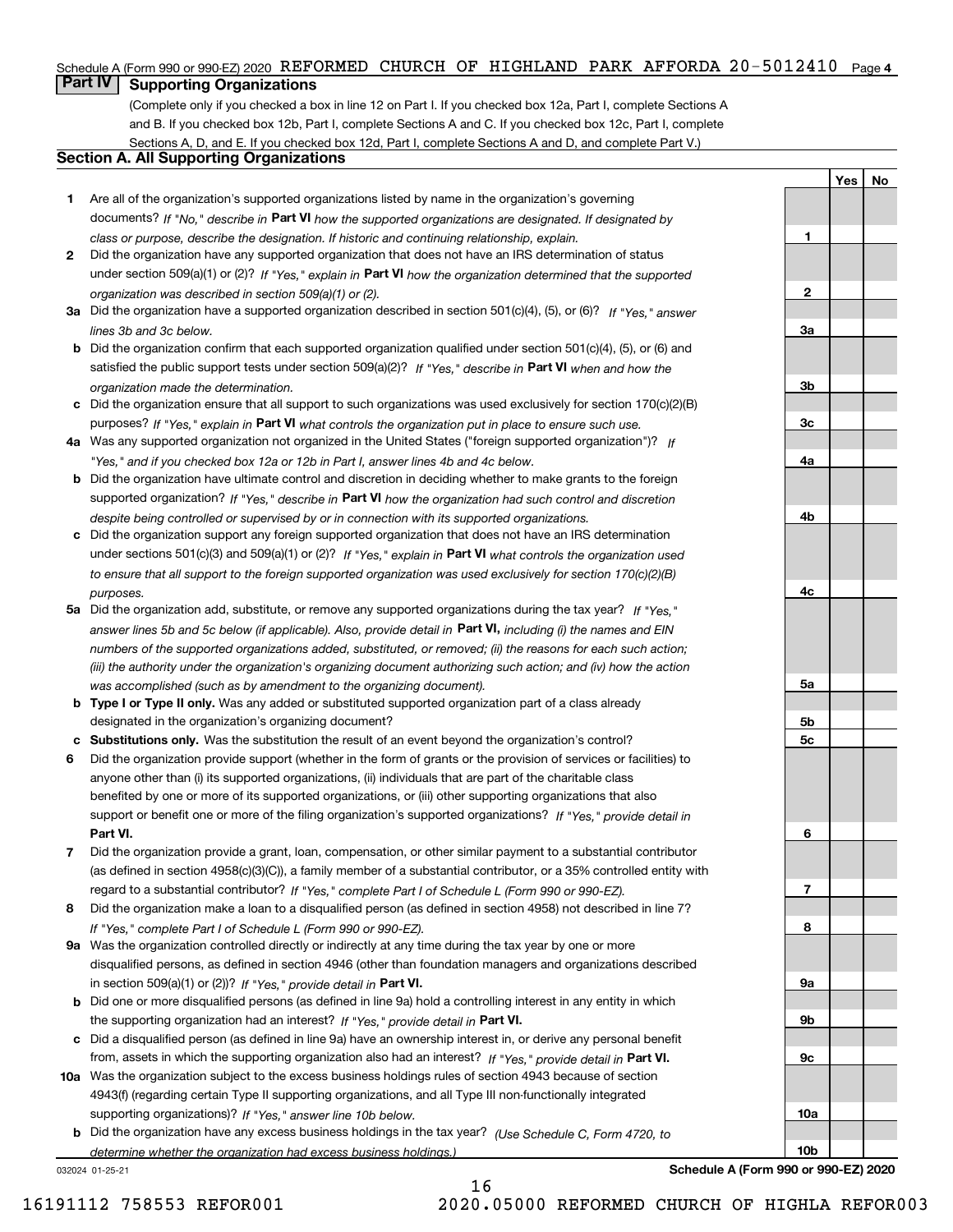## Schedule A (Form 990 or 990-EZ) 2020 REFORMED CHURCH OF HIGHLAND PARK AFFORDA 20-5012410 Page 5 **Part IV Supporting Organizations** *(continued)*

|              |                                                                                                                                                                                                                                                                                                                                                                                                                                                                                                                                                                                                                                                      |                 | Yes        | No |
|--------------|------------------------------------------------------------------------------------------------------------------------------------------------------------------------------------------------------------------------------------------------------------------------------------------------------------------------------------------------------------------------------------------------------------------------------------------------------------------------------------------------------------------------------------------------------------------------------------------------------------------------------------------------------|-----------------|------------|----|
| 11           | Has the organization accepted a gift or contribution from any of the following persons?                                                                                                                                                                                                                                                                                                                                                                                                                                                                                                                                                              |                 |            |    |
|              | a A person who directly or indirectly controls, either alone or together with persons described in lines 11b and                                                                                                                                                                                                                                                                                                                                                                                                                                                                                                                                     |                 |            |    |
|              | 11c below, the governing body of a supported organization?                                                                                                                                                                                                                                                                                                                                                                                                                                                                                                                                                                                           | 11a             |            |    |
|              | <b>b</b> A family member of a person described in line 11a above?                                                                                                                                                                                                                                                                                                                                                                                                                                                                                                                                                                                    | 11 <sub>b</sub> |            |    |
|              | c A 35% controlled entity of a person described in line 11a or 11b above? If "Yes" to line 11a, 11b, or 11c, provide                                                                                                                                                                                                                                                                                                                                                                                                                                                                                                                                 |                 |            |    |
|              | detail in Part VI.                                                                                                                                                                                                                                                                                                                                                                                                                                                                                                                                                                                                                                   | 11c             |            |    |
|              | <b>Section B. Type I Supporting Organizations</b>                                                                                                                                                                                                                                                                                                                                                                                                                                                                                                                                                                                                    |                 |            |    |
|              |                                                                                                                                                                                                                                                                                                                                                                                                                                                                                                                                                                                                                                                      |                 | <b>Yes</b> | No |
| 1            | Did the governing body, members of the governing body, officers acting in their official capacity, or membership of one or<br>more supported organizations have the power to regularly appoint or elect at least a majority of the organization's officers,<br>directors, or trustees at all times during the tax year? If "No," describe in Part VI how the supported organization(s)<br>effectively operated, supervised, or controlled the organization's activities. If the organization had more than one supported<br>organization, describe how the powers to appoint and/or remove officers, directors, or trustees were allocated among the |                 |            |    |
|              | supported organizations and what conditions or restrictions, if any, applied to such powers during the tax year.                                                                                                                                                                                                                                                                                                                                                                                                                                                                                                                                     |                 |            |    |
| $\mathbf{2}$ | Did the organization operate for the benefit of any supported organization other than the supported                                                                                                                                                                                                                                                                                                                                                                                                                                                                                                                                                  |                 |            |    |
|              | organization(s) that operated, supervised, or controlled the supporting organization? If "Yes," explain in                                                                                                                                                                                                                                                                                                                                                                                                                                                                                                                                           |                 |            |    |
|              | Part VI how providing such benefit carried out the purposes of the supported organization(s) that operated,                                                                                                                                                                                                                                                                                                                                                                                                                                                                                                                                          |                 |            |    |
|              | supervised, or controlled the supporting organization.                                                                                                                                                                                                                                                                                                                                                                                                                                                                                                                                                                                               | $\mathbf{2}$    |            |    |
|              | Section C. Type II Supporting Organizations                                                                                                                                                                                                                                                                                                                                                                                                                                                                                                                                                                                                          |                 |            |    |
|              |                                                                                                                                                                                                                                                                                                                                                                                                                                                                                                                                                                                                                                                      |                 | Yes        | No |
|              | Were a majority of the organization's directors or trustees during the tax year also a majority of the directors                                                                                                                                                                                                                                                                                                                                                                                                                                                                                                                                     |                 |            |    |

| or trustees of each of the organization's supported organization(s)? If "No," describe in Part VI how control |
|---------------------------------------------------------------------------------------------------------------|
| or management of the supporting organization was vested in the same persons that controlled or managed        |
| the supported organization(s).                                                                                |

| Section D. All Type III Supporting Organizations |  |  |  |  |
|--------------------------------------------------|--|--|--|--|
|                                                  |  |  |  |  |

|              |                                                                                                                        |   | Yes l | No |
|--------------|------------------------------------------------------------------------------------------------------------------------|---|-------|----|
|              | Did the organization provide to each of its supported organizations, by the last day of the fifth month of the         |   |       |    |
|              | organization's tax year, (i) a written notice describing the type and amount of support provided during the prior tax  |   |       |    |
|              | year, (ii) a copy of the Form 990 that was most recently filed as of the date of notification, and (iii) copies of the |   |       |    |
|              | organization's governing documents in effect on the date of notification, to the extent not previously provided?       |   |       |    |
| $\mathbf{2}$ | Were any of the organization's officers, directors, or trustees either (i) appointed or elected by the supported       |   |       |    |
|              | organization(s) or (ii) serving on the governing body of a supported organization? If "No," explain in Part VI how     |   |       |    |
|              | the organization maintained a close and continuous working relationship with the supported organization(s).            | 2 |       |    |
| 3            | By reason of the relationship described in line 2, above, did the organization's supported organizations have a        |   |       |    |
|              | significant voice in the organization's investment policies and in directing the use of the organization's             |   |       |    |
|              | income or assets at all times during the tax year? If "Yes," describe in Part VI the role the organization's           |   |       |    |
|              | supported organizations played in this regard                                                                          | з |       |    |

# *supported organizations played in this regard.* **Section E. Type III Functionally Integrated Supporting Organizations**

|  | Check the box next to the method that the organization used to satisfy the Integral Part Test during the year (see instructions). |  |  |  |
|--|-----------------------------------------------------------------------------------------------------------------------------------|--|--|--|
|--|-----------------------------------------------------------------------------------------------------------------------------------|--|--|--|

- **a**The organization satisfied the Activities Test. *Complete* line 2 below.  $\mathcal{L}^{\text{max}}$
- **b**The organization is the parent of each of its supported organizations. *Complete* line 3 *below.*  $\mathcal{L}^{\text{max}}$

|  |  | c <u>□</u> The organization supported a governmental entity. Describe in Part VI how you supported a governmental entity (see instructions). |  |  |  |  |  |
|--|--|----------------------------------------------------------------------------------------------------------------------------------------------|--|--|--|--|--|
|--|--|----------------------------------------------------------------------------------------------------------------------------------------------|--|--|--|--|--|

17

- **2Answer lines 2a and 2b below. Yes No** Activities Test.
- **a** Did substantially all of the organization's activities during the tax year directly further the exempt purposes of the supported organization(s) to which the organization was responsive? If "Yes," then in **Part VI identify those supported organizations and explain**  *how these activities directly furthered their exempt purposes, how the organization was responsive to those supported organizations, and how the organization determined that these activities constituted substantially all of its activities.*
- **b** Did the activities described in line 2a, above, constitute activities that, but for the organization's involvement, **Part VI**  *the reasons for the organization's position that its supported organization(s) would have engaged in* one or more of the organization's supported organization(s) would have been engaged in? If "Yes," e*xplain in these activities but for the organization's involvement.*
- **3** Parent of Supported Organizations. Answer lines 3a and 3b below.

**a** Did the organization have the power to regularly appoint or elect a majority of the officers, directors, or trustees of each of the supported organizations? If "Yes" or "No" provide details in **Part VI.** 

032025 01-25-21 **b** Did the organization exercise a substantial degree of direction over the policies, programs, and activities of each of its supported organizations? If "Yes," describe in Part VI the role played by the organization in this regard.

**Schedule A (Form 990 or 990-EZ) 2020**

**2a**

**2b**

**3a**

**3b**

**1**

16191112 758553 REFOR001 2020.05000 REFORMED CHURCH OF HIGHLA REFOR003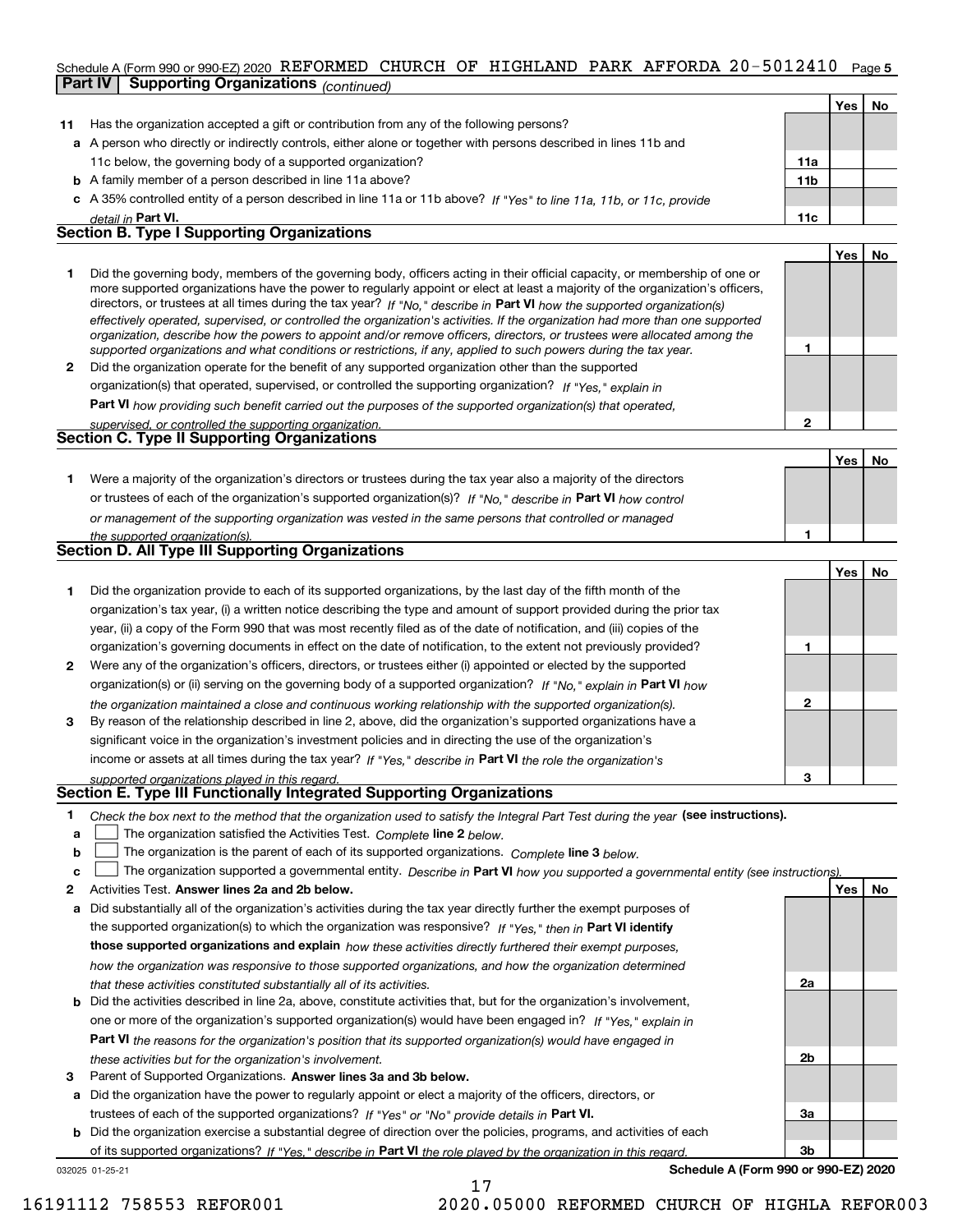|                | Schedule A (Form 990 or 990-EZ) 2020 REFORMED CHURCH OF HIGHLAND PARK AFFORDA 20-5012410<br>Type III Non-Functionally Integrated 509(a)(3) Supporting Organizations                                |                          |                | Page 6                         |  |  |
|----------------|----------------------------------------------------------------------------------------------------------------------------------------------------------------------------------------------------|--------------------------|----------------|--------------------------------|--|--|
| <b>Part V</b>  |                                                                                                                                                                                                    |                          |                |                                |  |  |
| 1              | Check here if the organization satisfied the Integral Part Test as a qualifying trust on Nov. 20, 1970 (explain in Part VI). See instructions.                                                     |                          |                |                                |  |  |
|                | All other Type III non-functionally integrated supporting organizations must complete Sections A through E.<br>(B) Current Year<br>Section A - Adjusted Net Income<br>(A) Prior Year<br>(optional) |                          |                |                                |  |  |
| 1              | Net short-term capital gain                                                                                                                                                                        | 1                        |                |                                |  |  |
| 2              | Recoveries of prior-year distributions                                                                                                                                                             | $\mathbf{2}$             |                |                                |  |  |
| З              | Other gross income (see instructions)                                                                                                                                                              | 3                        |                |                                |  |  |
| 4              | Add lines 1 through 3.                                                                                                                                                                             | 4                        |                |                                |  |  |
| 5              | Depreciation and depletion                                                                                                                                                                         | 5                        |                |                                |  |  |
| 6              | Portion of operating expenses paid or incurred for production or                                                                                                                                   |                          |                |                                |  |  |
|                | collection of gross income or for management, conservation, or                                                                                                                                     |                          |                |                                |  |  |
|                | maintenance of property held for production of income (see instructions)                                                                                                                           | 6                        |                |                                |  |  |
| 7              | Other expenses (see instructions)                                                                                                                                                                  | $\overline{\phantom{a}}$ |                |                                |  |  |
| 8              | Adjusted Net Income (subtract lines 5, 6, and 7 from line 4)                                                                                                                                       | 8                        |                |                                |  |  |
|                | <b>Section B - Minimum Asset Amount</b>                                                                                                                                                            |                          | (A) Prior Year | (B) Current Year<br>(optional) |  |  |
| 1              | Aggregate fair market value of all non-exempt-use assets (see                                                                                                                                      |                          |                |                                |  |  |
|                | instructions for short tax year or assets held for part of year):                                                                                                                                  |                          |                |                                |  |  |
|                | <b>a</b> Average monthly value of securities                                                                                                                                                       | 1a                       |                |                                |  |  |
|                | <b>b</b> Average monthly cash balances                                                                                                                                                             | 1b                       |                |                                |  |  |
|                | c Fair market value of other non-exempt-use assets                                                                                                                                                 | 1c                       |                |                                |  |  |
|                | d Total (add lines 1a, 1b, and 1c)                                                                                                                                                                 | 1d                       |                |                                |  |  |
|                | <b>e</b> Discount claimed for blockage or other factors                                                                                                                                            |                          |                |                                |  |  |
|                | (explain in detail in Part VI):                                                                                                                                                                    |                          |                |                                |  |  |
| 2              | Acquisition indebtedness applicable to non-exempt-use assets                                                                                                                                       | $\mathbf{2}$             |                |                                |  |  |
| 3              | Subtract line 2 from line 1d.                                                                                                                                                                      | 3                        |                |                                |  |  |
| 4              | Cash deemed held for exempt use. Enter 0.015 of line 3 (for greater amount,                                                                                                                        |                          |                |                                |  |  |
|                | see instructions).                                                                                                                                                                                 | 4                        |                |                                |  |  |
| 5              | Net value of non-exempt-use assets (subtract line 4 from line 3)                                                                                                                                   | 5                        |                |                                |  |  |
| 6              | Multiply line 5 by 0.035.                                                                                                                                                                          | 6                        |                |                                |  |  |
| 7              | Recoveries of prior-year distributions                                                                                                                                                             | $\overline{\phantom{a}}$ |                |                                |  |  |
| 8              | Minimum Asset Amount (add line 7 to line 6)                                                                                                                                                        | 8                        |                |                                |  |  |
|                | <b>Section C - Distributable Amount</b>                                                                                                                                                            |                          |                | <b>Current Year</b>            |  |  |
|                | Adjusted net income for prior year (from Section A, line 8, column A)                                                                                                                              | 1                        |                |                                |  |  |
| 2              | Enter 0.85 of line 1.                                                                                                                                                                              | 2                        |                |                                |  |  |
| З              | Minimum asset amount for prior year (from Section B, line 8, column A)                                                                                                                             | 3                        |                |                                |  |  |
| 4              | Enter greater of line 2 or line 3.                                                                                                                                                                 | 4                        |                |                                |  |  |
| 5              | Income tax imposed in prior year                                                                                                                                                                   | 5                        |                |                                |  |  |
| 6              | <b>Distributable Amount.</b> Subtract line 5 from line 4, unless subject to                                                                                                                        |                          |                |                                |  |  |
|                | emergency temporary reduction (see instructions).                                                                                                                                                  | 6                        |                |                                |  |  |
| $\overline{7}$ | Check here if the current year is the organization's first as a non-functionally integrated Type III supporting organization (see                                                                  |                          |                |                                |  |  |

instructions).

**Schedule A (Form 990 or 990-EZ) 2020**

032026 01-25-21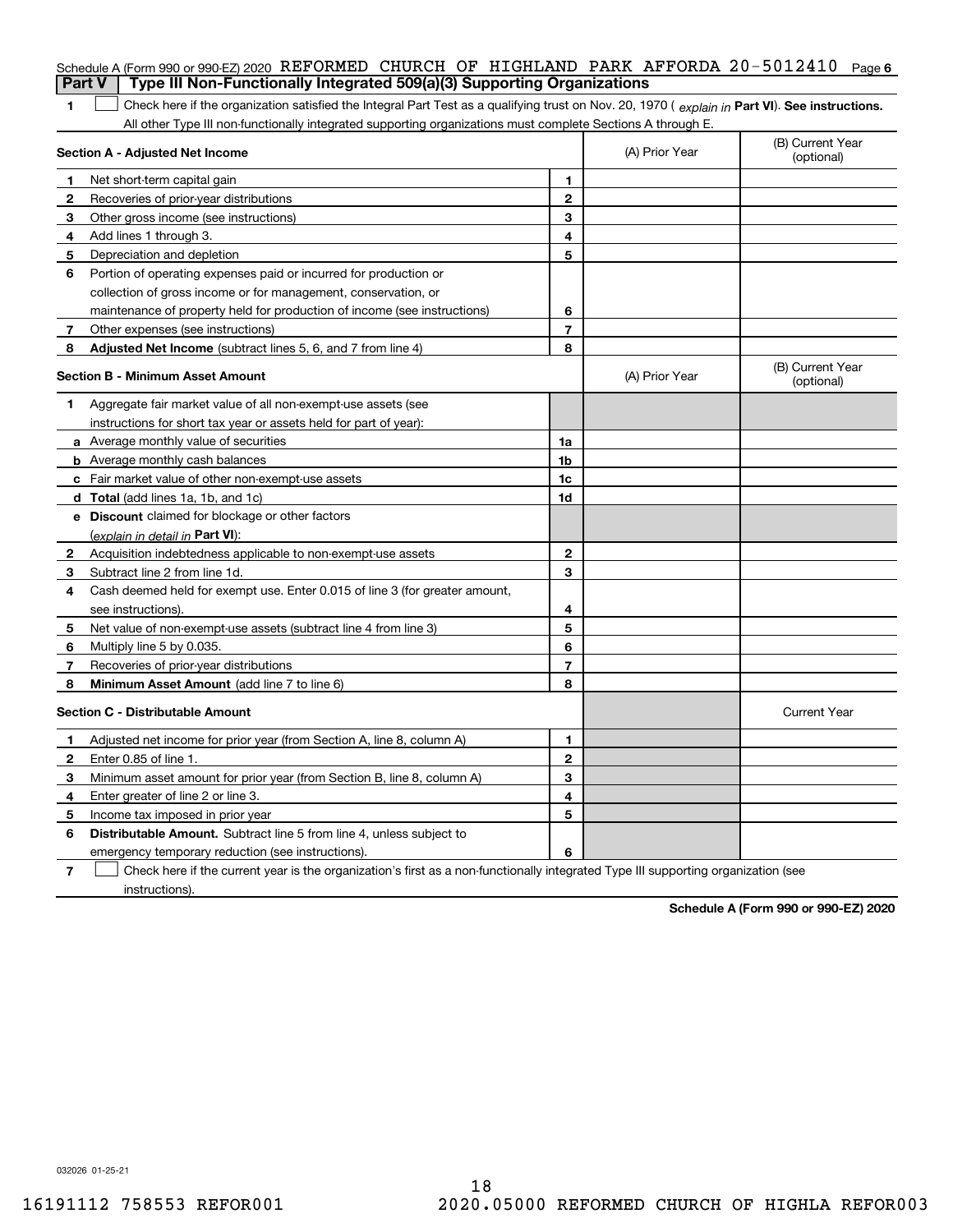## Schedule A (Form 990 or 990-EZ) 2020 REFORMED CHURCH OF HIGHLAND PARK AFFORDA 20-5012410 Page 7

|    | Type III Non-Functionally Integrated 509(a)(3) Supporting Organizations<br><b>Part V</b><br>(continued) |                             |                                       |    |                                         |  |  |
|----|---------------------------------------------------------------------------------------------------------|-----------------------------|---------------------------------------|----|-----------------------------------------|--|--|
|    | <b>Section D - Distributions</b><br><b>Current Year</b>                                                 |                             |                                       |    |                                         |  |  |
| 1  | Amounts paid to supported organizations to accomplish exempt purposes                                   |                             |                                       | 1  |                                         |  |  |
| 2  | Amounts paid to perform activity that directly furthers exempt purposes of supported                    |                             |                                       |    |                                         |  |  |
|    | organizations, in excess of income from activity                                                        |                             |                                       | 2  |                                         |  |  |
| 3  | Administrative expenses paid to accomplish exempt purposes of supported organizations                   |                             |                                       | 3  |                                         |  |  |
| 4  | Amounts paid to acquire exempt-use assets                                                               |                             |                                       | 4  |                                         |  |  |
| 5  | Qualified set-aside amounts (prior IRS approval required - provide details in Part VI)                  |                             |                                       | 5  |                                         |  |  |
| 6  | Other distributions (describe in Part VI). See instructions.                                            |                             |                                       | 6  |                                         |  |  |
| 7  | Total annual distributions. Add lines 1 through 6.                                                      |                             |                                       | 7  |                                         |  |  |
| 8  | Distributions to attentive supported organizations to which the organization is responsive              |                             |                                       |    |                                         |  |  |
|    | (provide details in Part VI). See instructions.                                                         |                             |                                       | 8  |                                         |  |  |
| 9  | Distributable amount for 2020 from Section C, line 6                                                    |                             |                                       | 9  |                                         |  |  |
| 10 | Line 8 amount divided by line 9 amount                                                                  |                             |                                       | 10 |                                         |  |  |
|    |                                                                                                         | (i)                         | (ii)                                  |    | (iii)                                   |  |  |
|    | <b>Section E - Distribution Allocations</b> (see instructions)                                          | <b>Excess Distributions</b> | <b>Underdistributions</b><br>Pre-2020 |    | <b>Distributable</b><br>Amount for 2020 |  |  |
| 1  | Distributable amount for 2020 from Section C, line 6                                                    |                             |                                       |    |                                         |  |  |
| 2  | Underdistributions, if any, for years prior to 2020 (reason-                                            |                             |                                       |    |                                         |  |  |
|    | able cause required - explain in Part VI). See instructions.                                            |                             |                                       |    |                                         |  |  |
| 3  | Excess distributions carryover, if any, to 2020                                                         |                             |                                       |    |                                         |  |  |
|    | <b>a</b> From 2015                                                                                      |                             |                                       |    |                                         |  |  |
|    | <b>b</b> From 2016                                                                                      |                             |                                       |    |                                         |  |  |
|    | c From 2017                                                                                             |                             |                                       |    |                                         |  |  |
|    | <b>d</b> From 2018                                                                                      |                             |                                       |    |                                         |  |  |
|    | e From 2019                                                                                             |                             |                                       |    |                                         |  |  |
|    | f Total of lines 3a through 3e                                                                          |                             |                                       |    |                                         |  |  |
|    | g Applied to underdistributions of prior years                                                          |                             |                                       |    |                                         |  |  |
|    | <b>h</b> Applied to 2020 distributable amount                                                           |                             |                                       |    |                                         |  |  |
|    | Carryover from 2015 not applied (see instructions)                                                      |                             |                                       |    |                                         |  |  |
|    | Remainder. Subtract lines 3g, 3h, and 3i from line 3f.                                                  |                             |                                       |    |                                         |  |  |
| 4  | Distributions for 2020 from Section D,                                                                  |                             |                                       |    |                                         |  |  |
|    | line $7:$                                                                                               |                             |                                       |    |                                         |  |  |
|    | a Applied to underdistributions of prior years                                                          |                             |                                       |    |                                         |  |  |
|    | <b>b</b> Applied to 2020 distributable amount                                                           |                             |                                       |    |                                         |  |  |
|    | c Remainder. Subtract lines 4a and 4b from line 4.                                                      |                             |                                       |    |                                         |  |  |
| 5  | Remaining underdistributions for years prior to 2020, if                                                |                             |                                       |    |                                         |  |  |
|    | any. Subtract lines 3g and 4a from line 2. For result greater                                           |                             |                                       |    |                                         |  |  |
|    | than zero, explain in Part VI. See instructions.                                                        |                             |                                       |    |                                         |  |  |
| 6  | Remaining underdistributions for 2020. Subtract lines 3h                                                |                             |                                       |    |                                         |  |  |
|    | and 4b from line 1. For result greater than zero, explain in                                            |                             |                                       |    |                                         |  |  |
|    | Part VI. See instructions.                                                                              |                             |                                       |    |                                         |  |  |
| 7  | Excess distributions carryover to 2021. Add lines 3j                                                    |                             |                                       |    |                                         |  |  |
|    | and 4c.                                                                                                 |                             |                                       |    |                                         |  |  |
| 8  | Breakdown of line 7:                                                                                    |                             |                                       |    |                                         |  |  |
|    | a Excess from 2016                                                                                      |                             |                                       |    |                                         |  |  |
|    | <b>b</b> Excess from 2017                                                                               |                             |                                       |    |                                         |  |  |
|    | c Excess from 2018                                                                                      |                             |                                       |    |                                         |  |  |
|    | d Excess from 2019                                                                                      |                             |                                       |    |                                         |  |  |
|    | e Excess from 2020                                                                                      |                             |                                       |    |                                         |  |  |

**Schedule A (Form 990 or 990-EZ) 2020**

032027 01-25-21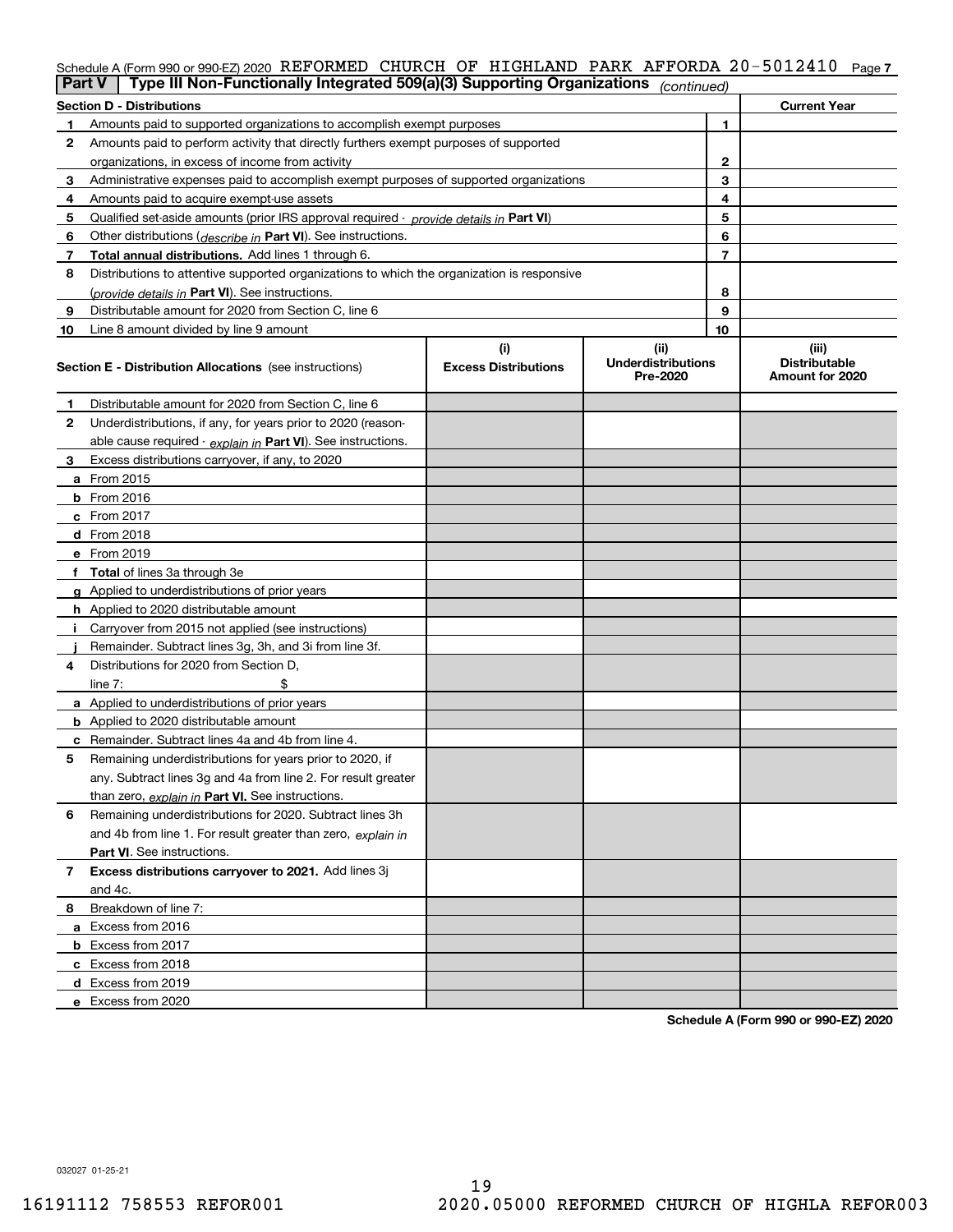|                 |                     |    | Schedule A (Form 990 or 990-EZ) 2020 REFORMED CHURCH OF HIGHLAND PARK AFFORDA 20-5012410 Page 8                                                                                                                                                                                                                                                                                                                                                                                                                                                                      |  |
|-----------------|---------------------|----|----------------------------------------------------------------------------------------------------------------------------------------------------------------------------------------------------------------------------------------------------------------------------------------------------------------------------------------------------------------------------------------------------------------------------------------------------------------------------------------------------------------------------------------------------------------------|--|
| <b>Part VI</b>  |                     |    | Supplemental Information. Provide the explanations required by Part II, line 10; Part II, line 17a or 17b; Part III, line 12;<br>Part IV, Section A, lines 1, 2, 3b, 3c, 4b, 4c, 5a, 6, 9a, 9b, 9c, 11a, 11b, and 11c; Part IV, Section B, lines 1 and 2; Part IV, Section C,<br>line 1; Part IV, Section D, lines 2 and 3; Part IV, Section E, lines 1c, 2a, 2b, 3a, and 3b; Part V, line 1; Part V, Section B, line 1e; Part V,<br>Section D, lines 5, 6, and 8; and Part V, Section E, lines 2, 5, and 6. Also complete this part for any additional information. |  |
|                 | (See instructions.) |    |                                                                                                                                                                                                                                                                                                                                                                                                                                                                                                                                                                      |  |
|                 |                     |    |                                                                                                                                                                                                                                                                                                                                                                                                                                                                                                                                                                      |  |
|                 |                     |    |                                                                                                                                                                                                                                                                                                                                                                                                                                                                                                                                                                      |  |
|                 |                     |    |                                                                                                                                                                                                                                                                                                                                                                                                                                                                                                                                                                      |  |
|                 |                     |    |                                                                                                                                                                                                                                                                                                                                                                                                                                                                                                                                                                      |  |
|                 |                     |    |                                                                                                                                                                                                                                                                                                                                                                                                                                                                                                                                                                      |  |
|                 |                     |    |                                                                                                                                                                                                                                                                                                                                                                                                                                                                                                                                                                      |  |
|                 |                     |    |                                                                                                                                                                                                                                                                                                                                                                                                                                                                                                                                                                      |  |
|                 |                     |    |                                                                                                                                                                                                                                                                                                                                                                                                                                                                                                                                                                      |  |
|                 |                     |    |                                                                                                                                                                                                                                                                                                                                                                                                                                                                                                                                                                      |  |
|                 |                     |    |                                                                                                                                                                                                                                                                                                                                                                                                                                                                                                                                                                      |  |
|                 |                     |    |                                                                                                                                                                                                                                                                                                                                                                                                                                                                                                                                                                      |  |
|                 |                     |    |                                                                                                                                                                                                                                                                                                                                                                                                                                                                                                                                                                      |  |
|                 |                     |    |                                                                                                                                                                                                                                                                                                                                                                                                                                                                                                                                                                      |  |
|                 |                     |    |                                                                                                                                                                                                                                                                                                                                                                                                                                                                                                                                                                      |  |
|                 |                     |    |                                                                                                                                                                                                                                                                                                                                                                                                                                                                                                                                                                      |  |
|                 |                     |    |                                                                                                                                                                                                                                                                                                                                                                                                                                                                                                                                                                      |  |
|                 |                     |    |                                                                                                                                                                                                                                                                                                                                                                                                                                                                                                                                                                      |  |
|                 |                     |    |                                                                                                                                                                                                                                                                                                                                                                                                                                                                                                                                                                      |  |
|                 |                     |    |                                                                                                                                                                                                                                                                                                                                                                                                                                                                                                                                                                      |  |
|                 |                     |    |                                                                                                                                                                                                                                                                                                                                                                                                                                                                                                                                                                      |  |
|                 |                     |    |                                                                                                                                                                                                                                                                                                                                                                                                                                                                                                                                                                      |  |
|                 |                     |    |                                                                                                                                                                                                                                                                                                                                                                                                                                                                                                                                                                      |  |
|                 |                     |    |                                                                                                                                                                                                                                                                                                                                                                                                                                                                                                                                                                      |  |
|                 |                     |    |                                                                                                                                                                                                                                                                                                                                                                                                                                                                                                                                                                      |  |
|                 |                     |    |                                                                                                                                                                                                                                                                                                                                                                                                                                                                                                                                                                      |  |
|                 |                     |    |                                                                                                                                                                                                                                                                                                                                                                                                                                                                                                                                                                      |  |
|                 |                     |    |                                                                                                                                                                                                                                                                                                                                                                                                                                                                                                                                                                      |  |
|                 |                     |    |                                                                                                                                                                                                                                                                                                                                                                                                                                                                                                                                                                      |  |
|                 |                     |    |                                                                                                                                                                                                                                                                                                                                                                                                                                                                                                                                                                      |  |
|                 |                     |    |                                                                                                                                                                                                                                                                                                                                                                                                                                                                                                                                                                      |  |
|                 |                     |    |                                                                                                                                                                                                                                                                                                                                                                                                                                                                                                                                                                      |  |
| 032028 01-25-21 |                     | 20 | Schedule A (Form 990 or 990-EZ) 2020                                                                                                                                                                                                                                                                                                                                                                                                                                                                                                                                 |  |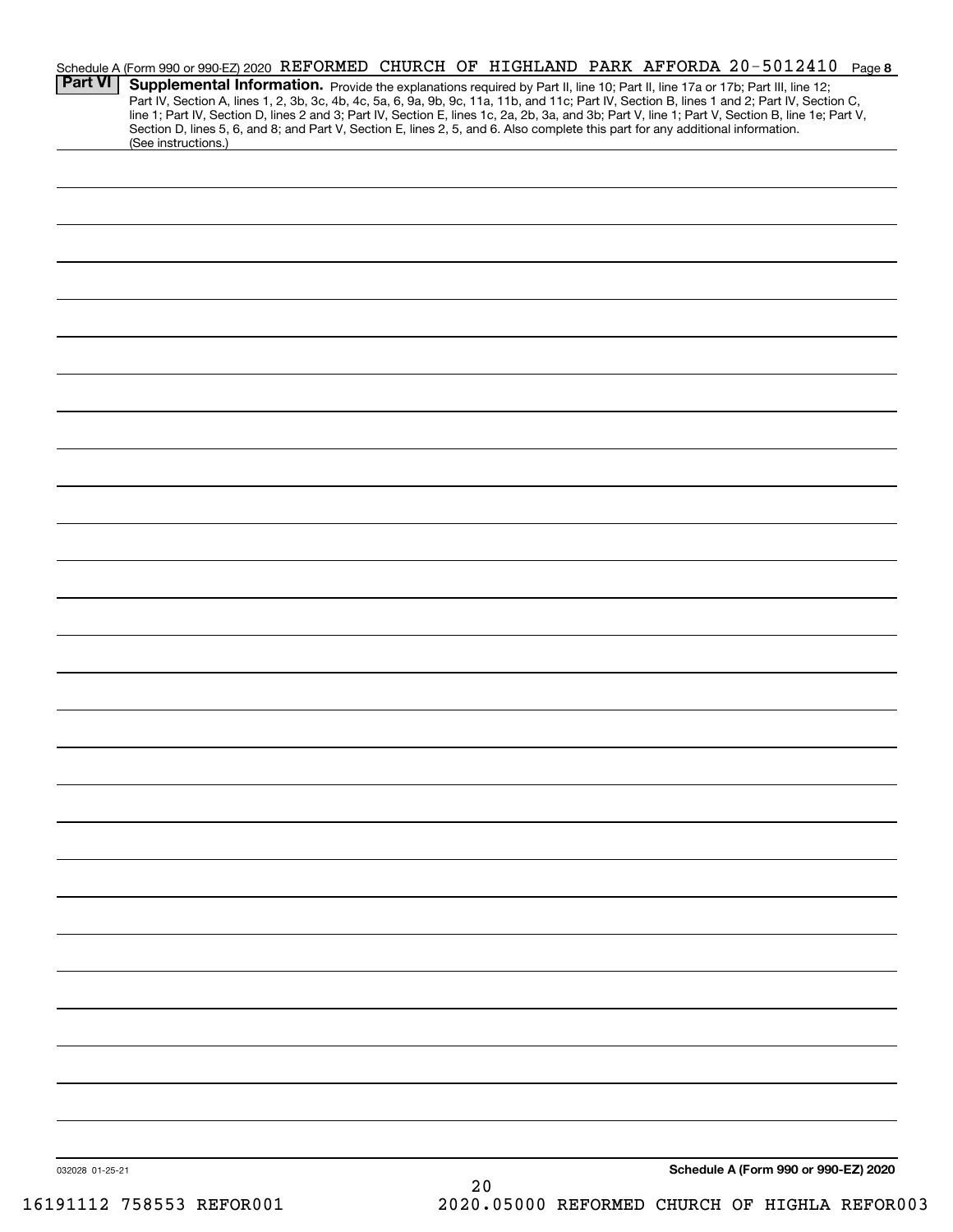Department of the Treasury Internal Revenue Service **(Form 990, 990-EZ, or 990-PF)** Name of the organization

# **Schedule B Schedule of Contributors**

**| Attach to Form 990, Form 990-EZ, or Form 990-PF. | Go to www.irs.gov/Form990 for the latest information.** OMB No. 1545-0047

**2020**

**Employer identification number**

REFORMED CHURCH OF HIGHLAND PARK AFFORDA | 20-5012410

| Organization type (check one): |                                                                                    |  |  |  |  |
|--------------------------------|------------------------------------------------------------------------------------|--|--|--|--|
| Filers of:                     | Section:                                                                           |  |  |  |  |
| Form 990 or 990-EZ             | $\lfloor x \rfloor$ 501(c)( 3) (enter number) organization                         |  |  |  |  |
|                                | $4947(a)(1)$ nonexempt charitable trust <b>not</b> treated as a private foundation |  |  |  |  |
|                                | 527 political organization                                                         |  |  |  |  |
| Form 990-PF                    | 501(c)(3) exempt private foundation                                                |  |  |  |  |
|                                | 4947(a)(1) nonexempt charitable trust treated as a private foundation              |  |  |  |  |
|                                | 501(c)(3) taxable private foundation                                               |  |  |  |  |

Check if your organization is covered by the **General Rule** or a **Special Rule. Note:**  Only a section 501(c)(7), (8), or (10) organization can check boxes for both the General Rule and a Special Rule. See instructions.

## **General Rule**

 $\mathcal{L}^{\text{max}}$ 

For an organization filing Form 990, 990-EZ, or 990-PF that received, during the year, contributions totaling \$5,000 or more (in money or property) from any one contributor. Complete Parts I and II. See instructions for determining a contributor's total contributions.

#### **Special Rules**

any one contributor, during the year, total contributions of the greater of  $\,$  (1) \$5,000; or **(2)** 2% of the amount on (i) Form 990, Part VIII, line 1h;  $\boxed{\textbf{X}}$  For an organization described in section 501(c)(3) filing Form 990 or 990-EZ that met the 33 1/3% support test of the regulations under sections 509(a)(1) and 170(b)(1)(A)(vi), that checked Schedule A (Form 990 or 990-EZ), Part II, line 13, 16a, or 16b, and that received from or (ii) Form 990-EZ, line 1. Complete Parts I and II.

For an organization described in section 501(c)(7), (8), or (10) filing Form 990 or 990-EZ that received from any one contributor, during the year, total contributions of more than \$1,000 exclusively for religious, charitable, scientific, literary, or educational purposes, or for the prevention of cruelty to children or animals. Complete Parts I (entering "N/A" in column (b) instead of the contributor name and address), II, and III.  $\mathcal{L}^{\text{max}}$ 

purpose. Don't complete any of the parts unless the **General Rule** applies to this organization because it received *nonexclusively* year, contributions <sub>exclusively</sub> for religious, charitable, etc., purposes, but no such contributions totaled more than \$1,000. If this box is checked, enter here the total contributions that were received during the year for an  $\;$ exclusively religious, charitable, etc., For an organization described in section 501(c)(7), (8), or (10) filing Form 990 or 990-EZ that received from any one contributor, during the religious, charitable, etc., contributions totaling \$5,000 or more during the year  $\Box$ — $\Box$   $\Box$  $\mathcal{L}^{\text{max}}$ 

**Caution:**  An organization that isn't covered by the General Rule and/or the Special Rules doesn't file Schedule B (Form 990, 990-EZ, or 990-PF),  **must** but it answer "No" on Part IV, line 2, of its Form 990; or check the box on line H of its Form 990-EZ or on its Form 990-PF, Part I, line 2, to certify that it doesn't meet the filing requirements of Schedule B (Form 990, 990-EZ, or 990-PF).

**For Paperwork Reduction Act Notice, see the instructions for Form 990, 990-EZ, or 990-PF. Schedule B (Form 990, 990-EZ, or 990-PF) (2020)** LHA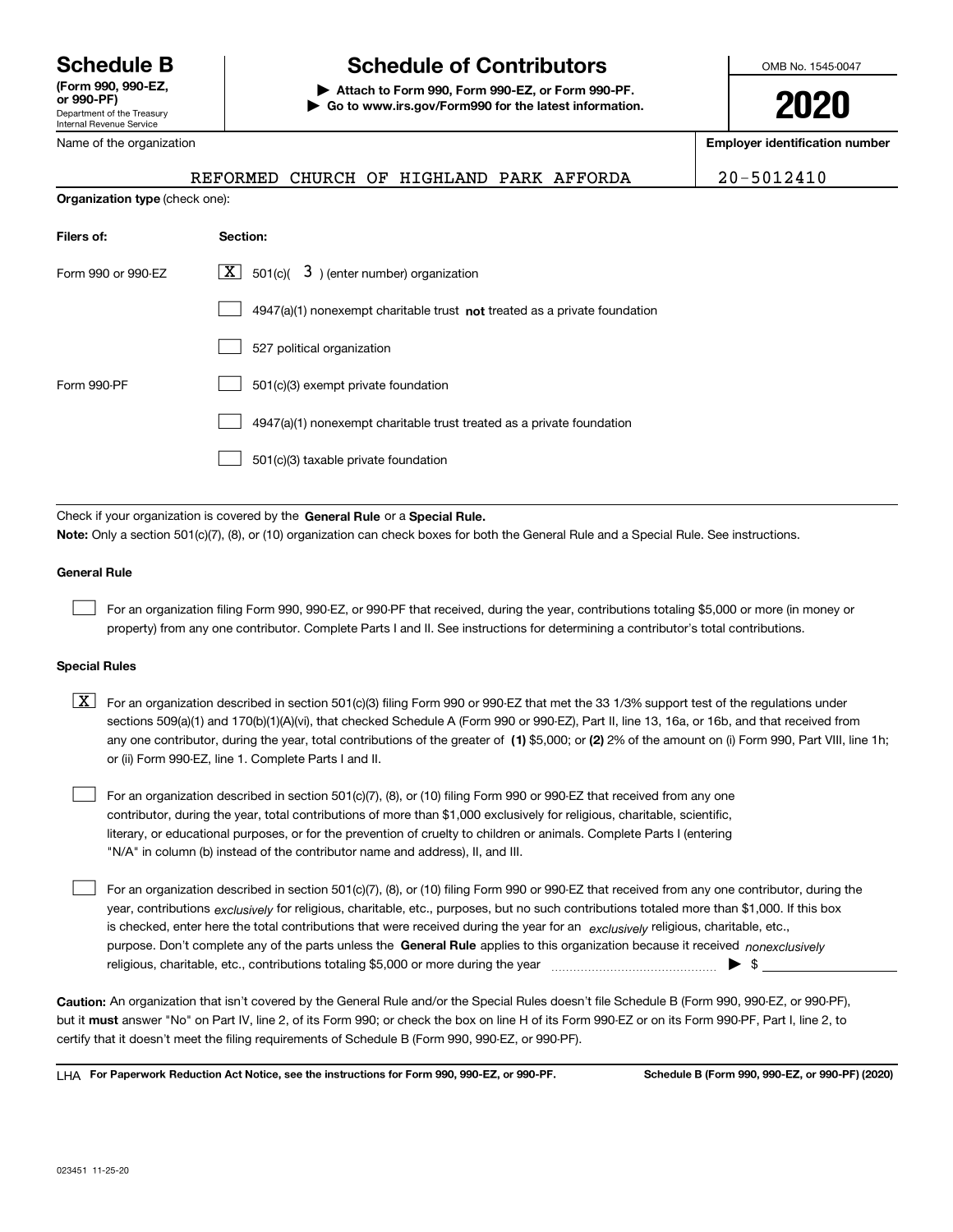| Schedule B (Form 990, 990-EZ, or 990-PF) (2020) | Page |
|-------------------------------------------------|------|
|-------------------------------------------------|------|

## REFORMED CHURCH OF HIGHLAND PARK AFFORDA | 20-5012410

|            | Schedule B (Form 990, 990-EZ, or 990-PF) (2020)                                                       |                                   | Page 2                                                                                                      |
|------------|-------------------------------------------------------------------------------------------------------|-----------------------------------|-------------------------------------------------------------------------------------------------------------|
|            | Name of organization                                                                                  |                                   | <b>Employer identification number</b>                                                                       |
|            | REFORMED CHURCH OF HIGHLAND PARK AFFORDA                                                              |                                   | $20 - 5012410$                                                                                              |
| Part I     | <b>Contributors</b> (see instructions). Use duplicate copies of Part I if additional space is needed. |                                   |                                                                                                             |
| (a)<br>No. | (b)<br>Name, address, and ZIP + 4                                                                     | (c)<br><b>Total contributions</b> | (d)<br>Type of contribution                                                                                 |
| 1          | SMALL BUSINESS ADMINISTRATION<br>GATEWAY CENTER SUITE 1002<br>2<br>NJ 07102<br>NEWARK<br>$\mathbf{r}$ | 187,500.<br>\$                    | $\overline{\mathbf{X}}$<br>Person<br>Payroll<br>Noncash<br>(Complete Part II for<br>noncash contributions.) |
| (a)<br>No. | (b)<br>Name, address, and ZIP + 4                                                                     | (c)<br><b>Total contributions</b> | (d)<br>Type of contribution                                                                                 |
|            |                                                                                                       | \$                                | Person<br>Payroll<br>Noncash<br>(Complete Part II for<br>noncash contributions.)                            |
| (a)<br>No. | (b)<br>Name, address, and ZIP + 4                                                                     | (c)<br><b>Total contributions</b> | (d)<br>Type of contribution                                                                                 |
|            |                                                                                                       | \$                                | Person<br>Payroll<br>Noncash<br>(Complete Part II for<br>noncash contributions.)                            |
| (a)<br>No. | (b)<br>Name, address, and ZIP + 4                                                                     | (c)<br><b>Total contributions</b> | (d)<br>Type of contribution                                                                                 |
|            |                                                                                                       | \$                                | Person<br>Payroll<br>Noncash<br>(Complete Part II for<br>noncash contributions.)                            |
| (a)<br>No. | (b)<br>Name, address, and ZIP + 4                                                                     | (c)<br><b>Total contributions</b> | (d)<br>Type of contribution                                                                                 |
|            |                                                                                                       | \$                                | Person<br>Payroll<br>Noncash<br>(Complete Part II for<br>noncash contributions.)                            |
| (a)<br>No. | (b)<br>Name, address, and ZIP + 4                                                                     | (c)<br><b>Total contributions</b> | (d)<br>Type of contribution                                                                                 |
|            |                                                                                                       | \$                                | Person<br>Payroll<br>Noncash<br>(Complete Part II for<br>noncash contributions.)                            |

023452 11-25-20 **Schedule B (Form 990, 990-EZ, or 990-PF) (2020)**

22 16191112 758553 REFOR001 2020.05000 REFORMED CHURCH OF HIGHLA REFOR003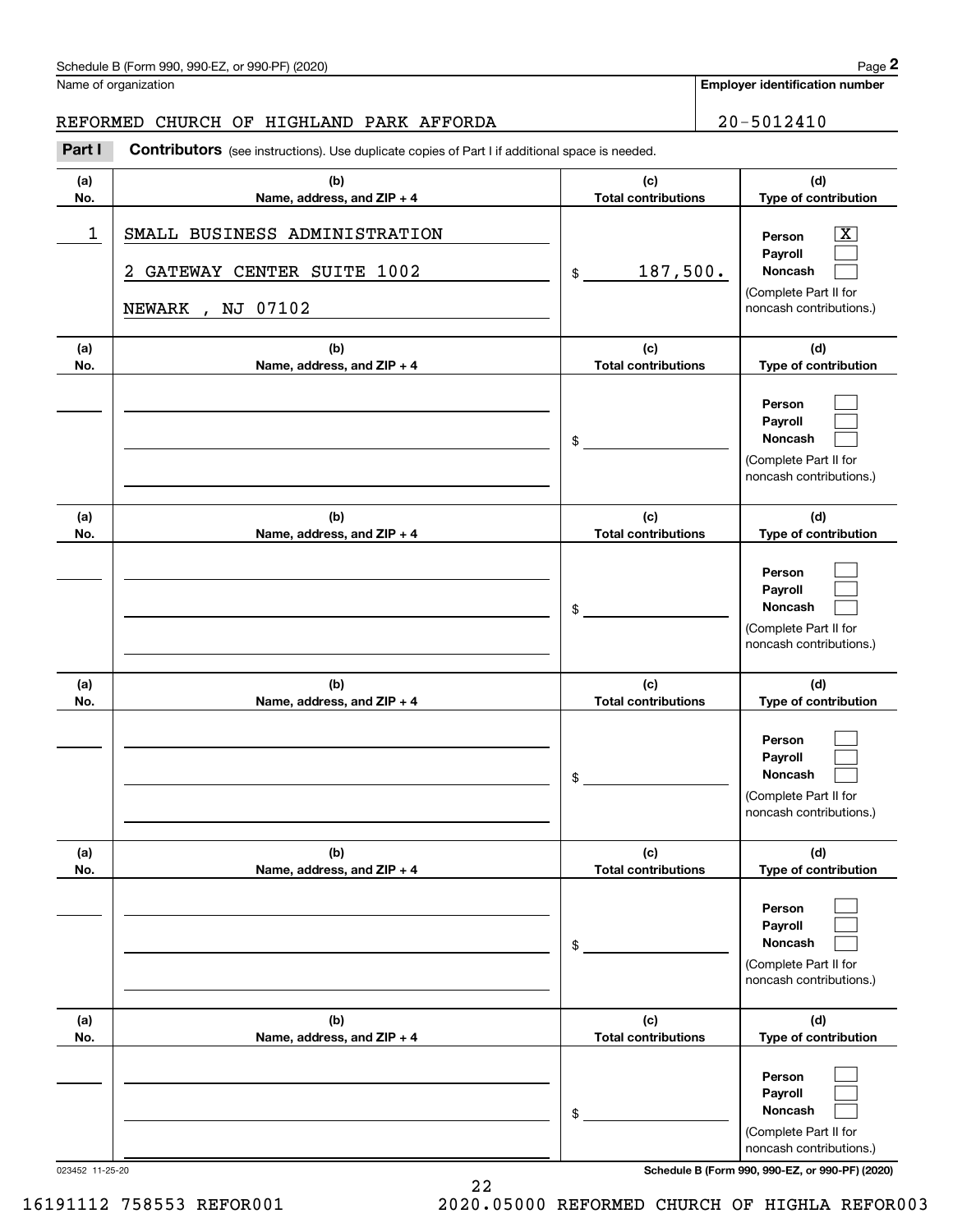Name of organization

## REFORMED CHURCH OF HIGHLAND PARK AFFORDA | 20-5012410

(see instructions). Use duplicate copies of Part II if additional space is needed.<br> **20 – 5012410**<br> **1999 Employer identification number**<br> **1999 Part II Noncash Property** (see instructions). Use duplicate copies of Part

| (a)<br>No.<br>from<br>Part I | (b)<br>Description of noncash property given | (c)<br>FMV (or estimate)<br>(See instructions.) | (d)<br>Date received                            |
|------------------------------|----------------------------------------------|-------------------------------------------------|-------------------------------------------------|
|                              |                                              | \$                                              |                                                 |
|                              |                                              |                                                 |                                                 |
| (a)<br>No.<br>from<br>Part I | (b)<br>Description of noncash property given | (c)<br>FMV (or estimate)<br>(See instructions.) | (d)<br>Date received                            |
|                              |                                              | \$                                              |                                                 |
| (a)<br>No.<br>from<br>Part I | (b)<br>Description of noncash property given | (c)<br>FMV (or estimate)<br>(See instructions.) | (d)<br>Date received                            |
|                              |                                              | \$                                              |                                                 |
| (a)<br>No.<br>from<br>Part I | (b)<br>Description of noncash property given | (c)<br>FMV (or estimate)<br>(See instructions.) | (d)<br>Date received                            |
|                              |                                              | \$                                              |                                                 |
| (a)<br>No.<br>from<br>Part I | (b)<br>Description of noncash property given | (c)<br>FMV (or estimate)<br>(See instructions.) | (d)<br>Date received                            |
|                              |                                              | \$                                              |                                                 |
| (a)<br>No.<br>from<br>Part I | (b)<br>Description of noncash property given | (c)<br>FMV (or estimate)<br>(See instructions.) | (d)<br>Date received                            |
|                              |                                              | \$                                              |                                                 |
| 023453 11-25-20              |                                              |                                                 | Schedule B (Form 990, 990-EZ, or 990-PF) (2020) |

**Employer identification number**

23 16191112 758553 REFOR001 2020.05000 REFORMED CHURCH OF HIGHLA REFOR003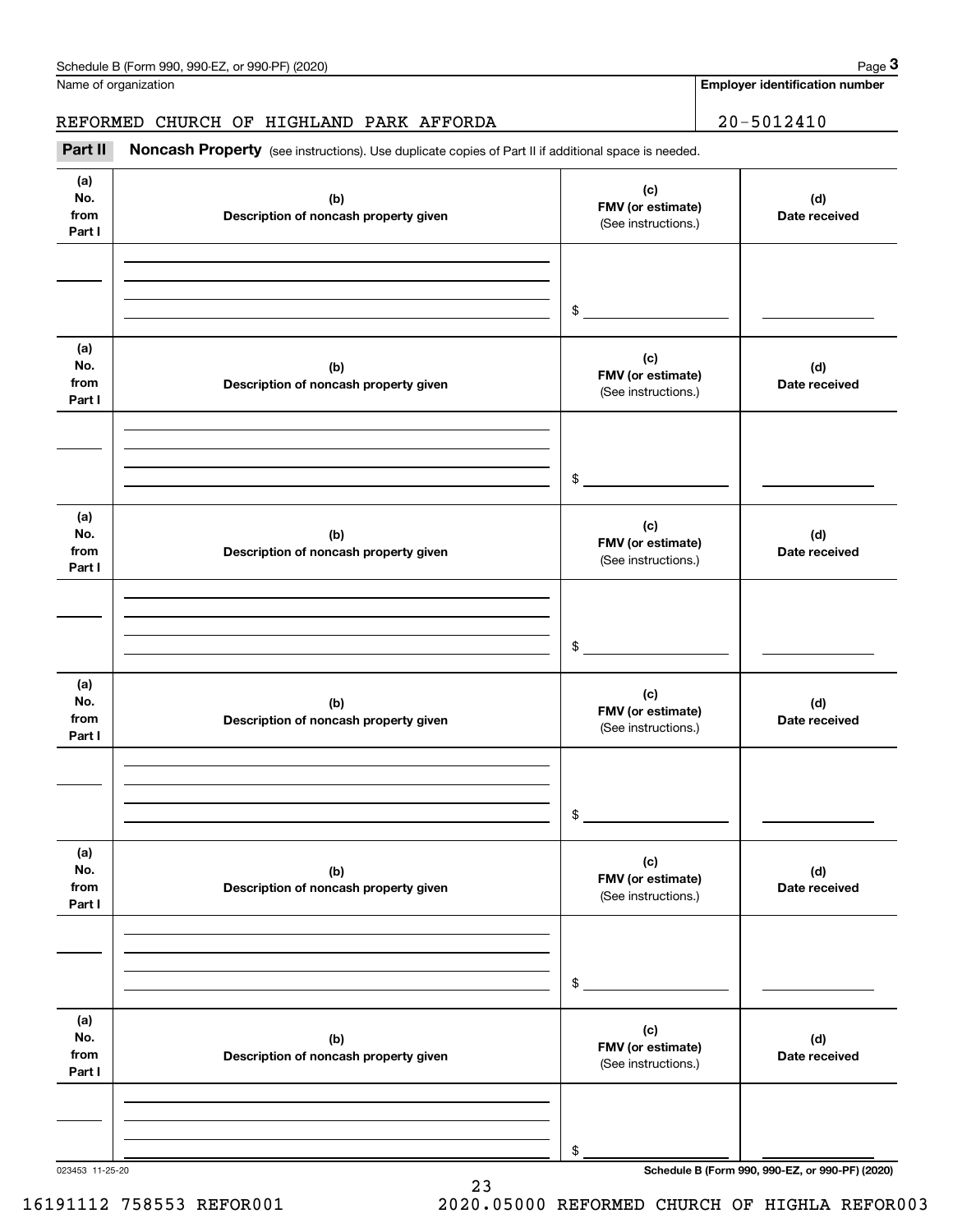|                           | Schedule B (Form 990, 990-EZ, or 990-PF) (2020)                                                                                                                                   |                                       | Page 4                                                                                                                                                         |  |  |  |
|---------------------------|-----------------------------------------------------------------------------------------------------------------------------------------------------------------------------------|---------------------------------------|----------------------------------------------------------------------------------------------------------------------------------------------------------------|--|--|--|
|                           | Name of organization                                                                                                                                                              | <b>Employer identification number</b> |                                                                                                                                                                |  |  |  |
|                           | REFORMED CHURCH OF HIGHLAND PARK AFFORDA                                                                                                                                          |                                       | 20-5012410                                                                                                                                                     |  |  |  |
| Part III                  | from any one contributor. Complete columns (a) through (e) and the following line entry. For organizations                                                                        |                                       | Exclusively religious, charitable, etc., contributions to organizations described in section 501(c)(7), (8), or (10) that total more than \$1,000 for the year |  |  |  |
|                           | completing Part III, enter the total of exclusively religious, charitable, etc., contributions of \$1,000 or less for the year. (Enter this info. once.) $\blacktriangleright$ \$ |                                       |                                                                                                                                                                |  |  |  |
|                           | Use duplicate copies of Part III if additional space is needed.                                                                                                                   |                                       |                                                                                                                                                                |  |  |  |
| (a) No.<br>from<br>Part I | (b) Purpose of gift                                                                                                                                                               | (c) Use of gift                       | (d) Description of how gift is held                                                                                                                            |  |  |  |
|                           |                                                                                                                                                                                   |                                       |                                                                                                                                                                |  |  |  |
|                           |                                                                                                                                                                                   |                                       |                                                                                                                                                                |  |  |  |
|                           |                                                                                                                                                                                   |                                       |                                                                                                                                                                |  |  |  |
|                           |                                                                                                                                                                                   | (e) Transfer of gift                  |                                                                                                                                                                |  |  |  |
|                           |                                                                                                                                                                                   |                                       |                                                                                                                                                                |  |  |  |
|                           | Transferee's name, address, and ZIP + 4                                                                                                                                           |                                       | Relationship of transferor to transferee                                                                                                                       |  |  |  |
|                           |                                                                                                                                                                                   |                                       |                                                                                                                                                                |  |  |  |
|                           |                                                                                                                                                                                   |                                       |                                                                                                                                                                |  |  |  |
|                           |                                                                                                                                                                                   |                                       |                                                                                                                                                                |  |  |  |
| (a) No.<br>from           | (b) Purpose of gift                                                                                                                                                               | (c) Use of gift                       | (d) Description of how gift is held                                                                                                                            |  |  |  |
| Part I                    |                                                                                                                                                                                   |                                       |                                                                                                                                                                |  |  |  |
|                           |                                                                                                                                                                                   |                                       |                                                                                                                                                                |  |  |  |
|                           |                                                                                                                                                                                   |                                       |                                                                                                                                                                |  |  |  |
|                           |                                                                                                                                                                                   |                                       |                                                                                                                                                                |  |  |  |
|                           | (e) Transfer of gift                                                                                                                                                              |                                       |                                                                                                                                                                |  |  |  |
|                           | Transferee's name, address, and ZIP + 4                                                                                                                                           |                                       | Relationship of transferor to transferee                                                                                                                       |  |  |  |
|                           |                                                                                                                                                                                   |                                       |                                                                                                                                                                |  |  |  |
|                           |                                                                                                                                                                                   |                                       |                                                                                                                                                                |  |  |  |
|                           |                                                                                                                                                                                   |                                       |                                                                                                                                                                |  |  |  |
| (a) No.<br>from           | (b) Purpose of gift                                                                                                                                                               | (c) Use of gift                       | (d) Description of how gift is held                                                                                                                            |  |  |  |
| Part I                    |                                                                                                                                                                                   |                                       |                                                                                                                                                                |  |  |  |
|                           |                                                                                                                                                                                   |                                       |                                                                                                                                                                |  |  |  |
|                           |                                                                                                                                                                                   |                                       |                                                                                                                                                                |  |  |  |
|                           |                                                                                                                                                                                   | (e) Transfer of gift                  |                                                                                                                                                                |  |  |  |
|                           |                                                                                                                                                                                   |                                       |                                                                                                                                                                |  |  |  |
|                           | Transferee's name, address, and ZIP + 4                                                                                                                                           |                                       | Relationship of transferor to transferee                                                                                                                       |  |  |  |
|                           |                                                                                                                                                                                   |                                       |                                                                                                                                                                |  |  |  |
|                           |                                                                                                                                                                                   |                                       |                                                                                                                                                                |  |  |  |
|                           |                                                                                                                                                                                   |                                       |                                                                                                                                                                |  |  |  |
| (a) No.<br>from           | (b) Purpose of gift                                                                                                                                                               | (c) Use of gift                       | (d) Description of how gift is held                                                                                                                            |  |  |  |
| Part I                    |                                                                                                                                                                                   |                                       |                                                                                                                                                                |  |  |  |
|                           |                                                                                                                                                                                   |                                       |                                                                                                                                                                |  |  |  |
|                           |                                                                                                                                                                                   |                                       |                                                                                                                                                                |  |  |  |
|                           | (e) Transfer of gift                                                                                                                                                              |                                       |                                                                                                                                                                |  |  |  |
|                           |                                                                                                                                                                                   |                                       |                                                                                                                                                                |  |  |  |
|                           | Transferee's name, address, and ZIP + 4                                                                                                                                           |                                       | Relationship of transferor to transferee                                                                                                                       |  |  |  |
|                           |                                                                                                                                                                                   |                                       |                                                                                                                                                                |  |  |  |
|                           |                                                                                                                                                                                   |                                       |                                                                                                                                                                |  |  |  |
|                           |                                                                                                                                                                                   |                                       |                                                                                                                                                                |  |  |  |
| 023454 11-25-20           |                                                                                                                                                                                   |                                       | Schedule B (Form 990, 990-EZ, or 990-PF) (2020)                                                                                                                |  |  |  |

24

16191112 758553 REFOR001 2020.05000 REFORMED CHURCH OF HIGHLA REFOR003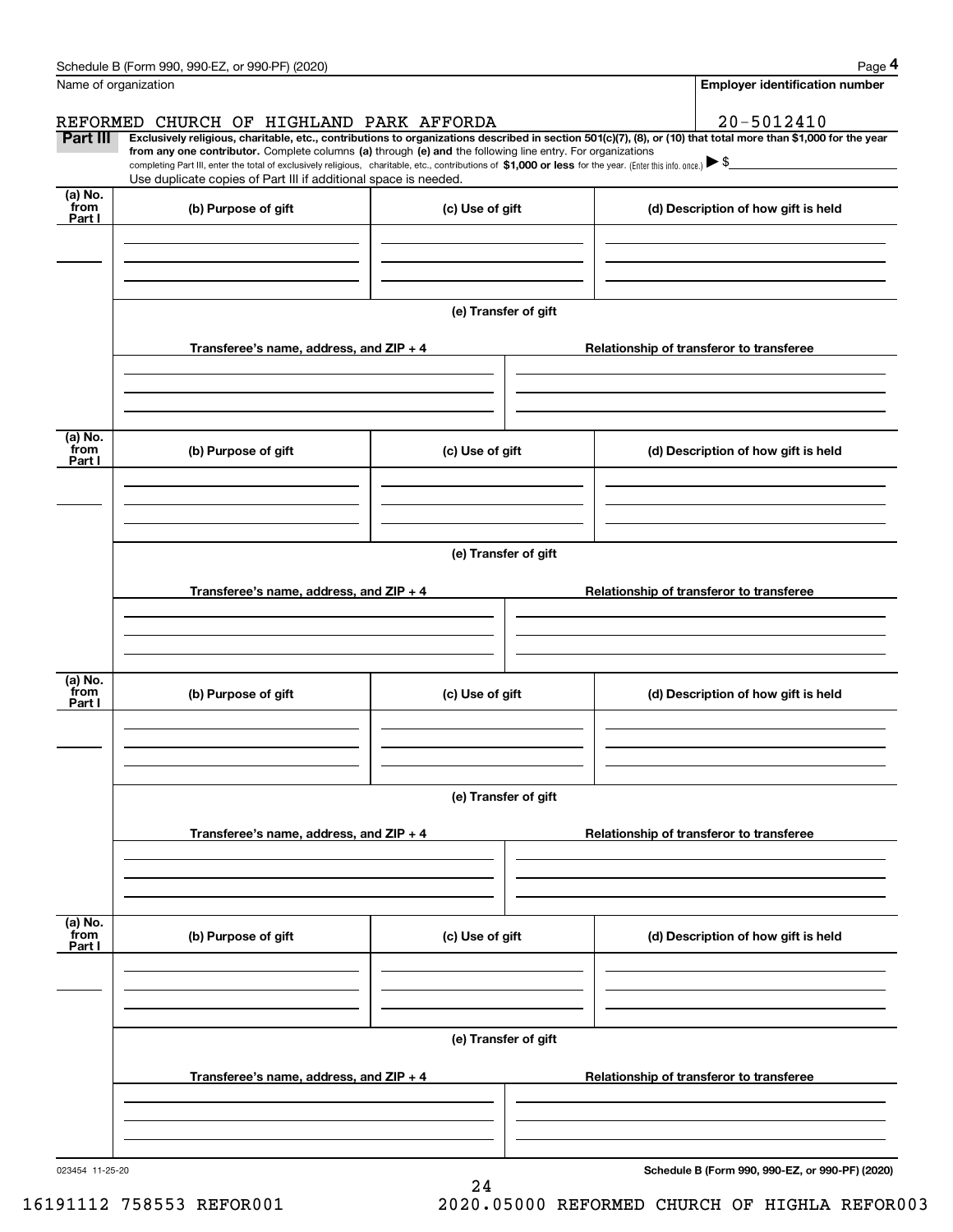| <b>SCHEDULE D</b> |  |
|-------------------|--|
|-------------------|--|

Department of the Treasury Internal Revenue Service

| (Form 990) |  |
|------------|--|
|------------|--|

# **Supplemental Financial Statements**

(Form 990)<br>
Pepartment of the Treasury<br>
Department of the Treasury<br>
Department of the Treasury<br>
Department of the Treasury<br> **Co to www.irs.gov/Form990 for instructions and the latest information.**<br> **Co to www.irs.gov/Form9** 

| ►Go to www.irs.gov/Form990 for instructions and the latest informat |
|---------------------------------------------------------------------|
|---------------------------------------------------------------------|



Name of the organization<br>**REFORMED CHURCH OF HIGHLAND PARK AFFORDA** 20-5012410 REFORMED CHURCH OF HIGHLAND PARK AFFORDA

| organization answered "Yes" on Form 990, Part IV, line 6.<br>(a) Donor advised funds<br>(b) Funds and other accounts<br>1.<br>Aggregate value of contributions to (during year)<br>2<br>Aggregate value of grants from (during year)<br>3<br>4<br>Did the organization inform all donors and donor advisors in writing that the assets held in donor advised funds<br>5<br>Yes<br>No<br>Did the organization inform all grantees, donors, and donor advisors in writing that grant funds can be used only<br>6<br>for charitable purposes and not for the benefit of the donor or donor advisor, or for any other purpose conferring<br>Yes<br>impermissible private benefit?<br>No.<br>Part II<br>Conservation Easements. Complete if the organization answered "Yes" on Form 990, Part IV, line 7.<br>Purpose(s) of conservation easements held by the organization (check all that apply).<br>1<br>Preservation of land for public use (for example, recreation or education)<br>Preservation of a historically important land area<br>Protection of natural habitat<br>Preservation of a certified historic structure<br>Preservation of open space<br>Complete lines 2a through 2d if the organization held a qualified conservation contribution in the form of a conservation easement on the last<br>2<br>day of the tax year.<br>Held at the End of the Tax Year<br>2a<br>Total number of conservation easements<br>2 <sub>b</sub><br>Total acreage restricted by conservation easements<br>b<br>2c<br>Number of conservation easements on a certified historic structure included in (a) manufacture included in (a)<br>с<br>Number of conservation easements included in (c) acquired after 7/25/06, and not on a historic structure<br>d<br>2d<br>listed in the National Register [11, 1200] [12] The National Register [11, 1200] [12] The National Register [11, 1200] [12] The National Register [11, 1200] [12] The National Register [11, 1200] [12] The National Register<br>Number of conservation easements modified, transferred, released, extinguished, or terminated by the organization during the tax<br>3<br>$year \blacktriangleright$<br>Number of states where property subject to conservation easement is located<br>4<br>Does the organization have a written policy regarding the periodic monitoring, inspection, handling of<br>5<br>Yes<br>No<br>violations, and enforcement of the conservation easements it holds?<br>Staff and volunteer hours devoted to monitoring, inspecting, handling of violations, and enforcing conservation easements during the year<br>6<br>Amount of expenses incurred in monitoring, inspecting, handling of violations, and enforcing conservation easements during the year<br>7<br>$\blacktriangleright$ \$<br>Does each conservation easement reported on line 2(d) above satisfy the requirements of section 170(h)(4)(B)(i)<br>8<br>Yes<br>No<br>and section $170(h)(4)(B)(ii)?$<br>In Part XIII, describe how the organization reports conservation easements in its revenue and expense statement and<br>9<br>balance sheet, and include, if applicable, the text of the footnote to the organization's financial statements that describes the<br>organization's accounting for conservation easements.<br>Organizations Maintaining Collections of Art, Historical Treasures, or Other Similar Assets.<br>Part III<br>Complete if the organization answered "Yes" on Form 990, Part IV, line 8.<br>1a If the organization elected, as permitted under FASB ASC 958, not to report in its revenue statement and balance sheet works<br>of art, historical treasures, or other similar assets held for public exhibition, education, or research in furtherance of public<br>service, provide in Part XIII the text of the footnote to its financial statements that describes these items.<br>If the organization elected, as permitted under FASB ASC 958, to report in its revenue statement and balance sheet works of<br>b<br>art, historical treasures, or other similar assets held for public exhibition, education, or research in furtherance of public service,<br>provide the following amounts relating to these items:<br>$\frac{1}{2}$<br>(i)<br>(ii) Assets included in Form 990, Part X [11] [2000] [2010] Assets included in Form 990, Part X [11] [11] [200<br>If the organization received or held works of art, historical treasures, or other similar assets for financial gain, provide<br>2<br>the following amounts required to be reported under FASB ASC 958 relating to these items:<br>$\frac{1}{1}$<br>а<br>$\blacktriangleright$ \$ | Part I | Organizations Maintaining Donor Advised Funds or Other Similar Funds or Accounts. Complete if the | ----------- |                            |
|-------------------------------------------------------------------------------------------------------------------------------------------------------------------------------------------------------------------------------------------------------------------------------------------------------------------------------------------------------------------------------------------------------------------------------------------------------------------------------------------------------------------------------------------------------------------------------------------------------------------------------------------------------------------------------------------------------------------------------------------------------------------------------------------------------------------------------------------------------------------------------------------------------------------------------------------------------------------------------------------------------------------------------------------------------------------------------------------------------------------------------------------------------------------------------------------------------------------------------------------------------------------------------------------------------------------------------------------------------------------------------------------------------------------------------------------------------------------------------------------------------------------------------------------------------------------------------------------------------------------------------------------------------------------------------------------------------------------------------------------------------------------------------------------------------------------------------------------------------------------------------------------------------------------------------------------------------------------------------------------------------------------------------------------------------------------------------------------------------------------------------------------------------------------------------------------------------------------------------------------------------------------------------------------------------------------------------------------------------------------------------------------------------------------------------------------------------------------------------------------------------------------------------------------------------------------------------------------------------------------------------------------------------------------------------------------------------------------------------------------------------------------------------------------------------------------------------------------------------------------------------------------------------------------------------------------------------------------------------------------------------------------------------------------------------------------------------------------------------------------------------------------------------------------------------------------------------------------------------------------------------------------------------------------------------------------------------------------------------------------------------------------------------------------------------------------------------------------------------------------------------------------------------------------------------------------------------------------------------------------------------------------------------------------------------------------------------------------------------------------------------------------------------------------------------------------------------------------------------------------------------------------------------------------------------------------------------------------------------------------------------------------------------------------------------------------------------------------------------------------------------------------------------------------------------------------------------------------------------------------------------------------------------------------------------------------------------------------------------------------------------------------------------------------------------------------------------------------------------------------------------------------------------------------------------------------------------------------------------------------------------------------------|--------|---------------------------------------------------------------------------------------------------|-------------|----------------------------|
|                                                                                                                                                                                                                                                                                                                                                                                                                                                                                                                                                                                                                                                                                                                                                                                                                                                                                                                                                                                                                                                                                                                                                                                                                                                                                                                                                                                                                                                                                                                                                                                                                                                                                                                                                                                                                                                                                                                                                                                                                                                                                                                                                                                                                                                                                                                                                                                                                                                                                                                                                                                                                                                                                                                                                                                                                                                                                                                                                                                                                                                                                                                                                                                                                                                                                                                                                                                                                                                                                                                                                                                                                                                                                                                                                                                                                                                                                                                                                                                                                                                                                                                                                                                                                                                                                                                                                                                                                                                                                                                                                                                                                                                 |        |                                                                                                   |             |                            |
|                                                                                                                                                                                                                                                                                                                                                                                                                                                                                                                                                                                                                                                                                                                                                                                                                                                                                                                                                                                                                                                                                                                                                                                                                                                                                                                                                                                                                                                                                                                                                                                                                                                                                                                                                                                                                                                                                                                                                                                                                                                                                                                                                                                                                                                                                                                                                                                                                                                                                                                                                                                                                                                                                                                                                                                                                                                                                                                                                                                                                                                                                                                                                                                                                                                                                                                                                                                                                                                                                                                                                                                                                                                                                                                                                                                                                                                                                                                                                                                                                                                                                                                                                                                                                                                                                                                                                                                                                                                                                                                                                                                                                                                 |        |                                                                                                   |             |                            |
|                                                                                                                                                                                                                                                                                                                                                                                                                                                                                                                                                                                                                                                                                                                                                                                                                                                                                                                                                                                                                                                                                                                                                                                                                                                                                                                                                                                                                                                                                                                                                                                                                                                                                                                                                                                                                                                                                                                                                                                                                                                                                                                                                                                                                                                                                                                                                                                                                                                                                                                                                                                                                                                                                                                                                                                                                                                                                                                                                                                                                                                                                                                                                                                                                                                                                                                                                                                                                                                                                                                                                                                                                                                                                                                                                                                                                                                                                                                                                                                                                                                                                                                                                                                                                                                                                                                                                                                                                                                                                                                                                                                                                                                 |        |                                                                                                   |             |                            |
|                                                                                                                                                                                                                                                                                                                                                                                                                                                                                                                                                                                                                                                                                                                                                                                                                                                                                                                                                                                                                                                                                                                                                                                                                                                                                                                                                                                                                                                                                                                                                                                                                                                                                                                                                                                                                                                                                                                                                                                                                                                                                                                                                                                                                                                                                                                                                                                                                                                                                                                                                                                                                                                                                                                                                                                                                                                                                                                                                                                                                                                                                                                                                                                                                                                                                                                                                                                                                                                                                                                                                                                                                                                                                                                                                                                                                                                                                                                                                                                                                                                                                                                                                                                                                                                                                                                                                                                                                                                                                                                                                                                                                                                 |        |                                                                                                   |             |                            |
|                                                                                                                                                                                                                                                                                                                                                                                                                                                                                                                                                                                                                                                                                                                                                                                                                                                                                                                                                                                                                                                                                                                                                                                                                                                                                                                                                                                                                                                                                                                                                                                                                                                                                                                                                                                                                                                                                                                                                                                                                                                                                                                                                                                                                                                                                                                                                                                                                                                                                                                                                                                                                                                                                                                                                                                                                                                                                                                                                                                                                                                                                                                                                                                                                                                                                                                                                                                                                                                                                                                                                                                                                                                                                                                                                                                                                                                                                                                                                                                                                                                                                                                                                                                                                                                                                                                                                                                                                                                                                                                                                                                                                                                 |        |                                                                                                   |             |                            |
|                                                                                                                                                                                                                                                                                                                                                                                                                                                                                                                                                                                                                                                                                                                                                                                                                                                                                                                                                                                                                                                                                                                                                                                                                                                                                                                                                                                                                                                                                                                                                                                                                                                                                                                                                                                                                                                                                                                                                                                                                                                                                                                                                                                                                                                                                                                                                                                                                                                                                                                                                                                                                                                                                                                                                                                                                                                                                                                                                                                                                                                                                                                                                                                                                                                                                                                                                                                                                                                                                                                                                                                                                                                                                                                                                                                                                                                                                                                                                                                                                                                                                                                                                                                                                                                                                                                                                                                                                                                                                                                                                                                                                                                 |        |                                                                                                   |             |                            |
|                                                                                                                                                                                                                                                                                                                                                                                                                                                                                                                                                                                                                                                                                                                                                                                                                                                                                                                                                                                                                                                                                                                                                                                                                                                                                                                                                                                                                                                                                                                                                                                                                                                                                                                                                                                                                                                                                                                                                                                                                                                                                                                                                                                                                                                                                                                                                                                                                                                                                                                                                                                                                                                                                                                                                                                                                                                                                                                                                                                                                                                                                                                                                                                                                                                                                                                                                                                                                                                                                                                                                                                                                                                                                                                                                                                                                                                                                                                                                                                                                                                                                                                                                                                                                                                                                                                                                                                                                                                                                                                                                                                                                                                 |        |                                                                                                   |             |                            |
|                                                                                                                                                                                                                                                                                                                                                                                                                                                                                                                                                                                                                                                                                                                                                                                                                                                                                                                                                                                                                                                                                                                                                                                                                                                                                                                                                                                                                                                                                                                                                                                                                                                                                                                                                                                                                                                                                                                                                                                                                                                                                                                                                                                                                                                                                                                                                                                                                                                                                                                                                                                                                                                                                                                                                                                                                                                                                                                                                                                                                                                                                                                                                                                                                                                                                                                                                                                                                                                                                                                                                                                                                                                                                                                                                                                                                                                                                                                                                                                                                                                                                                                                                                                                                                                                                                                                                                                                                                                                                                                                                                                                                                                 |        |                                                                                                   |             |                            |
|                                                                                                                                                                                                                                                                                                                                                                                                                                                                                                                                                                                                                                                                                                                                                                                                                                                                                                                                                                                                                                                                                                                                                                                                                                                                                                                                                                                                                                                                                                                                                                                                                                                                                                                                                                                                                                                                                                                                                                                                                                                                                                                                                                                                                                                                                                                                                                                                                                                                                                                                                                                                                                                                                                                                                                                                                                                                                                                                                                                                                                                                                                                                                                                                                                                                                                                                                                                                                                                                                                                                                                                                                                                                                                                                                                                                                                                                                                                                                                                                                                                                                                                                                                                                                                                                                                                                                                                                                                                                                                                                                                                                                                                 |        |                                                                                                   |             |                            |
|                                                                                                                                                                                                                                                                                                                                                                                                                                                                                                                                                                                                                                                                                                                                                                                                                                                                                                                                                                                                                                                                                                                                                                                                                                                                                                                                                                                                                                                                                                                                                                                                                                                                                                                                                                                                                                                                                                                                                                                                                                                                                                                                                                                                                                                                                                                                                                                                                                                                                                                                                                                                                                                                                                                                                                                                                                                                                                                                                                                                                                                                                                                                                                                                                                                                                                                                                                                                                                                                                                                                                                                                                                                                                                                                                                                                                                                                                                                                                                                                                                                                                                                                                                                                                                                                                                                                                                                                                                                                                                                                                                                                                                                 |        |                                                                                                   |             |                            |
|                                                                                                                                                                                                                                                                                                                                                                                                                                                                                                                                                                                                                                                                                                                                                                                                                                                                                                                                                                                                                                                                                                                                                                                                                                                                                                                                                                                                                                                                                                                                                                                                                                                                                                                                                                                                                                                                                                                                                                                                                                                                                                                                                                                                                                                                                                                                                                                                                                                                                                                                                                                                                                                                                                                                                                                                                                                                                                                                                                                                                                                                                                                                                                                                                                                                                                                                                                                                                                                                                                                                                                                                                                                                                                                                                                                                                                                                                                                                                                                                                                                                                                                                                                                                                                                                                                                                                                                                                                                                                                                                                                                                                                                 |        |                                                                                                   |             |                            |
|                                                                                                                                                                                                                                                                                                                                                                                                                                                                                                                                                                                                                                                                                                                                                                                                                                                                                                                                                                                                                                                                                                                                                                                                                                                                                                                                                                                                                                                                                                                                                                                                                                                                                                                                                                                                                                                                                                                                                                                                                                                                                                                                                                                                                                                                                                                                                                                                                                                                                                                                                                                                                                                                                                                                                                                                                                                                                                                                                                                                                                                                                                                                                                                                                                                                                                                                                                                                                                                                                                                                                                                                                                                                                                                                                                                                                                                                                                                                                                                                                                                                                                                                                                                                                                                                                                                                                                                                                                                                                                                                                                                                                                                 |        |                                                                                                   |             |                            |
|                                                                                                                                                                                                                                                                                                                                                                                                                                                                                                                                                                                                                                                                                                                                                                                                                                                                                                                                                                                                                                                                                                                                                                                                                                                                                                                                                                                                                                                                                                                                                                                                                                                                                                                                                                                                                                                                                                                                                                                                                                                                                                                                                                                                                                                                                                                                                                                                                                                                                                                                                                                                                                                                                                                                                                                                                                                                                                                                                                                                                                                                                                                                                                                                                                                                                                                                                                                                                                                                                                                                                                                                                                                                                                                                                                                                                                                                                                                                                                                                                                                                                                                                                                                                                                                                                                                                                                                                                                                                                                                                                                                                                                                 |        |                                                                                                   |             |                            |
|                                                                                                                                                                                                                                                                                                                                                                                                                                                                                                                                                                                                                                                                                                                                                                                                                                                                                                                                                                                                                                                                                                                                                                                                                                                                                                                                                                                                                                                                                                                                                                                                                                                                                                                                                                                                                                                                                                                                                                                                                                                                                                                                                                                                                                                                                                                                                                                                                                                                                                                                                                                                                                                                                                                                                                                                                                                                                                                                                                                                                                                                                                                                                                                                                                                                                                                                                                                                                                                                                                                                                                                                                                                                                                                                                                                                                                                                                                                                                                                                                                                                                                                                                                                                                                                                                                                                                                                                                                                                                                                                                                                                                                                 |        |                                                                                                   |             |                            |
|                                                                                                                                                                                                                                                                                                                                                                                                                                                                                                                                                                                                                                                                                                                                                                                                                                                                                                                                                                                                                                                                                                                                                                                                                                                                                                                                                                                                                                                                                                                                                                                                                                                                                                                                                                                                                                                                                                                                                                                                                                                                                                                                                                                                                                                                                                                                                                                                                                                                                                                                                                                                                                                                                                                                                                                                                                                                                                                                                                                                                                                                                                                                                                                                                                                                                                                                                                                                                                                                                                                                                                                                                                                                                                                                                                                                                                                                                                                                                                                                                                                                                                                                                                                                                                                                                                                                                                                                                                                                                                                                                                                                                                                 |        |                                                                                                   |             |                            |
|                                                                                                                                                                                                                                                                                                                                                                                                                                                                                                                                                                                                                                                                                                                                                                                                                                                                                                                                                                                                                                                                                                                                                                                                                                                                                                                                                                                                                                                                                                                                                                                                                                                                                                                                                                                                                                                                                                                                                                                                                                                                                                                                                                                                                                                                                                                                                                                                                                                                                                                                                                                                                                                                                                                                                                                                                                                                                                                                                                                                                                                                                                                                                                                                                                                                                                                                                                                                                                                                                                                                                                                                                                                                                                                                                                                                                                                                                                                                                                                                                                                                                                                                                                                                                                                                                                                                                                                                                                                                                                                                                                                                                                                 |        |                                                                                                   |             |                            |
|                                                                                                                                                                                                                                                                                                                                                                                                                                                                                                                                                                                                                                                                                                                                                                                                                                                                                                                                                                                                                                                                                                                                                                                                                                                                                                                                                                                                                                                                                                                                                                                                                                                                                                                                                                                                                                                                                                                                                                                                                                                                                                                                                                                                                                                                                                                                                                                                                                                                                                                                                                                                                                                                                                                                                                                                                                                                                                                                                                                                                                                                                                                                                                                                                                                                                                                                                                                                                                                                                                                                                                                                                                                                                                                                                                                                                                                                                                                                                                                                                                                                                                                                                                                                                                                                                                                                                                                                                                                                                                                                                                                                                                                 |        |                                                                                                   |             |                            |
|                                                                                                                                                                                                                                                                                                                                                                                                                                                                                                                                                                                                                                                                                                                                                                                                                                                                                                                                                                                                                                                                                                                                                                                                                                                                                                                                                                                                                                                                                                                                                                                                                                                                                                                                                                                                                                                                                                                                                                                                                                                                                                                                                                                                                                                                                                                                                                                                                                                                                                                                                                                                                                                                                                                                                                                                                                                                                                                                                                                                                                                                                                                                                                                                                                                                                                                                                                                                                                                                                                                                                                                                                                                                                                                                                                                                                                                                                                                                                                                                                                                                                                                                                                                                                                                                                                                                                                                                                                                                                                                                                                                                                                                 |        |                                                                                                   |             |                            |
|                                                                                                                                                                                                                                                                                                                                                                                                                                                                                                                                                                                                                                                                                                                                                                                                                                                                                                                                                                                                                                                                                                                                                                                                                                                                                                                                                                                                                                                                                                                                                                                                                                                                                                                                                                                                                                                                                                                                                                                                                                                                                                                                                                                                                                                                                                                                                                                                                                                                                                                                                                                                                                                                                                                                                                                                                                                                                                                                                                                                                                                                                                                                                                                                                                                                                                                                                                                                                                                                                                                                                                                                                                                                                                                                                                                                                                                                                                                                                                                                                                                                                                                                                                                                                                                                                                                                                                                                                                                                                                                                                                                                                                                 |        |                                                                                                   |             |                            |
|                                                                                                                                                                                                                                                                                                                                                                                                                                                                                                                                                                                                                                                                                                                                                                                                                                                                                                                                                                                                                                                                                                                                                                                                                                                                                                                                                                                                                                                                                                                                                                                                                                                                                                                                                                                                                                                                                                                                                                                                                                                                                                                                                                                                                                                                                                                                                                                                                                                                                                                                                                                                                                                                                                                                                                                                                                                                                                                                                                                                                                                                                                                                                                                                                                                                                                                                                                                                                                                                                                                                                                                                                                                                                                                                                                                                                                                                                                                                                                                                                                                                                                                                                                                                                                                                                                                                                                                                                                                                                                                                                                                                                                                 |        |                                                                                                   |             |                            |
|                                                                                                                                                                                                                                                                                                                                                                                                                                                                                                                                                                                                                                                                                                                                                                                                                                                                                                                                                                                                                                                                                                                                                                                                                                                                                                                                                                                                                                                                                                                                                                                                                                                                                                                                                                                                                                                                                                                                                                                                                                                                                                                                                                                                                                                                                                                                                                                                                                                                                                                                                                                                                                                                                                                                                                                                                                                                                                                                                                                                                                                                                                                                                                                                                                                                                                                                                                                                                                                                                                                                                                                                                                                                                                                                                                                                                                                                                                                                                                                                                                                                                                                                                                                                                                                                                                                                                                                                                                                                                                                                                                                                                                                 |        |                                                                                                   |             |                            |
|                                                                                                                                                                                                                                                                                                                                                                                                                                                                                                                                                                                                                                                                                                                                                                                                                                                                                                                                                                                                                                                                                                                                                                                                                                                                                                                                                                                                                                                                                                                                                                                                                                                                                                                                                                                                                                                                                                                                                                                                                                                                                                                                                                                                                                                                                                                                                                                                                                                                                                                                                                                                                                                                                                                                                                                                                                                                                                                                                                                                                                                                                                                                                                                                                                                                                                                                                                                                                                                                                                                                                                                                                                                                                                                                                                                                                                                                                                                                                                                                                                                                                                                                                                                                                                                                                                                                                                                                                                                                                                                                                                                                                                                 |        |                                                                                                   |             |                            |
|                                                                                                                                                                                                                                                                                                                                                                                                                                                                                                                                                                                                                                                                                                                                                                                                                                                                                                                                                                                                                                                                                                                                                                                                                                                                                                                                                                                                                                                                                                                                                                                                                                                                                                                                                                                                                                                                                                                                                                                                                                                                                                                                                                                                                                                                                                                                                                                                                                                                                                                                                                                                                                                                                                                                                                                                                                                                                                                                                                                                                                                                                                                                                                                                                                                                                                                                                                                                                                                                                                                                                                                                                                                                                                                                                                                                                                                                                                                                                                                                                                                                                                                                                                                                                                                                                                                                                                                                                                                                                                                                                                                                                                                 |        |                                                                                                   |             |                            |
|                                                                                                                                                                                                                                                                                                                                                                                                                                                                                                                                                                                                                                                                                                                                                                                                                                                                                                                                                                                                                                                                                                                                                                                                                                                                                                                                                                                                                                                                                                                                                                                                                                                                                                                                                                                                                                                                                                                                                                                                                                                                                                                                                                                                                                                                                                                                                                                                                                                                                                                                                                                                                                                                                                                                                                                                                                                                                                                                                                                                                                                                                                                                                                                                                                                                                                                                                                                                                                                                                                                                                                                                                                                                                                                                                                                                                                                                                                                                                                                                                                                                                                                                                                                                                                                                                                                                                                                                                                                                                                                                                                                                                                                 |        |                                                                                                   |             |                            |
|                                                                                                                                                                                                                                                                                                                                                                                                                                                                                                                                                                                                                                                                                                                                                                                                                                                                                                                                                                                                                                                                                                                                                                                                                                                                                                                                                                                                                                                                                                                                                                                                                                                                                                                                                                                                                                                                                                                                                                                                                                                                                                                                                                                                                                                                                                                                                                                                                                                                                                                                                                                                                                                                                                                                                                                                                                                                                                                                                                                                                                                                                                                                                                                                                                                                                                                                                                                                                                                                                                                                                                                                                                                                                                                                                                                                                                                                                                                                                                                                                                                                                                                                                                                                                                                                                                                                                                                                                                                                                                                                                                                                                                                 |        |                                                                                                   |             |                            |
|                                                                                                                                                                                                                                                                                                                                                                                                                                                                                                                                                                                                                                                                                                                                                                                                                                                                                                                                                                                                                                                                                                                                                                                                                                                                                                                                                                                                                                                                                                                                                                                                                                                                                                                                                                                                                                                                                                                                                                                                                                                                                                                                                                                                                                                                                                                                                                                                                                                                                                                                                                                                                                                                                                                                                                                                                                                                                                                                                                                                                                                                                                                                                                                                                                                                                                                                                                                                                                                                                                                                                                                                                                                                                                                                                                                                                                                                                                                                                                                                                                                                                                                                                                                                                                                                                                                                                                                                                                                                                                                                                                                                                                                 |        |                                                                                                   |             |                            |
|                                                                                                                                                                                                                                                                                                                                                                                                                                                                                                                                                                                                                                                                                                                                                                                                                                                                                                                                                                                                                                                                                                                                                                                                                                                                                                                                                                                                                                                                                                                                                                                                                                                                                                                                                                                                                                                                                                                                                                                                                                                                                                                                                                                                                                                                                                                                                                                                                                                                                                                                                                                                                                                                                                                                                                                                                                                                                                                                                                                                                                                                                                                                                                                                                                                                                                                                                                                                                                                                                                                                                                                                                                                                                                                                                                                                                                                                                                                                                                                                                                                                                                                                                                                                                                                                                                                                                                                                                                                                                                                                                                                                                                                 |        |                                                                                                   |             |                            |
|                                                                                                                                                                                                                                                                                                                                                                                                                                                                                                                                                                                                                                                                                                                                                                                                                                                                                                                                                                                                                                                                                                                                                                                                                                                                                                                                                                                                                                                                                                                                                                                                                                                                                                                                                                                                                                                                                                                                                                                                                                                                                                                                                                                                                                                                                                                                                                                                                                                                                                                                                                                                                                                                                                                                                                                                                                                                                                                                                                                                                                                                                                                                                                                                                                                                                                                                                                                                                                                                                                                                                                                                                                                                                                                                                                                                                                                                                                                                                                                                                                                                                                                                                                                                                                                                                                                                                                                                                                                                                                                                                                                                                                                 |        |                                                                                                   |             |                            |
|                                                                                                                                                                                                                                                                                                                                                                                                                                                                                                                                                                                                                                                                                                                                                                                                                                                                                                                                                                                                                                                                                                                                                                                                                                                                                                                                                                                                                                                                                                                                                                                                                                                                                                                                                                                                                                                                                                                                                                                                                                                                                                                                                                                                                                                                                                                                                                                                                                                                                                                                                                                                                                                                                                                                                                                                                                                                                                                                                                                                                                                                                                                                                                                                                                                                                                                                                                                                                                                                                                                                                                                                                                                                                                                                                                                                                                                                                                                                                                                                                                                                                                                                                                                                                                                                                                                                                                                                                                                                                                                                                                                                                                                 |        |                                                                                                   |             |                            |
|                                                                                                                                                                                                                                                                                                                                                                                                                                                                                                                                                                                                                                                                                                                                                                                                                                                                                                                                                                                                                                                                                                                                                                                                                                                                                                                                                                                                                                                                                                                                                                                                                                                                                                                                                                                                                                                                                                                                                                                                                                                                                                                                                                                                                                                                                                                                                                                                                                                                                                                                                                                                                                                                                                                                                                                                                                                                                                                                                                                                                                                                                                                                                                                                                                                                                                                                                                                                                                                                                                                                                                                                                                                                                                                                                                                                                                                                                                                                                                                                                                                                                                                                                                                                                                                                                                                                                                                                                                                                                                                                                                                                                                                 |        |                                                                                                   |             |                            |
|                                                                                                                                                                                                                                                                                                                                                                                                                                                                                                                                                                                                                                                                                                                                                                                                                                                                                                                                                                                                                                                                                                                                                                                                                                                                                                                                                                                                                                                                                                                                                                                                                                                                                                                                                                                                                                                                                                                                                                                                                                                                                                                                                                                                                                                                                                                                                                                                                                                                                                                                                                                                                                                                                                                                                                                                                                                                                                                                                                                                                                                                                                                                                                                                                                                                                                                                                                                                                                                                                                                                                                                                                                                                                                                                                                                                                                                                                                                                                                                                                                                                                                                                                                                                                                                                                                                                                                                                                                                                                                                                                                                                                                                 |        |                                                                                                   |             |                            |
|                                                                                                                                                                                                                                                                                                                                                                                                                                                                                                                                                                                                                                                                                                                                                                                                                                                                                                                                                                                                                                                                                                                                                                                                                                                                                                                                                                                                                                                                                                                                                                                                                                                                                                                                                                                                                                                                                                                                                                                                                                                                                                                                                                                                                                                                                                                                                                                                                                                                                                                                                                                                                                                                                                                                                                                                                                                                                                                                                                                                                                                                                                                                                                                                                                                                                                                                                                                                                                                                                                                                                                                                                                                                                                                                                                                                                                                                                                                                                                                                                                                                                                                                                                                                                                                                                                                                                                                                                                                                                                                                                                                                                                                 |        |                                                                                                   |             |                            |
|                                                                                                                                                                                                                                                                                                                                                                                                                                                                                                                                                                                                                                                                                                                                                                                                                                                                                                                                                                                                                                                                                                                                                                                                                                                                                                                                                                                                                                                                                                                                                                                                                                                                                                                                                                                                                                                                                                                                                                                                                                                                                                                                                                                                                                                                                                                                                                                                                                                                                                                                                                                                                                                                                                                                                                                                                                                                                                                                                                                                                                                                                                                                                                                                                                                                                                                                                                                                                                                                                                                                                                                                                                                                                                                                                                                                                                                                                                                                                                                                                                                                                                                                                                                                                                                                                                                                                                                                                                                                                                                                                                                                                                                 |        |                                                                                                   |             |                            |
|                                                                                                                                                                                                                                                                                                                                                                                                                                                                                                                                                                                                                                                                                                                                                                                                                                                                                                                                                                                                                                                                                                                                                                                                                                                                                                                                                                                                                                                                                                                                                                                                                                                                                                                                                                                                                                                                                                                                                                                                                                                                                                                                                                                                                                                                                                                                                                                                                                                                                                                                                                                                                                                                                                                                                                                                                                                                                                                                                                                                                                                                                                                                                                                                                                                                                                                                                                                                                                                                                                                                                                                                                                                                                                                                                                                                                                                                                                                                                                                                                                                                                                                                                                                                                                                                                                                                                                                                                                                                                                                                                                                                                                                 |        |                                                                                                   |             |                            |
|                                                                                                                                                                                                                                                                                                                                                                                                                                                                                                                                                                                                                                                                                                                                                                                                                                                                                                                                                                                                                                                                                                                                                                                                                                                                                                                                                                                                                                                                                                                                                                                                                                                                                                                                                                                                                                                                                                                                                                                                                                                                                                                                                                                                                                                                                                                                                                                                                                                                                                                                                                                                                                                                                                                                                                                                                                                                                                                                                                                                                                                                                                                                                                                                                                                                                                                                                                                                                                                                                                                                                                                                                                                                                                                                                                                                                                                                                                                                                                                                                                                                                                                                                                                                                                                                                                                                                                                                                                                                                                                                                                                                                                                 |        |                                                                                                   |             |                            |
|                                                                                                                                                                                                                                                                                                                                                                                                                                                                                                                                                                                                                                                                                                                                                                                                                                                                                                                                                                                                                                                                                                                                                                                                                                                                                                                                                                                                                                                                                                                                                                                                                                                                                                                                                                                                                                                                                                                                                                                                                                                                                                                                                                                                                                                                                                                                                                                                                                                                                                                                                                                                                                                                                                                                                                                                                                                                                                                                                                                                                                                                                                                                                                                                                                                                                                                                                                                                                                                                                                                                                                                                                                                                                                                                                                                                                                                                                                                                                                                                                                                                                                                                                                                                                                                                                                                                                                                                                                                                                                                                                                                                                                                 |        |                                                                                                   |             |                            |
|                                                                                                                                                                                                                                                                                                                                                                                                                                                                                                                                                                                                                                                                                                                                                                                                                                                                                                                                                                                                                                                                                                                                                                                                                                                                                                                                                                                                                                                                                                                                                                                                                                                                                                                                                                                                                                                                                                                                                                                                                                                                                                                                                                                                                                                                                                                                                                                                                                                                                                                                                                                                                                                                                                                                                                                                                                                                                                                                                                                                                                                                                                                                                                                                                                                                                                                                                                                                                                                                                                                                                                                                                                                                                                                                                                                                                                                                                                                                                                                                                                                                                                                                                                                                                                                                                                                                                                                                                                                                                                                                                                                                                                                 |        |                                                                                                   |             |                            |
|                                                                                                                                                                                                                                                                                                                                                                                                                                                                                                                                                                                                                                                                                                                                                                                                                                                                                                                                                                                                                                                                                                                                                                                                                                                                                                                                                                                                                                                                                                                                                                                                                                                                                                                                                                                                                                                                                                                                                                                                                                                                                                                                                                                                                                                                                                                                                                                                                                                                                                                                                                                                                                                                                                                                                                                                                                                                                                                                                                                                                                                                                                                                                                                                                                                                                                                                                                                                                                                                                                                                                                                                                                                                                                                                                                                                                                                                                                                                                                                                                                                                                                                                                                                                                                                                                                                                                                                                                                                                                                                                                                                                                                                 |        |                                                                                                   |             |                            |
|                                                                                                                                                                                                                                                                                                                                                                                                                                                                                                                                                                                                                                                                                                                                                                                                                                                                                                                                                                                                                                                                                                                                                                                                                                                                                                                                                                                                                                                                                                                                                                                                                                                                                                                                                                                                                                                                                                                                                                                                                                                                                                                                                                                                                                                                                                                                                                                                                                                                                                                                                                                                                                                                                                                                                                                                                                                                                                                                                                                                                                                                                                                                                                                                                                                                                                                                                                                                                                                                                                                                                                                                                                                                                                                                                                                                                                                                                                                                                                                                                                                                                                                                                                                                                                                                                                                                                                                                                                                                                                                                                                                                                                                 |        |                                                                                                   |             |                            |
|                                                                                                                                                                                                                                                                                                                                                                                                                                                                                                                                                                                                                                                                                                                                                                                                                                                                                                                                                                                                                                                                                                                                                                                                                                                                                                                                                                                                                                                                                                                                                                                                                                                                                                                                                                                                                                                                                                                                                                                                                                                                                                                                                                                                                                                                                                                                                                                                                                                                                                                                                                                                                                                                                                                                                                                                                                                                                                                                                                                                                                                                                                                                                                                                                                                                                                                                                                                                                                                                                                                                                                                                                                                                                                                                                                                                                                                                                                                                                                                                                                                                                                                                                                                                                                                                                                                                                                                                                                                                                                                                                                                                                                                 |        |                                                                                                   |             |                            |
|                                                                                                                                                                                                                                                                                                                                                                                                                                                                                                                                                                                                                                                                                                                                                                                                                                                                                                                                                                                                                                                                                                                                                                                                                                                                                                                                                                                                                                                                                                                                                                                                                                                                                                                                                                                                                                                                                                                                                                                                                                                                                                                                                                                                                                                                                                                                                                                                                                                                                                                                                                                                                                                                                                                                                                                                                                                                                                                                                                                                                                                                                                                                                                                                                                                                                                                                                                                                                                                                                                                                                                                                                                                                                                                                                                                                                                                                                                                                                                                                                                                                                                                                                                                                                                                                                                                                                                                                                                                                                                                                                                                                                                                 |        |                                                                                                   |             |                            |
|                                                                                                                                                                                                                                                                                                                                                                                                                                                                                                                                                                                                                                                                                                                                                                                                                                                                                                                                                                                                                                                                                                                                                                                                                                                                                                                                                                                                                                                                                                                                                                                                                                                                                                                                                                                                                                                                                                                                                                                                                                                                                                                                                                                                                                                                                                                                                                                                                                                                                                                                                                                                                                                                                                                                                                                                                                                                                                                                                                                                                                                                                                                                                                                                                                                                                                                                                                                                                                                                                                                                                                                                                                                                                                                                                                                                                                                                                                                                                                                                                                                                                                                                                                                                                                                                                                                                                                                                                                                                                                                                                                                                                                                 |        |                                                                                                   |             |                            |
|                                                                                                                                                                                                                                                                                                                                                                                                                                                                                                                                                                                                                                                                                                                                                                                                                                                                                                                                                                                                                                                                                                                                                                                                                                                                                                                                                                                                                                                                                                                                                                                                                                                                                                                                                                                                                                                                                                                                                                                                                                                                                                                                                                                                                                                                                                                                                                                                                                                                                                                                                                                                                                                                                                                                                                                                                                                                                                                                                                                                                                                                                                                                                                                                                                                                                                                                                                                                                                                                                                                                                                                                                                                                                                                                                                                                                                                                                                                                                                                                                                                                                                                                                                                                                                                                                                                                                                                                                                                                                                                                                                                                                                                 |        |                                                                                                   |             |                            |
|                                                                                                                                                                                                                                                                                                                                                                                                                                                                                                                                                                                                                                                                                                                                                                                                                                                                                                                                                                                                                                                                                                                                                                                                                                                                                                                                                                                                                                                                                                                                                                                                                                                                                                                                                                                                                                                                                                                                                                                                                                                                                                                                                                                                                                                                                                                                                                                                                                                                                                                                                                                                                                                                                                                                                                                                                                                                                                                                                                                                                                                                                                                                                                                                                                                                                                                                                                                                                                                                                                                                                                                                                                                                                                                                                                                                                                                                                                                                                                                                                                                                                                                                                                                                                                                                                                                                                                                                                                                                                                                                                                                                                                                 |        |                                                                                                   |             |                            |
|                                                                                                                                                                                                                                                                                                                                                                                                                                                                                                                                                                                                                                                                                                                                                                                                                                                                                                                                                                                                                                                                                                                                                                                                                                                                                                                                                                                                                                                                                                                                                                                                                                                                                                                                                                                                                                                                                                                                                                                                                                                                                                                                                                                                                                                                                                                                                                                                                                                                                                                                                                                                                                                                                                                                                                                                                                                                                                                                                                                                                                                                                                                                                                                                                                                                                                                                                                                                                                                                                                                                                                                                                                                                                                                                                                                                                                                                                                                                                                                                                                                                                                                                                                                                                                                                                                                                                                                                                                                                                                                                                                                                                                                 |        |                                                                                                   |             |                            |
|                                                                                                                                                                                                                                                                                                                                                                                                                                                                                                                                                                                                                                                                                                                                                                                                                                                                                                                                                                                                                                                                                                                                                                                                                                                                                                                                                                                                                                                                                                                                                                                                                                                                                                                                                                                                                                                                                                                                                                                                                                                                                                                                                                                                                                                                                                                                                                                                                                                                                                                                                                                                                                                                                                                                                                                                                                                                                                                                                                                                                                                                                                                                                                                                                                                                                                                                                                                                                                                                                                                                                                                                                                                                                                                                                                                                                                                                                                                                                                                                                                                                                                                                                                                                                                                                                                                                                                                                                                                                                                                                                                                                                                                 |        |                                                                                                   |             |                            |
|                                                                                                                                                                                                                                                                                                                                                                                                                                                                                                                                                                                                                                                                                                                                                                                                                                                                                                                                                                                                                                                                                                                                                                                                                                                                                                                                                                                                                                                                                                                                                                                                                                                                                                                                                                                                                                                                                                                                                                                                                                                                                                                                                                                                                                                                                                                                                                                                                                                                                                                                                                                                                                                                                                                                                                                                                                                                                                                                                                                                                                                                                                                                                                                                                                                                                                                                                                                                                                                                                                                                                                                                                                                                                                                                                                                                                                                                                                                                                                                                                                                                                                                                                                                                                                                                                                                                                                                                                                                                                                                                                                                                                                                 |        |                                                                                                   |             |                            |
|                                                                                                                                                                                                                                                                                                                                                                                                                                                                                                                                                                                                                                                                                                                                                                                                                                                                                                                                                                                                                                                                                                                                                                                                                                                                                                                                                                                                                                                                                                                                                                                                                                                                                                                                                                                                                                                                                                                                                                                                                                                                                                                                                                                                                                                                                                                                                                                                                                                                                                                                                                                                                                                                                                                                                                                                                                                                                                                                                                                                                                                                                                                                                                                                                                                                                                                                                                                                                                                                                                                                                                                                                                                                                                                                                                                                                                                                                                                                                                                                                                                                                                                                                                                                                                                                                                                                                                                                                                                                                                                                                                                                                                                 |        |                                                                                                   |             |                            |
|                                                                                                                                                                                                                                                                                                                                                                                                                                                                                                                                                                                                                                                                                                                                                                                                                                                                                                                                                                                                                                                                                                                                                                                                                                                                                                                                                                                                                                                                                                                                                                                                                                                                                                                                                                                                                                                                                                                                                                                                                                                                                                                                                                                                                                                                                                                                                                                                                                                                                                                                                                                                                                                                                                                                                                                                                                                                                                                                                                                                                                                                                                                                                                                                                                                                                                                                                                                                                                                                                                                                                                                                                                                                                                                                                                                                                                                                                                                                                                                                                                                                                                                                                                                                                                                                                                                                                                                                                                                                                                                                                                                                                                                 |        |                                                                                                   |             |                            |
| LHA For Paperwork Reduction Act Notice, see the Instructions for Form 990.                                                                                                                                                                                                                                                                                                                                                                                                                                                                                                                                                                                                                                                                                                                                                                                                                                                                                                                                                                                                                                                                                                                                                                                                                                                                                                                                                                                                                                                                                                                                                                                                                                                                                                                                                                                                                                                                                                                                                                                                                                                                                                                                                                                                                                                                                                                                                                                                                                                                                                                                                                                                                                                                                                                                                                                                                                                                                                                                                                                                                                                                                                                                                                                                                                                                                                                                                                                                                                                                                                                                                                                                                                                                                                                                                                                                                                                                                                                                                                                                                                                                                                                                                                                                                                                                                                                                                                                                                                                                                                                                                                      |        |                                                                                                   |             | Schedule D (Form 990) 2020 |

032051 12-01-20

|    | 25 |   |                      |  |  |
|----|----|---|----------------------|--|--|
| ۰. | ∼  | ⌒ | $\sim$ $\sim$ $\sim$ |  |  |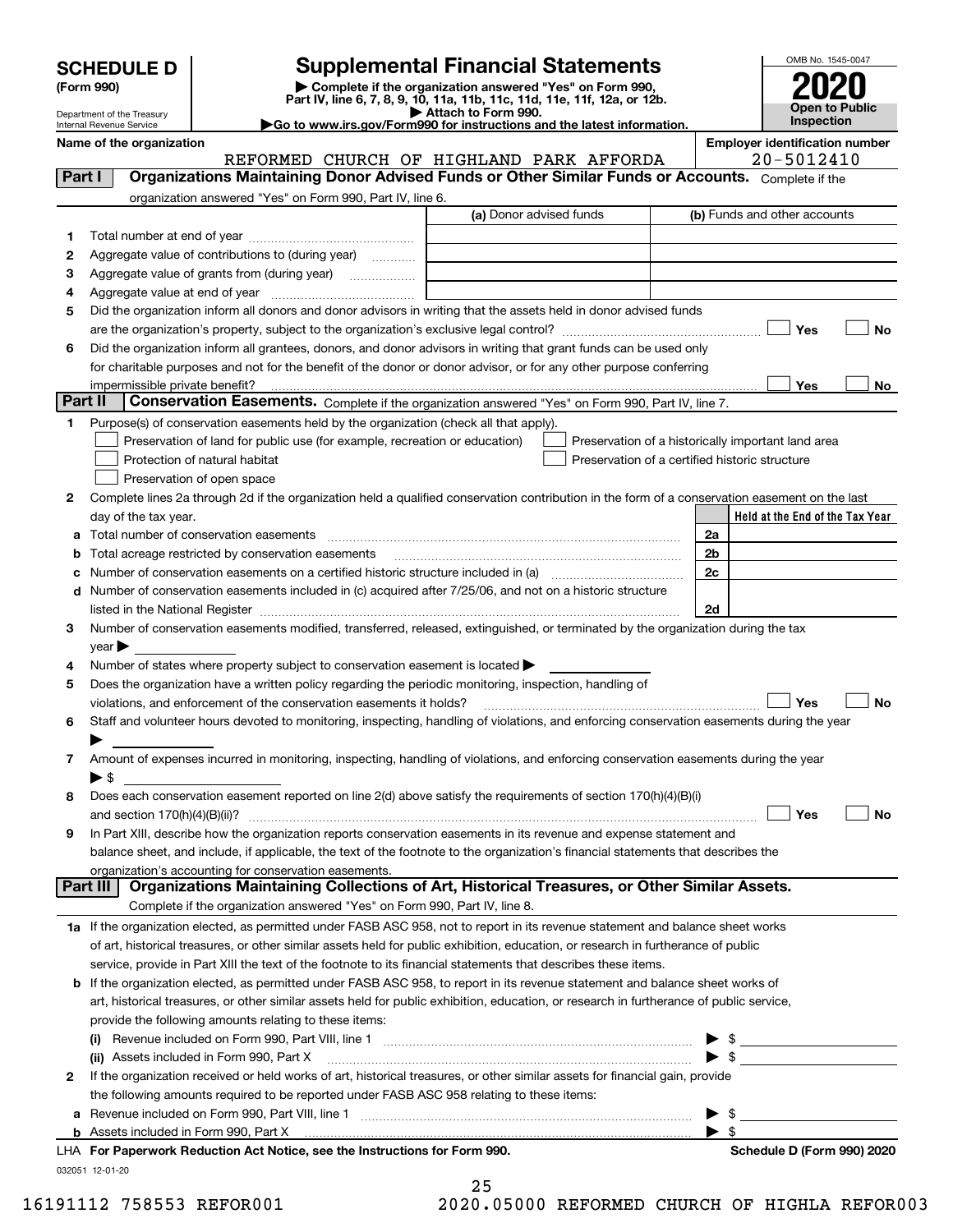|                | Schedule D (Form 990) 2020                                                                                                                                                                                                     | REFORMED CHURCH OF HIGHLAND PARK AFFORDA |   |                                                                                                                                                                                                                                |                                                                             |                                 | $20 - 5012410$             |          | Page 2 |
|----------------|--------------------------------------------------------------------------------------------------------------------------------------------------------------------------------------------------------------------------------|------------------------------------------|---|--------------------------------------------------------------------------------------------------------------------------------------------------------------------------------------------------------------------------------|-----------------------------------------------------------------------------|---------------------------------|----------------------------|----------|--------|
|                | Part III<br>Organizations Maintaining Collections of Art, Historical Treasures, or Other Similar Assets (continued)                                                                                                            |                                          |   |                                                                                                                                                                                                                                |                                                                             |                                 |                            |          |        |
| 3              | Using the organization's acquisition, accession, and other records, check any of the following that make significant use of its                                                                                                |                                          |   |                                                                                                                                                                                                                                |                                                                             |                                 |                            |          |        |
|                | collection items (check all that apply):                                                                                                                                                                                       |                                          |   |                                                                                                                                                                                                                                |                                                                             |                                 |                            |          |        |
| a              | Public exhibition                                                                                                                                                                                                              | d                                        |   | Loan or exchange program                                                                                                                                                                                                       |                                                                             |                                 |                            |          |        |
| b              | Scholarly research                                                                                                                                                                                                             | е                                        |   | Other and the control of the control of the control of the control of the control of the control of the control of the control of the control of the control of the control of the control of the control of the control of th |                                                                             |                                 |                            |          |        |
| c              | Preservation for future generations                                                                                                                                                                                            |                                          |   |                                                                                                                                                                                                                                |                                                                             |                                 |                            |          |        |
| 4              | Provide a description of the organization's collections and explain how they further the organization's exempt purpose in Part XIII.                                                                                           |                                          |   |                                                                                                                                                                                                                                |                                                                             |                                 |                            |          |        |
| 5              | During the year, did the organization solicit or receive donations of art, historical treasures, or other similar assets                                                                                                       |                                          |   |                                                                                                                                                                                                                                |                                                                             |                                 |                            |          |        |
|                |                                                                                                                                                                                                                                |                                          |   |                                                                                                                                                                                                                                |                                                                             |                                 | Yes                        |          | No     |
|                | Part IV<br>Escrow and Custodial Arrangements. Complete if the organization answered "Yes" on Form 990, Part IV, line 9, or<br>reported an amount on Form 990, Part X, line 21.                                                 |                                          |   |                                                                                                                                                                                                                                |                                                                             |                                 |                            |          |        |
|                |                                                                                                                                                                                                                                |                                          |   |                                                                                                                                                                                                                                |                                                                             |                                 |                            |          |        |
|                | 1a Is the organization an agent, trustee, custodian or other intermediary for contributions or other assets not included                                                                                                       |                                          |   |                                                                                                                                                                                                                                |                                                                             |                                 |                            |          |        |
|                | on Form 990, Part X? [11] matter contracts and contracts and contracts are contracted as a function of the set of the set of the set of the set of the set of the set of the set of the set of the set of the set of the set o |                                          |   |                                                                                                                                                                                                                                |                                                                             |                                 | Yes                        |          | No     |
|                | b If "Yes," explain the arrangement in Part XIII and complete the following table:                                                                                                                                             |                                          |   |                                                                                                                                                                                                                                |                                                                             |                                 |                            |          |        |
|                |                                                                                                                                                                                                                                |                                          |   |                                                                                                                                                                                                                                |                                                                             |                                 | Amount                     |          |        |
|                | c Beginning balance measurements and the contract of the contract of the contract of the contract of the contract of the contract of the contract of the contract of the contract of the contract of the contract of the contr |                                          |   |                                                                                                                                                                                                                                |                                                                             | 1c<br>1d                        |                            |          |        |
|                |                                                                                                                                                                                                                                |                                          |   |                                                                                                                                                                                                                                |                                                                             | 1e                              |                            |          |        |
| е<br>Ť.        | Distributions during the year manufactured and continuum and contract the year manufactured and contract the year                                                                                                              |                                          |   |                                                                                                                                                                                                                                |                                                                             | 1f                              |                            |          |        |
|                | 2a Did the organization include an amount on Form 990, Part X, line 21, for escrow or custodial account liability?                                                                                                             |                                          |   |                                                                                                                                                                                                                                |                                                                             |                                 | <b>Yes</b>                 |          | No     |
|                | <b>b</b> If "Yes," explain the arrangement in Part XIII. Check here if the explanation has been provided on Part XIII                                                                                                          |                                          |   |                                                                                                                                                                                                                                |                                                                             |                                 |                            |          |        |
| <b>Part V</b>  | Endowment Funds. Complete if the organization answered "Yes" on Form 990, Part IV, line 10.                                                                                                                                    |                                          |   |                                                                                                                                                                                                                                |                                                                             |                                 |                            |          |        |
|                |                                                                                                                                                                                                                                | (a) Current year                         |   | (b) Prior year                                                                                                                                                                                                                 | (c) Two years back $\vert$ (d) Three years back $\vert$ (e) Four years back |                                 |                            |          |        |
|                | 1a Beginning of year balance                                                                                                                                                                                                   |                                          |   |                                                                                                                                                                                                                                |                                                                             |                                 |                            |          |        |
| b              |                                                                                                                                                                                                                                |                                          |   |                                                                                                                                                                                                                                |                                                                             |                                 |                            |          |        |
|                | Net investment earnings, gains, and losses                                                                                                                                                                                     |                                          |   |                                                                                                                                                                                                                                |                                                                             |                                 |                            |          |        |
| d              |                                                                                                                                                                                                                                |                                          |   |                                                                                                                                                                                                                                |                                                                             |                                 |                            |          |        |
|                | <b>e</b> Other expenditures for facilities                                                                                                                                                                                     |                                          |   |                                                                                                                                                                                                                                |                                                                             |                                 |                            |          |        |
|                | and programs                                                                                                                                                                                                                   |                                          |   |                                                                                                                                                                                                                                |                                                                             |                                 |                            |          |        |
| Ť.             |                                                                                                                                                                                                                                |                                          |   |                                                                                                                                                                                                                                |                                                                             |                                 |                            |          |        |
| g              | End of year balance                                                                                                                                                                                                            |                                          |   |                                                                                                                                                                                                                                |                                                                             |                                 |                            |          |        |
| 2              | Provide the estimated percentage of the current year end balance (line 1g, column (a)) held as:                                                                                                                                |                                          |   |                                                                                                                                                                                                                                |                                                                             |                                 |                            |          |        |
| а              | Board designated or quasi-endowment >                                                                                                                                                                                          |                                          | % |                                                                                                                                                                                                                                |                                                                             |                                 |                            |          |        |
| b              | Permanent endowment >                                                                                                                                                                                                          | %                                        |   |                                                                                                                                                                                                                                |                                                                             |                                 |                            |          |        |
| c              | Term endowment $\blacktriangleright$                                                                                                                                                                                           | %                                        |   |                                                                                                                                                                                                                                |                                                                             |                                 |                            |          |        |
|                | The percentages on lines 2a, 2b, and 2c should equal 100%.                                                                                                                                                                     |                                          |   |                                                                                                                                                                                                                                |                                                                             |                                 |                            |          |        |
|                | 3a Are there endowment funds not in the possession of the organization that are held and administered for the organization                                                                                                     |                                          |   |                                                                                                                                                                                                                                |                                                                             |                                 |                            |          |        |
|                | by:                                                                                                                                                                                                                            |                                          |   |                                                                                                                                                                                                                                |                                                                             |                                 |                            | Yes      | No     |
|                | (i)                                                                                                                                                                                                                            |                                          |   |                                                                                                                                                                                                                                |                                                                             |                                 | 3a(i)                      |          |        |
|                | (ii)                                                                                                                                                                                                                           |                                          |   |                                                                                                                                                                                                                                |                                                                             |                                 | 3a(ii)                     |          |        |
|                |                                                                                                                                                                                                                                |                                          |   |                                                                                                                                                                                                                                |                                                                             |                                 | 3b                         |          |        |
| 4              | Describe in Part XIII the intended uses of the organization's endowment funds.                                                                                                                                                 |                                          |   |                                                                                                                                                                                                                                |                                                                             |                                 |                            |          |        |
| <b>Part VI</b> | Land, Buildings, and Equipment.                                                                                                                                                                                                |                                          |   |                                                                                                                                                                                                                                |                                                                             |                                 |                            |          |        |
|                | Complete if the organization answered "Yes" on Form 990, Part IV, line 11a. See Form 990, Part X, line 10.                                                                                                                     |                                          |   |                                                                                                                                                                                                                                |                                                                             |                                 |                            |          |        |
|                | Description of property                                                                                                                                                                                                        | (a) Cost or other<br>basis (investment)  |   |                                                                                                                                                                                                                                | (b) Cost or other<br>basis (other)                                          | (c) Accumulated<br>depreciation | (d) Book value             |          |        |
|                |                                                                                                                                                                                                                                |                                          |   |                                                                                                                                                                                                                                | 4,809,885.                                                                  |                                 | 4,809,885.                 |          |        |
|                |                                                                                                                                                                                                                                |                                          |   |                                                                                                                                                                                                                                | 8,230,796.                                                                  | 1,928,713.                      | $\overline{6, 302}$ , 083. |          |        |
|                |                                                                                                                                                                                                                                |                                          |   |                                                                                                                                                                                                                                |                                                                             |                                 |                            |          |        |
|                |                                                                                                                                                                                                                                |                                          |   |                                                                                                                                                                                                                                | 1,169,714.                                                                  | 318, 924.                       |                            | 850,790. |        |
|                |                                                                                                                                                                                                                                |                                          |   |                                                                                                                                                                                                                                | 23,699.                                                                     | 7,000.                          |                            | 16,699.  |        |
|                |                                                                                                                                                                                                                                |                                          |   |                                                                                                                                                                                                                                |                                                                             |                                 | 11,979,457.                |          |        |

**Schedule D (Form 990) 2020**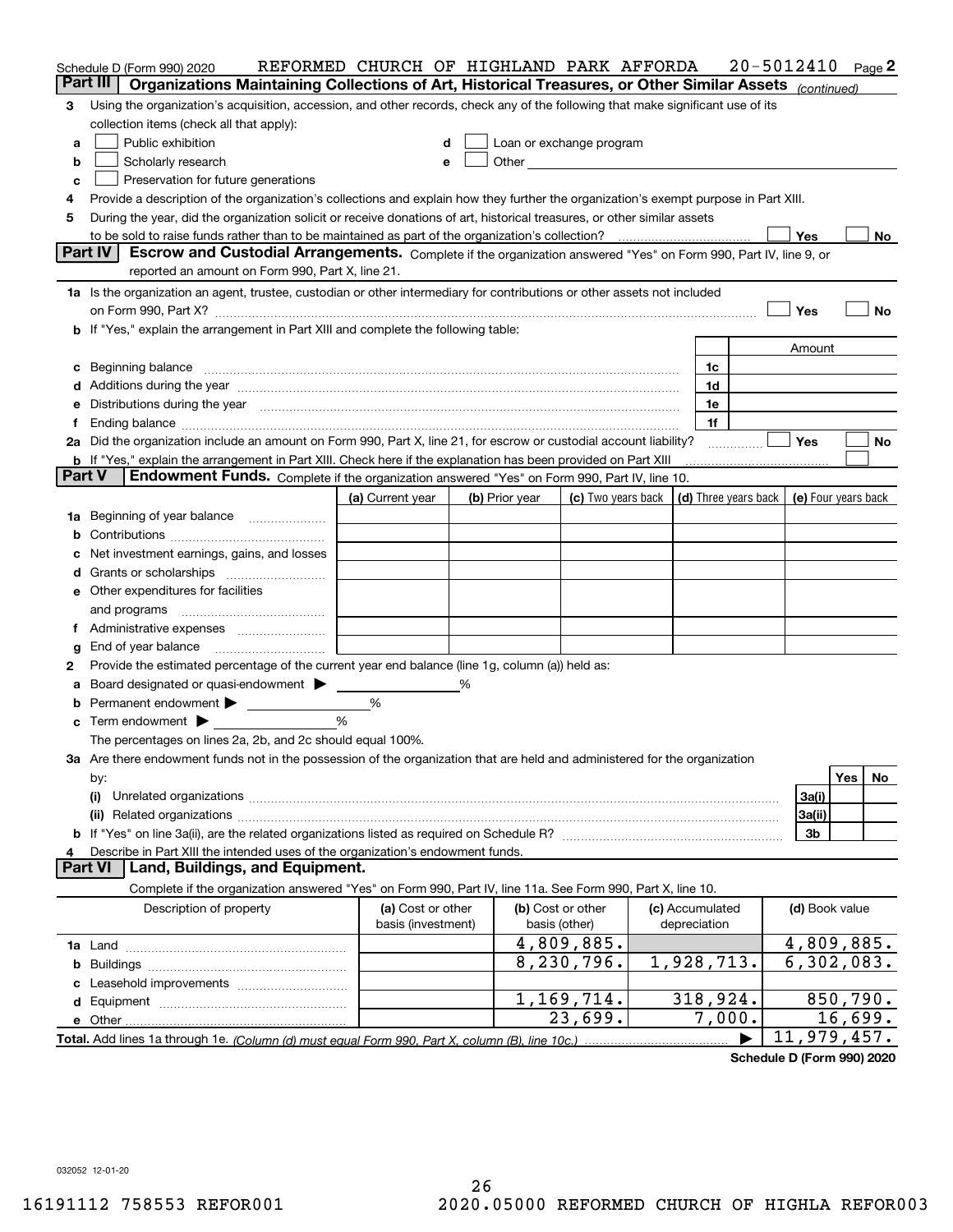| Schedule D (Form 990) 2020 | REFORMED CHURCH OF HIGHLAND PARK AFFORDA |  |  |  | $20 - 5012410$ Page 3 |  |
|----------------------------|------------------------------------------|--|--|--|-----------------------|--|
|                            | Part VII Investments - Other Securities. |  |  |  |                       |  |

Complete if the organization answered "Yes" on Form 990, Part IV, line 11b. See Form 990, Part X, line 12.

| (a) Description of security or category (including name of security) | (b) Book value | (c) Method of valuation: Cost or end-of-year market value |
|----------------------------------------------------------------------|----------------|-----------------------------------------------------------|
| (1) Financial derivatives                                            |                |                                                           |
| (2) Closely held equity interests                                    |                |                                                           |
| (3) Other                                                            |                |                                                           |
| (A)                                                                  |                |                                                           |
| (B)                                                                  |                |                                                           |
| (C)                                                                  |                |                                                           |
| (D)                                                                  |                |                                                           |
| (E)                                                                  |                |                                                           |
| (F)                                                                  |                |                                                           |
| (G)                                                                  |                |                                                           |
| (H)                                                                  |                |                                                           |
| Total. (Col. (b) must equal Form 990, Part X, col. (B) line $12$ .)  |                |                                                           |

### **Part VIII Investments - Program Related.**

Complete if the organization answered "Yes" on Form 990, Part IV, line 11c. See Form 990, Part X, line 13.

| (a) Description of investment                                       | (b) Book value | (c) Method of valuation: Cost or end-of-year market value |
|---------------------------------------------------------------------|----------------|-----------------------------------------------------------|
| (1)                                                                 |                |                                                           |
| (2)                                                                 |                |                                                           |
| $\qquad \qquad (3)$                                                 |                |                                                           |
| (4)                                                                 |                |                                                           |
| (5)                                                                 |                |                                                           |
| (6)                                                                 |                |                                                           |
| (7)                                                                 |                |                                                           |
| (8)                                                                 |                |                                                           |
| (9)                                                                 |                |                                                           |
| Total. (Col. (b) must equal Form 990, Part X, col. (B) line $13.$ ) |                |                                                           |

## **Part IX Other Assets.**

Complete if the organization answered "Yes" on Form 990, Part IV, line 11d. See Form 990, Part X, line 15.

| (a) Description | (b) Book value |
|-----------------|----------------|
| (1)             |                |
| (2)             |                |
| (3)             |                |
| (4)             |                |
| (5)             |                |
| (6)             |                |
|                 |                |
| (8)             |                |
| (9)             |                |
|                 |                |
|                 |                |

**Part X Other Liabilities.**

Complete if the organization answered "Yes" on Form 990, Part IV, line 11e or 11f. See Form 990, Part X, line 25.

| 1.                  | (a) Description of liability | (b) Book value |
|---------------------|------------------------------|----------------|
| (1)                 | Federal income taxes         |                |
| (2)                 | <b>ACCRUED INTEREST</b>      | 127,170.       |
| $\qquad \qquad$ (3) |                              |                |
| (4)                 |                              |                |
| (5)                 |                              |                |
| (6)                 |                              |                |
| (7)                 |                              |                |
| (8)                 |                              |                |
| (9)                 |                              |                |
|                     |                              | 127,170.       |

**2.**Liability for uncertain tax positions. In Part XIII, provide the text of the footnote to the organization's financial statements that reports the organization's liability for uncertain tax positions under FASB ASC 740. Check here if the text of the footnote has been provided in Part XIII  $\boxed{\text{X}}$ 

**Schedule D (Form 990) 2020**

032053 12-01-20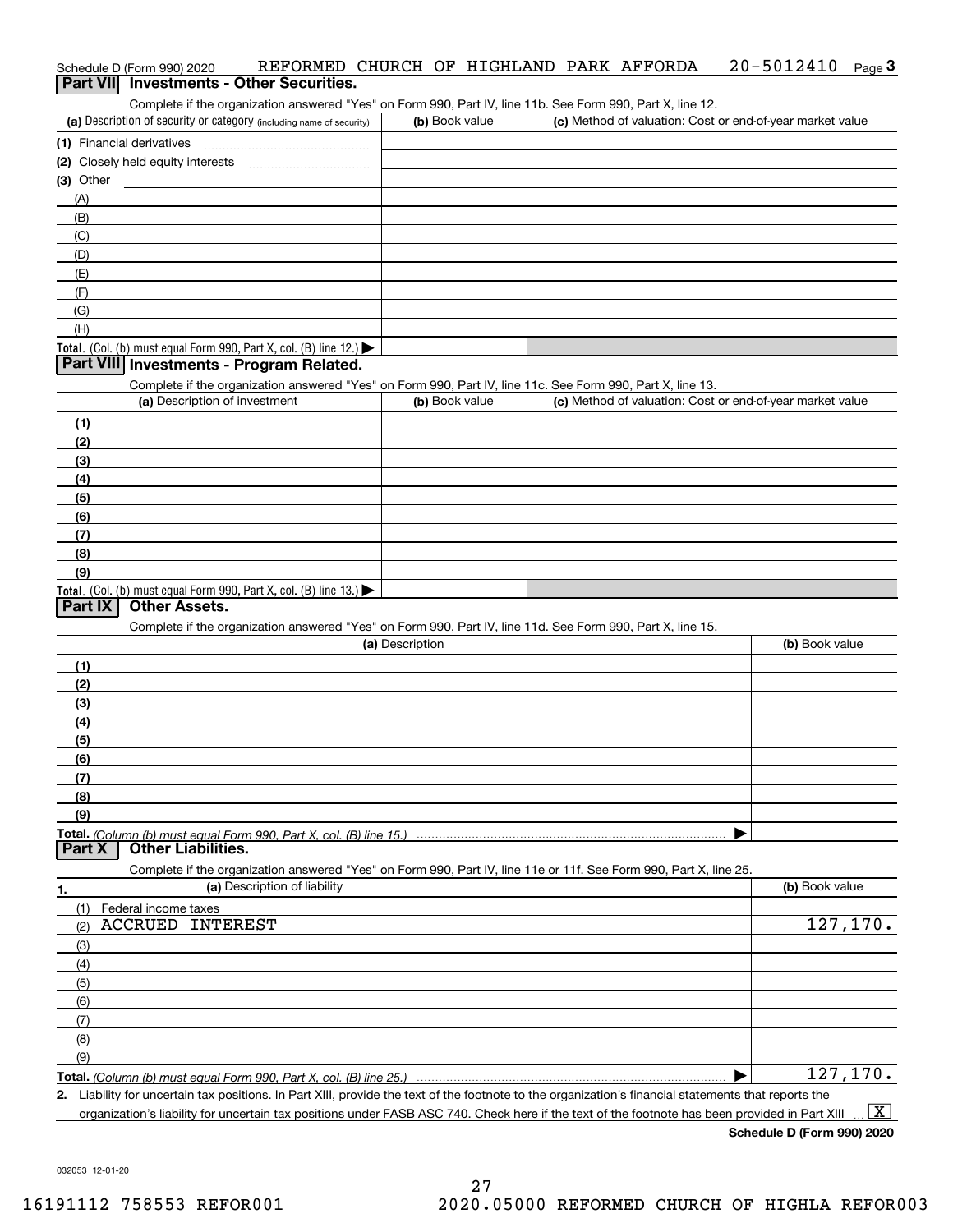|    | REFORMED CHURCH OF HIGHLAND PARK AFFORDA<br>Schedule D (Form 990) 2020                                                                                                                                                              |                |      |                | $20 - 5012410$ Page 4 |
|----|-------------------------------------------------------------------------------------------------------------------------------------------------------------------------------------------------------------------------------------|----------------|------|----------------|-----------------------|
|    | Reconciliation of Revenue per Audited Financial Statements With Revenue per Return.<br><b>Part XI</b>                                                                                                                               |                |      |                |                       |
|    | Complete if the organization answered "Yes" on Form 990, Part IV, line 12a.                                                                                                                                                         |                |      |                |                       |
| 1  | Total revenue, gains, and other support per audited financial statements                                                                                                                                                            |                |      | $\mathbf{1}$   | 3,072,335.            |
| 2  | Amounts included on line 1 but not on Form 990, Part VIII, line 12:                                                                                                                                                                 |                |      |                |                       |
| a  | Net unrealized gains (losses) on investments [111] [12] matter and all the values of the values of the values                                                                                                                       | 2a             |      |                |                       |
|    |                                                                                                                                                                                                                                     | 2 <sub>b</sub> |      |                |                       |
| c  | Recoveries of prior year grants [11,111] Recoveries of prior year grants [11,111] Recoveries of prior year grants                                                                                                                   | 2 <sub>c</sub> |      |                |                       |
|    |                                                                                                                                                                                                                                     | 2d             | 979. |                |                       |
| е  | Add lines 2a through 2d <b>contained a contained a contained a contained a</b> contained a contained a contained a contained a contained a contained a contained a contained a contained a contained a contained a contained a cont |                |      | 2e             | 979.                  |
| з  |                                                                                                                                                                                                                                     |                |      | 3              | 3,071,356.            |
|    | Amounts included on Form 990, Part VIII, line 12, but not on line 1:                                                                                                                                                                |                |      |                |                       |
|    |                                                                                                                                                                                                                                     | 4a             |      |                |                       |
|    |                                                                                                                                                                                                                                     | 4 <sub>h</sub> |      |                |                       |
| c. | Add lines 4a and 4b                                                                                                                                                                                                                 |                |      | 4c             | 0.                    |
|    |                                                                                                                                                                                                                                     |                |      | $5^{\circ}$    | 3,071,356.            |
|    |                                                                                                                                                                                                                                     |                |      |                |                       |
|    | Part XII   Reconciliation of Expenses per Audited Financial Statements With Expenses per Return.                                                                                                                                    |                |      |                |                       |
|    | Complete if the organization answered "Yes" on Form 990, Part IV, line 12a.                                                                                                                                                         |                |      |                |                       |
| 1. | Total expenses and losses per audited financial statements [11] [12] contraction control in the statements [11] [12] and the statements [12] and the statements [12] and the statements [12] and the statements [12] and the s      |                |      | $\mathbf{1}$   | 3, 256, 152.          |
| 2  | Amounts included on line 1 but not on Form 990, Part IX, line 25:                                                                                                                                                                   |                |      |                |                       |
| a  |                                                                                                                                                                                                                                     | 2а             |      |                |                       |
| b  |                                                                                                                                                                                                                                     | 2 <sub>b</sub> |      |                |                       |
| c  |                                                                                                                                                                                                                                     | 2 <sub>c</sub> |      |                |                       |
| d. | Other (Describe in Part XIII.) (2000) (2000) (2000) (2010) (2010) (2010) (2010) (2010) (2010) (2010) (2010) (20                                                                                                                     | 2d             | 979. |                |                       |
|    |                                                                                                                                                                                                                                     |                |      | 2e             | 979.                  |
| 3  |                                                                                                                                                                                                                                     |                |      | $\mathbf{R}$   | 3, 255, 173.          |
| 4  | Amounts included on Form 990, Part IX, line 25, but not on line 1:                                                                                                                                                                  |                |      |                |                       |
| a  |                                                                                                                                                                                                                                     | 4a             |      |                |                       |
|    |                                                                                                                                                                                                                                     | 4b             |      |                |                       |
|    | Add lines 4a and 4b                                                                                                                                                                                                                 |                |      | 4с             | υ.                    |
|    | Part XIII Supplemental Information.                                                                                                                                                                                                 |                |      | $\overline{5}$ | 3, 255, 173.          |

Provide the descriptions required for Part II, lines 3, 5, and 9; Part III, lines 1a and 4; Part IV, lines 1b and 2b; Part V, line 4; Part X, line 2; Part XI, lines 2d and 4b; and Part XII, lines 2d and 4b. Also complete this part to provide any additional information.

## PART X, LINE 2:

| THE<br>ORGANIZATION FOLLOWS<br>GUIDANCE<br>THAT CLARIFIES<br>THE ACCOUNTING<br>FOR       |  |
|------------------------------------------------------------------------------------------|--|
| IN TAX POSITIONS TAKEN OR EXPECTED<br>UNCERTAINTY<br>TO BE TAKEN<br>IN A TAX             |  |
| INCLUDING ISSUES RELATING TO FINANCIAL STATEMENT RECOGNITION AND<br>RETURN,              |  |
| MEASUREMENT. THIS GUIDANCE PROVIDES THAT THE TAX EFFECTS FROM AN<br>UNCERTAIN            |  |
| TAX POSITION CAN ONLY BE RECOGNIZED IN THE FINANCIAL STATEMENTS IF<br>THE                |  |
| POSITION IS "MORE-LIKELY-THAN-NOT" TO BE SUSTAINED IF THE POSITION WERE TO               |  |
| BE CHALLENGED BY A TAXING AUTHORITY. THE ASSESSMENT OF<br>THE TAX POSITION IS            |  |
| BASED SOLELY ON THE TECHNICAL MERITS OF THE POSITION, WITHOUT REGARD FOR                 |  |
| THE LIKELIHOOD THAT THE TAX POSITION MAY BE CHALLENGED.<br>THE ORGANIZATION              |  |
| FROM FEDERAL INCOME TAX UNDER IRC SECTION $501(C)(3)$ , THOUGH IT<br>IS EXEMPT           |  |
| INCOME UNRELATED<br>ITS<br>SUBJECT TO TAX ON<br>TO<br>EXEMPT PURPOSE, UNLESS THAT<br>IS. |  |
| Schedule D (Form 990) 2020<br>032054 12-01-20<br>28                                      |  |
| 16191112 758553 REFOR001<br>2020.05000 REFORMED<br>CHURCH OF HIGHLA REFOR003             |  |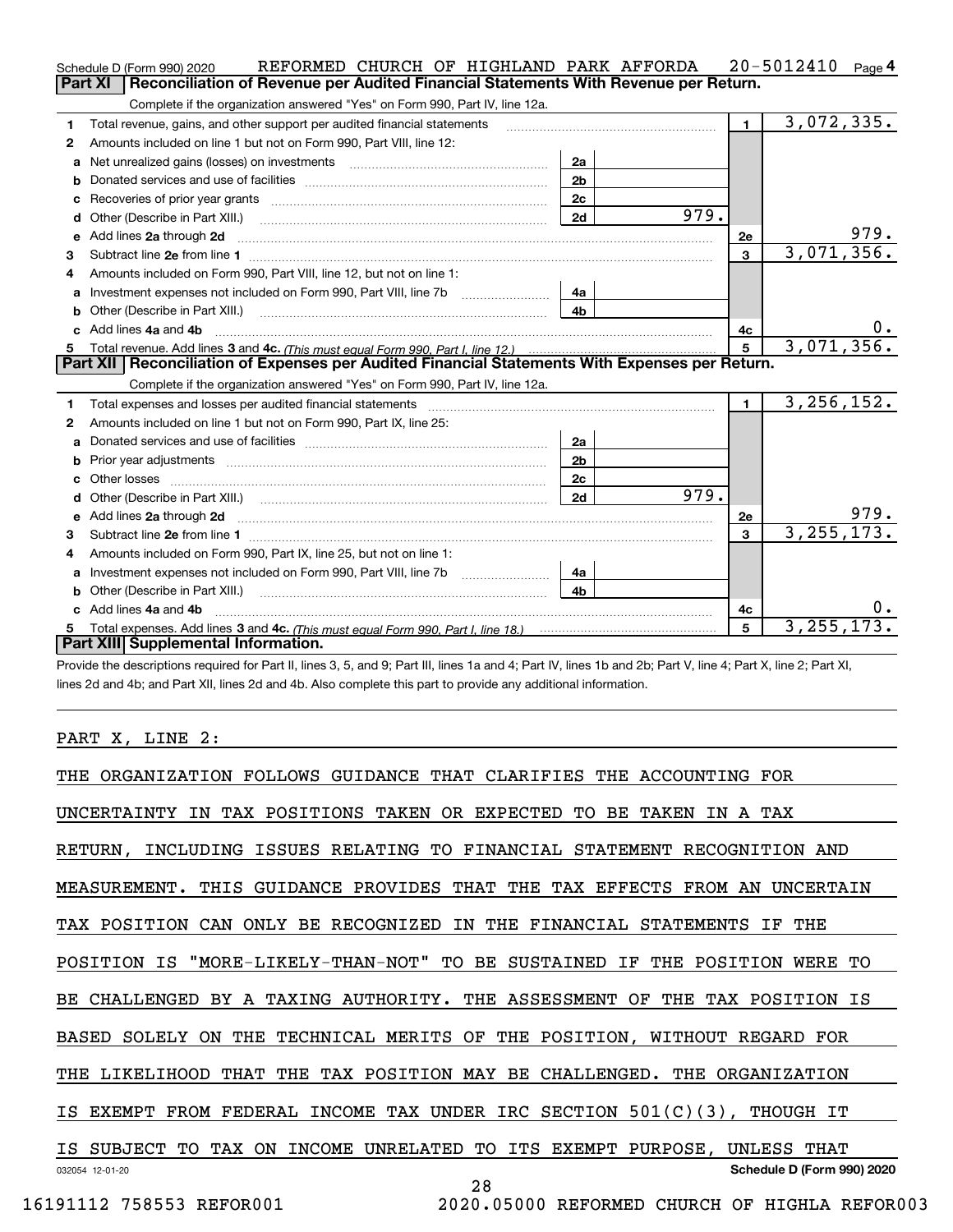| REFORMED CHURCH OF HIGHLAND PARK AFFORDA 20-5012410 Page 5<br>Schedule D (Form 990) 2020<br><b>Part XIII Supplemental Information</b> (continued) |
|---------------------------------------------------------------------------------------------------------------------------------------------------|
| INCOME IS OTHERWISE EXCLUDED BY THE CODE. THE ORGANIZATION HAS PROCESSES                                                                          |
| PRESENTLY IN PLACE TO ENSURE THE MAINTENANCE OF ITS TAX-EXEMPT STATUS; TO                                                                         |
| IDENTIFY AND REPORT UNRELATED INCOME; TO DETERMINE ITS FILING AND TAX                                                                             |
| OBLIGATIONS IN JURISDICTIONS FOR WHICH IT HAS NEXUS; AND TO IDENTIFY AND                                                                          |
| EVALUATE OTHER MATTERS THAT MAY BE CONSIDERED TAX POSITIONS. THE                                                                                  |
| ORGANIZATION HAS DETERMINED THAT THERE ARE NO MATERIAL UNCERTAIN TAX                                                                              |
| POSITIONS THAT REQUIRE RECOGNITION OR DISCLOSURE IN THE FINANCIAL                                                                                 |
| STATEMENTS.                                                                                                                                       |
|                                                                                                                                                   |
| PART XI, LINE 2D - OTHER ADJUSTMENTS:                                                                                                             |
| 979.<br>DIRECT FUNDRAISING EXPENSES                                                                                                               |
|                                                                                                                                                   |
| PART XII, LINE 2D - OTHER ADJUSTMENTS:                                                                                                            |
| 979.<br>DIRECT FUNDRAISING EXPENSES                                                                                                               |
|                                                                                                                                                   |
|                                                                                                                                                   |
|                                                                                                                                                   |
|                                                                                                                                                   |
|                                                                                                                                                   |
|                                                                                                                                                   |
|                                                                                                                                                   |
|                                                                                                                                                   |
|                                                                                                                                                   |
|                                                                                                                                                   |
|                                                                                                                                                   |
|                                                                                                                                                   |
|                                                                                                                                                   |
|                                                                                                                                                   |

**Schedule D (Form 990) 2020**

032055 12-01-20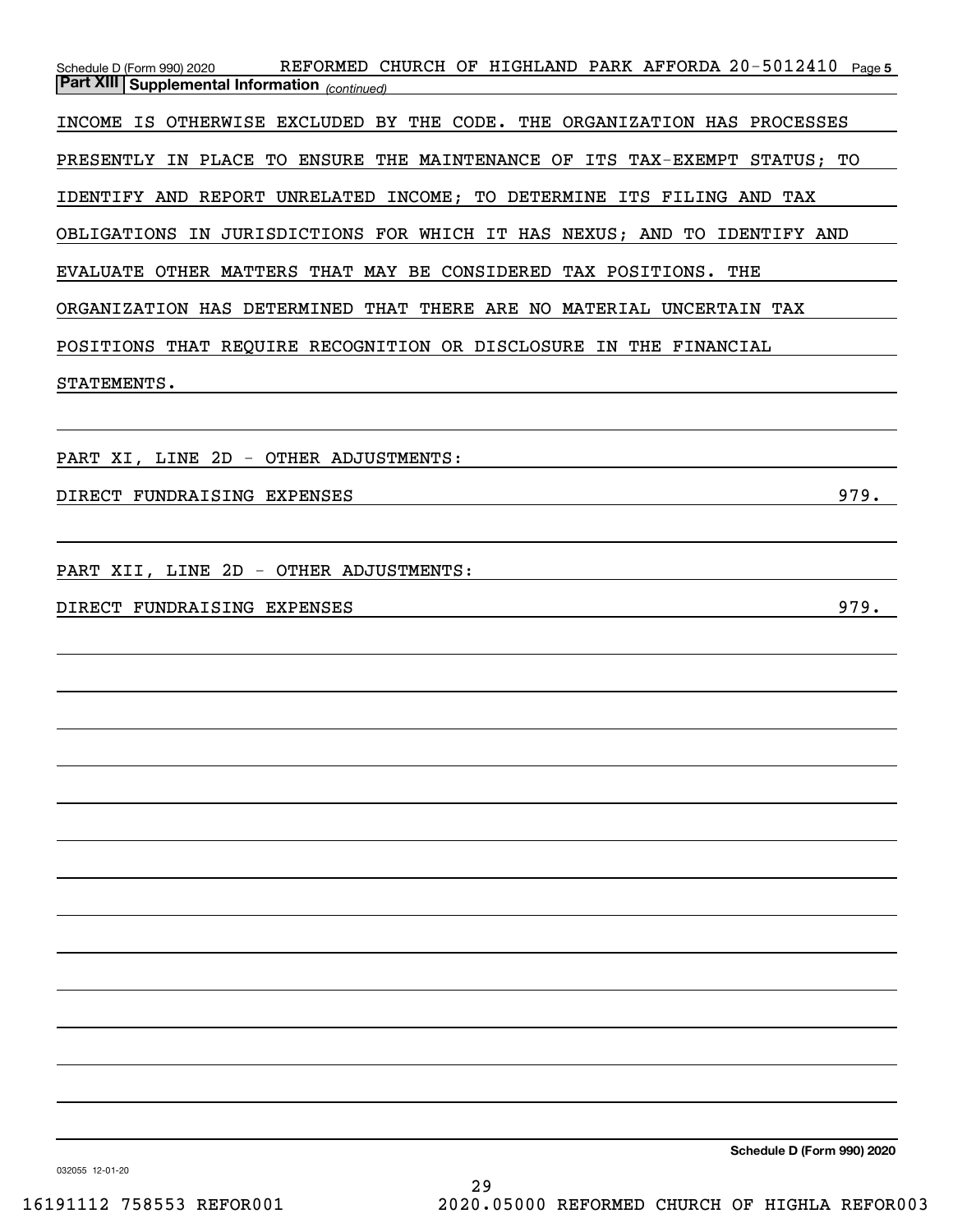| <b>Supplemental Information Regarding Fundraising or Gaming Activities</b><br><b>SCHEDULE G</b>                          |                                                                                                        |                                                                                                                                                    |                                             |    |                                      |  |                                   | OMB No. 1545-0047                     |  |  |
|--------------------------------------------------------------------------------------------------------------------------|--------------------------------------------------------------------------------------------------------|----------------------------------------------------------------------------------------------------------------------------------------------------|---------------------------------------------|----|--------------------------------------|--|-----------------------------------|---------------------------------------|--|--|
| (Form 990 or 990-EZ)                                                                                                     | Complete if the organization answered "Yes" on Form 990, Part IV, line 17, 18, or 19, or if the        |                                                                                                                                                    |                                             |    |                                      |  |                                   |                                       |  |  |
| Department of the Treasury                                                                                               | organization entered more than \$15,000 on Form 990-EZ, line 6a.<br>Attach to Form 990 or Form 990-EZ. |                                                                                                                                                    |                                             |    |                                      |  |                                   | <b>Open to Public</b>                 |  |  |
| Internal Revenue Service                                                                                                 | Go to www.irs.gov/Form990 for instructions and the latest information.                                 |                                                                                                                                                    |                                             |    |                                      |  |                                   | Inspection                            |  |  |
| Name of the organization                                                                                                 |                                                                                                        | REFORMED CHURCH OF HIGHLAND PARK AFFORDA                                                                                                           |                                             |    |                                      |  |                                   | <b>Employer identification number</b> |  |  |
|                                                                                                                          | 20-5012410                                                                                             |                                                                                                                                                    |                                             |    |                                      |  |                                   |                                       |  |  |
| Part I                                                                                                                   |                                                                                                        | Fundraising Activities. Complete if the organization answered "Yes" on Form 990, Part IV, line 17. Form 990-EZ filers are not                      |                                             |    |                                      |  |                                   |                                       |  |  |
|                                                                                                                          | required to complete this part.                                                                        |                                                                                                                                                    |                                             |    |                                      |  |                                   |                                       |  |  |
| Mail solicitations<br>a                                                                                                  |                                                                                                        | 1 Indicate whether the organization raised funds through any of the following activities. Check all that apply.<br>e                               |                                             |    |                                      |  |                                   |                                       |  |  |
| Solicitation of non-government grants<br>Internet and email solicitations<br>Solicitation of government grants<br>b<br>f |                                                                                                        |                                                                                                                                                    |                                             |    |                                      |  |                                   |                                       |  |  |
| Phone solicitations<br>Special fundraising events<br>c<br>g                                                              |                                                                                                        |                                                                                                                                                    |                                             |    |                                      |  |                                   |                                       |  |  |
| In-person solicitations<br>d                                                                                             |                                                                                                        |                                                                                                                                                    |                                             |    |                                      |  |                                   |                                       |  |  |
|                                                                                                                          |                                                                                                        | 2 a Did the organization have a written or oral agreement with any individual (including officers, directors, trustees, or                         |                                             |    |                                      |  |                                   |                                       |  |  |
|                                                                                                                          |                                                                                                        | key employees listed in Form 990, Part VII) or entity in connection with professional fundraising services?                                        |                                             |    |                                      |  | Yes                               | No                                    |  |  |
|                                                                                                                          |                                                                                                        | <b>b</b> If "Yes," list the 10 highest paid individuals or entities (fundraisers) pursuant to agreements under which the fundraiser is to be       |                                             |    |                                      |  |                                   |                                       |  |  |
| compensated at least \$5,000 by the organization.                                                                        |                                                                                                        |                                                                                                                                                    |                                             |    |                                      |  |                                   |                                       |  |  |
|                                                                                                                          |                                                                                                        |                                                                                                                                                    | (iii) Did                                   |    |                                      |  | (v) Amount paid                   | (vi) Amount paid                      |  |  |
| (i) Name and address of individual<br>or entity (fundraiser)                                                             |                                                                                                        | (ii) Activity                                                                                                                                      | fundraiser<br>have custody<br>or control of |    | (iv) Gross receipts<br>from activity |  | to (or retained by)<br>fundraiser | to (or retained by)                   |  |  |
|                                                                                                                          |                                                                                                        |                                                                                                                                                    | contributions?                              |    |                                      |  | listed in col. (i)                | organization                          |  |  |
|                                                                                                                          |                                                                                                        |                                                                                                                                                    | Yes                                         | No |                                      |  |                                   |                                       |  |  |
|                                                                                                                          |                                                                                                        |                                                                                                                                                    |                                             |    |                                      |  |                                   |                                       |  |  |
|                                                                                                                          |                                                                                                        |                                                                                                                                                    |                                             |    |                                      |  |                                   |                                       |  |  |
|                                                                                                                          |                                                                                                        |                                                                                                                                                    |                                             |    |                                      |  |                                   |                                       |  |  |
|                                                                                                                          |                                                                                                        |                                                                                                                                                    |                                             |    |                                      |  |                                   |                                       |  |  |
|                                                                                                                          |                                                                                                        |                                                                                                                                                    |                                             |    |                                      |  |                                   |                                       |  |  |
|                                                                                                                          |                                                                                                        |                                                                                                                                                    |                                             |    |                                      |  |                                   |                                       |  |  |
|                                                                                                                          |                                                                                                        |                                                                                                                                                    |                                             |    |                                      |  |                                   |                                       |  |  |
|                                                                                                                          |                                                                                                        |                                                                                                                                                    |                                             |    |                                      |  |                                   |                                       |  |  |
|                                                                                                                          |                                                                                                        |                                                                                                                                                    |                                             |    |                                      |  |                                   |                                       |  |  |
|                                                                                                                          |                                                                                                        |                                                                                                                                                    |                                             |    |                                      |  |                                   |                                       |  |  |
|                                                                                                                          |                                                                                                        |                                                                                                                                                    |                                             |    |                                      |  |                                   |                                       |  |  |
|                                                                                                                          |                                                                                                        |                                                                                                                                                    |                                             |    |                                      |  |                                   |                                       |  |  |
|                                                                                                                          |                                                                                                        |                                                                                                                                                    |                                             |    |                                      |  |                                   |                                       |  |  |
|                                                                                                                          |                                                                                                        |                                                                                                                                                    |                                             |    |                                      |  |                                   |                                       |  |  |
|                                                                                                                          |                                                                                                        |                                                                                                                                                    |                                             |    |                                      |  |                                   |                                       |  |  |
|                                                                                                                          |                                                                                                        |                                                                                                                                                    |                                             |    |                                      |  |                                   |                                       |  |  |
|                                                                                                                          |                                                                                                        |                                                                                                                                                    |                                             |    |                                      |  |                                   |                                       |  |  |
|                                                                                                                          |                                                                                                        |                                                                                                                                                    |                                             |    |                                      |  |                                   |                                       |  |  |
| Total                                                                                                                    |                                                                                                        | 3 List all states in which the organization is registered or licensed to solicit contributions or has been notified it is exempt from registration |                                             |    |                                      |  |                                   |                                       |  |  |
| or licensing.                                                                                                            |                                                                                                        |                                                                                                                                                    |                                             |    |                                      |  |                                   |                                       |  |  |
|                                                                                                                          |                                                                                                        |                                                                                                                                                    |                                             |    |                                      |  |                                   |                                       |  |  |
|                                                                                                                          |                                                                                                        |                                                                                                                                                    |                                             |    |                                      |  |                                   |                                       |  |  |
|                                                                                                                          |                                                                                                        |                                                                                                                                                    |                                             |    |                                      |  |                                   |                                       |  |  |
|                                                                                                                          |                                                                                                        |                                                                                                                                                    |                                             |    |                                      |  |                                   |                                       |  |  |
|                                                                                                                          |                                                                                                        |                                                                                                                                                    |                                             |    |                                      |  |                                   |                                       |  |  |
|                                                                                                                          |                                                                                                        |                                                                                                                                                    |                                             |    |                                      |  |                                   |                                       |  |  |
|                                                                                                                          |                                                                                                        |                                                                                                                                                    |                                             |    |                                      |  |                                   |                                       |  |  |
|                                                                                                                          |                                                                                                        |                                                                                                                                                    |                                             |    |                                      |  |                                   |                                       |  |  |
|                                                                                                                          |                                                                                                        |                                                                                                                                                    |                                             |    |                                      |  |                                   |                                       |  |  |
|                                                                                                                          |                                                                                                        |                                                                                                                                                    |                                             |    |                                      |  |                                   |                                       |  |  |
|                                                                                                                          |                                                                                                        | LHA For Paperwork Reduction Act Notice, see the Instructions for Form 990 or 990-EZ.                                                               |                                             |    |                                      |  |                                   | Schedule G (Form 990 or 990-EZ) 2020  |  |  |

032081 11-25-20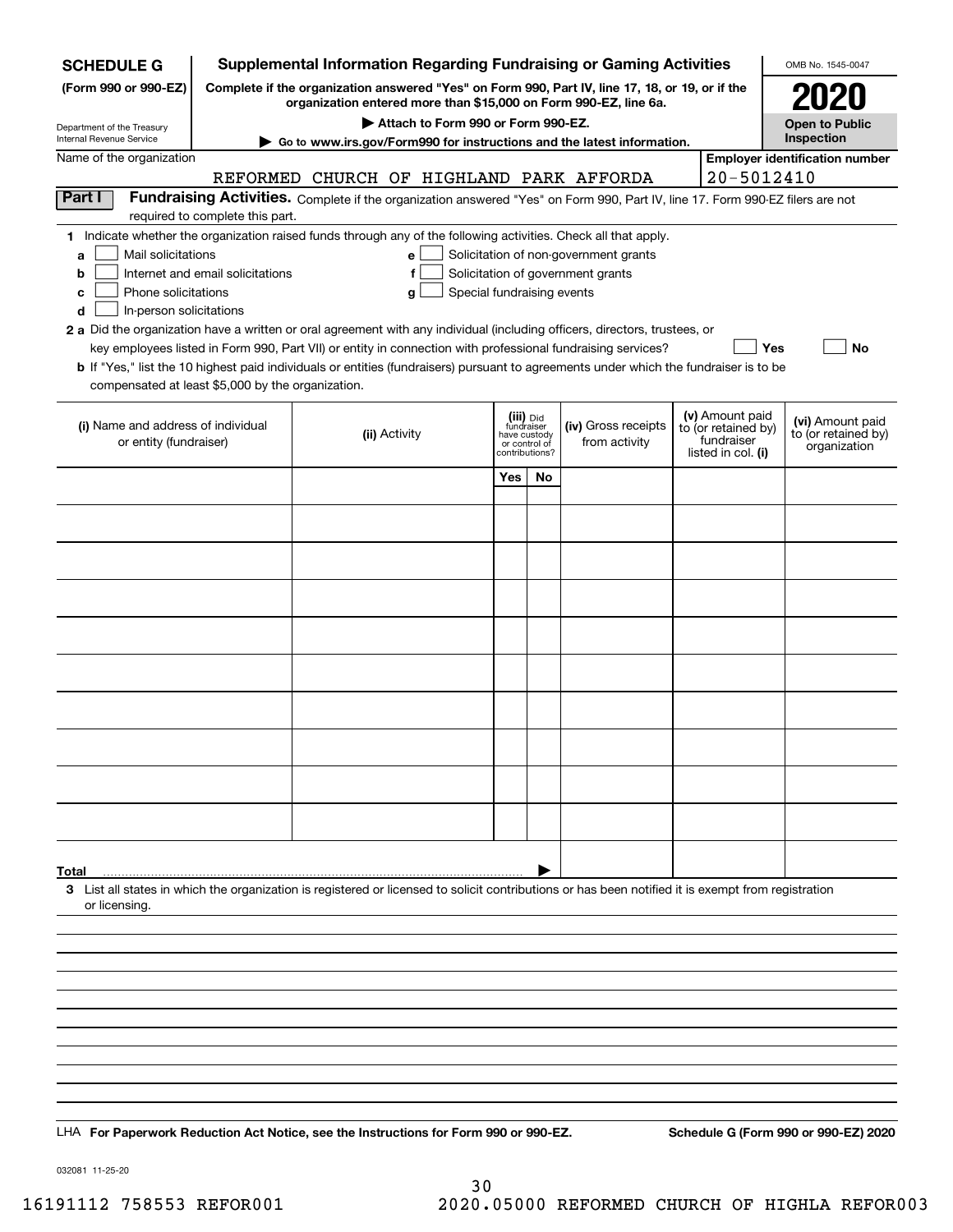Schedule G (Form 990 or 990-EZ) 2020 REFORMED CHURCH OF HIGHLAND PARK AFFORDA 20-5012410 Page **2 Part II** | Fundraising Events. Complete if the organization answered "Yes" on Form 990, Part IV, line 18, or reported more than \$15,000

of fundraising event contributions and gross income on Form 990-EZ, lines 1 and 6b. List events with gross receipts greater than \$5,000.

|                 |    | r ianaraong ovent communitations and gross income on r on r sou EZ, inics i and ob. Elst events with gross receipts greater than \$0,000. |                |                                                  |                                 |                                                     |
|-----------------|----|-------------------------------------------------------------------------------------------------------------------------------------------|----------------|--------------------------------------------------|---------------------------------|-----------------------------------------------------|
|                 |    |                                                                                                                                           | (a) Event $#1$ | (b) Event $#2$                                   | (c) Other events<br><b>NONE</b> | (d) Total events<br>(add col. (a) through           |
|                 |    |                                                                                                                                           | WALK A THON    |                                                  |                                 |                                                     |
|                 |    |                                                                                                                                           | (event type)   | (event type)                                     | (total number)                  | col. (c)                                            |
|                 |    |                                                                                                                                           |                |                                                  |                                 |                                                     |
| Revenue         | 1. |                                                                                                                                           | 29,540.        |                                                  |                                 | 29,540.                                             |
|                 |    |                                                                                                                                           |                |                                                  |                                 |                                                     |
|                 |    |                                                                                                                                           | 29,540.        |                                                  |                                 | 29,540.                                             |
|                 |    |                                                                                                                                           |                |                                                  |                                 |                                                     |
|                 | 3  | Gross income (line 1 minus line 2)                                                                                                        |                |                                                  |                                 |                                                     |
|                 |    |                                                                                                                                           |                |                                                  |                                 |                                                     |
|                 |    |                                                                                                                                           |                |                                                  |                                 |                                                     |
|                 |    |                                                                                                                                           |                |                                                  |                                 |                                                     |
|                 | 5  |                                                                                                                                           |                |                                                  |                                 |                                                     |
|                 |    |                                                                                                                                           |                |                                                  |                                 |                                                     |
|                 | 6  |                                                                                                                                           |                |                                                  |                                 |                                                     |
| Direct Expenses |    |                                                                                                                                           |                |                                                  |                                 |                                                     |
|                 |    | 7 Food and beverages                                                                                                                      |                |                                                  |                                 |                                                     |
|                 |    |                                                                                                                                           |                |                                                  |                                 |                                                     |
|                 | 8  |                                                                                                                                           |                |                                                  |                                 |                                                     |
|                 | 9  |                                                                                                                                           | 979.           |                                                  |                                 | 979.                                                |
|                 |    | 10 Direct expense summary. Add lines 4 through 9 in column (d)                                                                            |                |                                                  | ▶                               | 979.                                                |
|                 |    | 11 Net income summary. Subtract line 10 from line 3, column (d)                                                                           |                |                                                  |                                 | $-979.$                                             |
| Part III        |    | Gaming. Complete if the organization answered "Yes" on Form 990, Part IV, line 19, or reported more than                                  |                |                                                  |                                 |                                                     |
|                 |    | \$15,000 on Form 990-EZ, line 6a.                                                                                                         |                |                                                  |                                 |                                                     |
|                 |    |                                                                                                                                           | (a) Bingo      | (b) Pull tabs/instant<br>bingo/progressive bingo | (c) Other gaming                | (d) Total gaming (add<br>col. (a) through col. (c)) |
| Revenue         |    |                                                                                                                                           |                |                                                  |                                 |                                                     |
|                 |    |                                                                                                                                           |                |                                                  |                                 |                                                     |
|                 |    |                                                                                                                                           |                |                                                  |                                 |                                                     |
|                 |    |                                                                                                                                           |                |                                                  |                                 |                                                     |
|                 |    |                                                                                                                                           |                |                                                  |                                 |                                                     |
|                 | 3  |                                                                                                                                           |                |                                                  |                                 |                                                     |
| Direct Expenses |    |                                                                                                                                           |                |                                                  |                                 |                                                     |
|                 | 4  |                                                                                                                                           |                |                                                  |                                 |                                                     |
|                 |    |                                                                                                                                           |                |                                                  |                                 |                                                     |
|                 |    |                                                                                                                                           |                |                                                  |                                 |                                                     |
|                 |    |                                                                                                                                           | Yes<br>%       | Yes<br>$\%$                                      | Yes<br>%                        |                                                     |
|                 |    | 6 Volunteer labor                                                                                                                         | No             | No                                               | No                              |                                                     |
|                 |    |                                                                                                                                           |                |                                                  |                                 |                                                     |
|                 | 7  | Direct expense summary. Add lines 2 through 5 in column (d)                                                                               |                |                                                  |                                 |                                                     |
|                 |    |                                                                                                                                           |                |                                                  |                                 |                                                     |
|                 | 8  |                                                                                                                                           |                |                                                  |                                 |                                                     |
|                 |    |                                                                                                                                           |                |                                                  |                                 |                                                     |
| 9               |    | Enter the state(s) in which the organization conducts gaming activities:                                                                  |                |                                                  |                                 |                                                     |
|                 |    |                                                                                                                                           |                |                                                  |                                 | Yes<br>No                                           |
|                 |    | <b>b</b> If "No," explain:                                                                                                                |                |                                                  |                                 |                                                     |
|                 |    |                                                                                                                                           |                |                                                  |                                 |                                                     |
|                 |    |                                                                                                                                           |                |                                                  |                                 |                                                     |
|                 |    |                                                                                                                                           |                |                                                  |                                 | Yes<br>No                                           |
|                 |    | <b>b</b> If "Yes," explain:                                                                                                               |                |                                                  |                                 |                                                     |
|                 |    |                                                                                                                                           |                |                                                  |                                 |                                                     |
|                 |    |                                                                                                                                           |                |                                                  |                                 |                                                     |
|                 |    |                                                                                                                                           |                |                                                  |                                 |                                                     |

**Schedule G (Form 990 or 990-EZ) 2020**

032082 11-25-20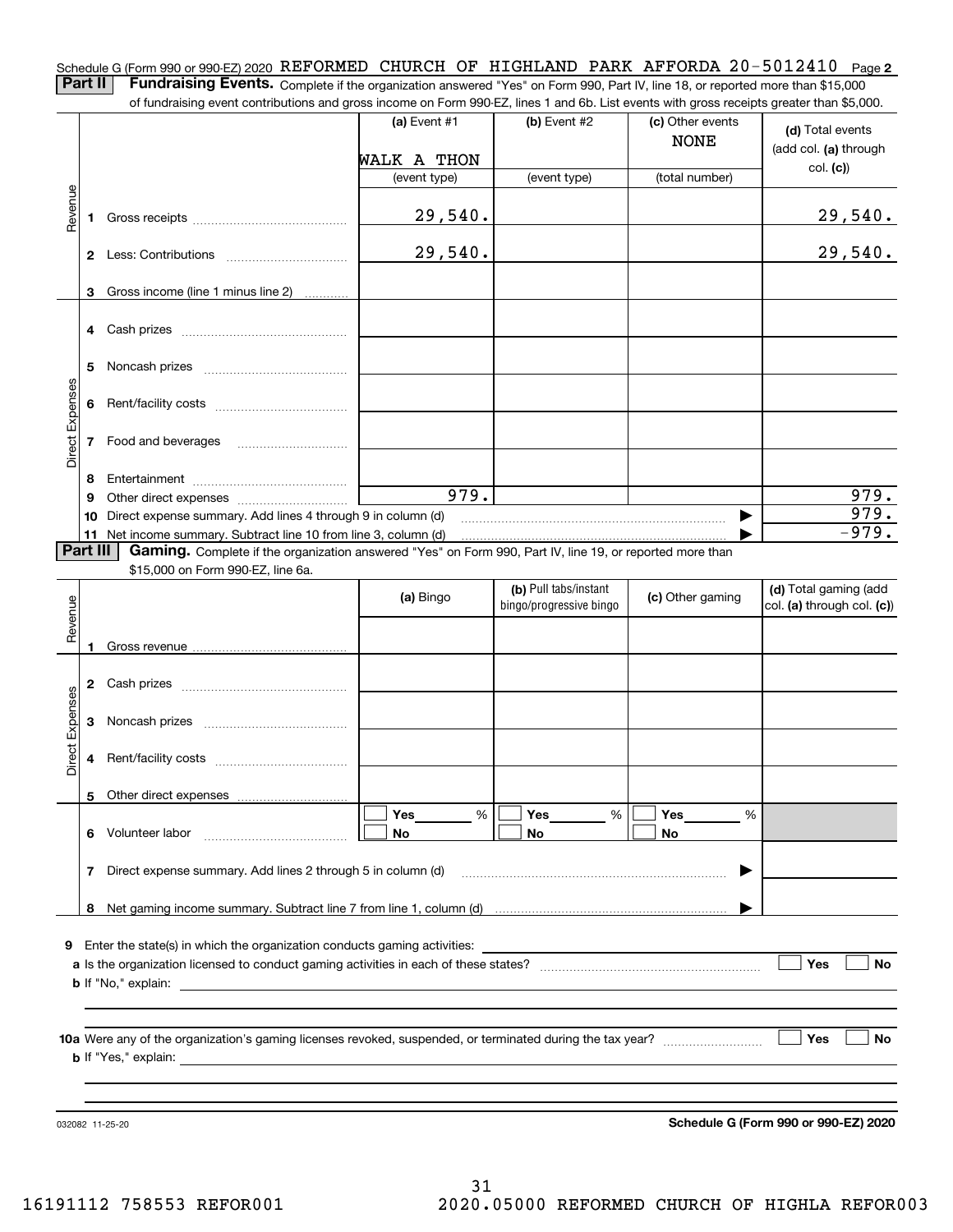| Schedule G (Form 990 or 990-EZ) 2020 REFORMED CHURCH OF HIGHLAND PARK AFFORDA 20-5012410                                                                      |                 | Page 3    |
|---------------------------------------------------------------------------------------------------------------------------------------------------------------|-----------------|-----------|
|                                                                                                                                                               | Yes             | No        |
| 12 Is the organization a grantor, beneficiary or trustee of a trust, or a member of a partnership or other entity formed                                      |                 |           |
|                                                                                                                                                               | Yes             | <b>No</b> |
| 13 Indicate the percentage of gaming activity conducted in:                                                                                                   |                 |           |
|                                                                                                                                                               | <u>13a</u>      | %         |
| <b>b</b> An outside facility <i>www.communicality www.communicality.communicality www.communicality www.communicality.communicality www.communicality.com</i> | 13 <sub>b</sub> | %         |
| 14 Enter the name and address of the person who prepares the organization's gaming/special events books and records:                                          |                 |           |
|                                                                                                                                                               |                 |           |
|                                                                                                                                                               |                 |           |
|                                                                                                                                                               |                 |           |
|                                                                                                                                                               |                 |           |
| 15a Does the organization have a contract with a third party from whom the organization receives gaming revenue?                                              | Yes             | No        |
|                                                                                                                                                               |                 |           |
| <b>b</b> If "Yes," enter the amount of gaming revenue received by the organization $\triangleright$ \$ ____________________ and the amount                    |                 |           |
|                                                                                                                                                               |                 |           |
| c If "Yes," enter name and address of the third party:                                                                                                        |                 |           |
|                                                                                                                                                               |                 |           |
| Name $\blacktriangleright$ $\_\_$                                                                                                                             |                 |           |
|                                                                                                                                                               |                 |           |
|                                                                                                                                                               |                 |           |
| 16 Gaming manager information:                                                                                                                                |                 |           |
|                                                                                                                                                               |                 |           |
| Name $\triangleright$ $\square$                                                                                                                               |                 |           |
|                                                                                                                                                               |                 |           |
| Gaming manager compensation > \$                                                                                                                              |                 |           |
|                                                                                                                                                               |                 |           |
| Description of services provided $\blacktriangleright$ $\_\_$                                                                                                 |                 |           |
|                                                                                                                                                               |                 |           |
|                                                                                                                                                               |                 |           |
| Director/officer<br>Employee<br>Independent contractor                                                                                                        |                 |           |
|                                                                                                                                                               |                 |           |
| <b>17</b> Mandatory distributions:                                                                                                                            |                 |           |
| a Is the organization required under state law to make charitable distributions from the gaming proceeds to                                                   |                 |           |
| $\Box$ Yes $\Box$ No<br>retain the state gaming license?                                                                                                      |                 |           |
| <b>b</b> Enter the amount of distributions required under state law to be distributed to other exempt organizations or spent in the                           |                 |           |
| organization's own exempt activities during the tax year $\triangleright$ \$                                                                                  |                 |           |
| <b>Part IV</b><br>Supplemental Information. Provide the explanations required by Part I, line 2b, columns (iii) and (v); and Part III, lines 9, 9b, 10b,      |                 |           |
| 15b, 15c, 16, and 17b, as applicable. Also provide any additional information. See instructions.                                                              |                 |           |
|                                                                                                                                                               |                 |           |
|                                                                                                                                                               |                 |           |
|                                                                                                                                                               |                 |           |
|                                                                                                                                                               |                 |           |
|                                                                                                                                                               |                 |           |
|                                                                                                                                                               |                 |           |
|                                                                                                                                                               |                 |           |
|                                                                                                                                                               |                 |           |
|                                                                                                                                                               |                 |           |
|                                                                                                                                                               |                 |           |
|                                                                                                                                                               |                 |           |
|                                                                                                                                                               |                 |           |
|                                                                                                                                                               |                 |           |
|                                                                                                                                                               |                 |           |
|                                                                                                                                                               |                 |           |
| Schedule G (Form 990 or 990-EZ) 2020<br>032083 11-25-20                                                                                                       |                 |           |
| 32                                                                                                                                                            |                 |           |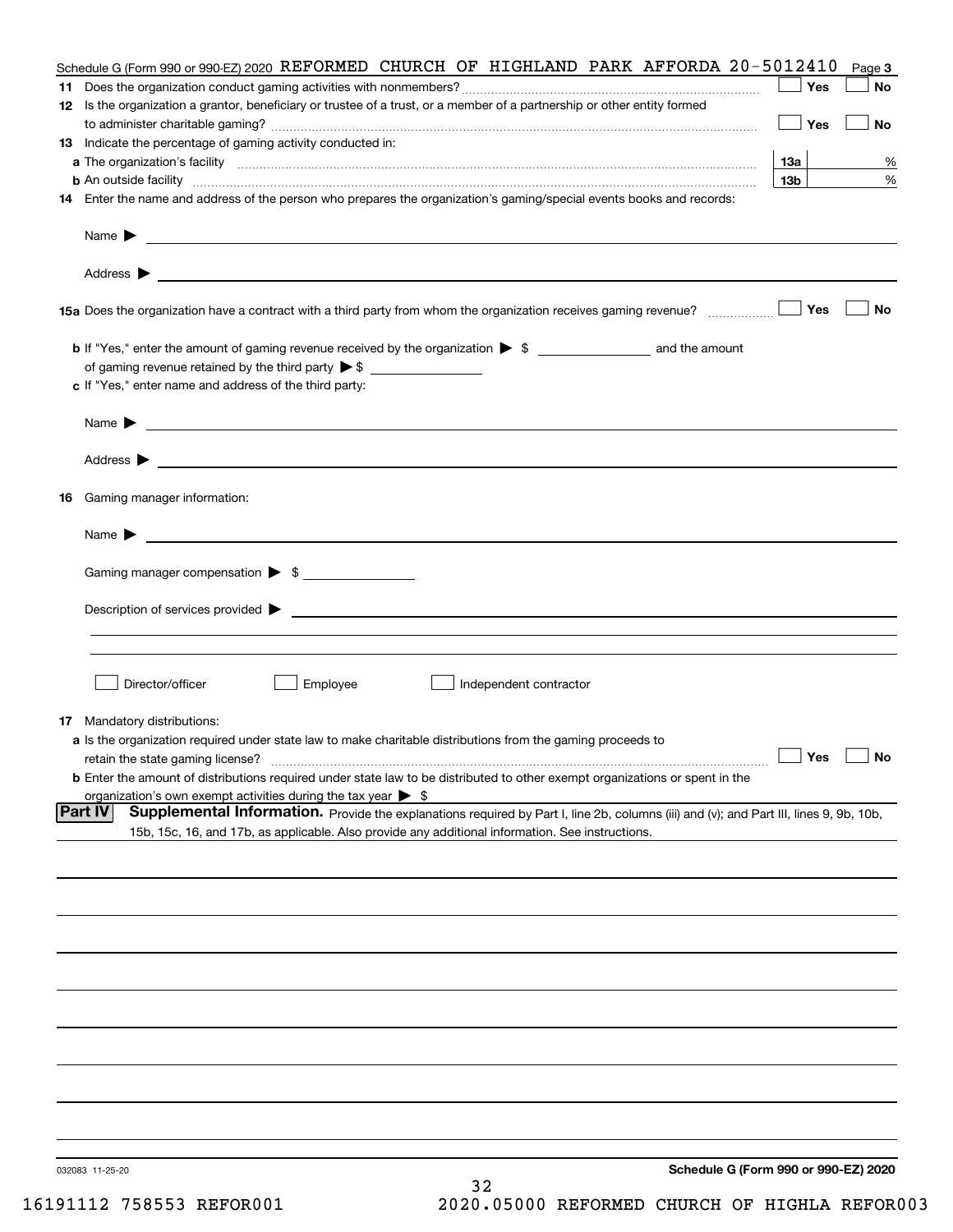| Schedule G (Form 990 or 990-EZ) REFORMED C.<br>Part IV   Supplemental Information (continued) |  |  | REFORMED CHURCH OF HIGHLAND PARK AFFORDA 20-5012410 Page 4 |  |
|-----------------------------------------------------------------------------------------------|--|--|------------------------------------------------------------|--|
|                                                                                               |  |  |                                                            |  |
|                                                                                               |  |  |                                                            |  |
|                                                                                               |  |  |                                                            |  |
|                                                                                               |  |  |                                                            |  |
|                                                                                               |  |  |                                                            |  |
|                                                                                               |  |  |                                                            |  |
|                                                                                               |  |  |                                                            |  |
|                                                                                               |  |  |                                                            |  |
|                                                                                               |  |  |                                                            |  |
|                                                                                               |  |  |                                                            |  |
|                                                                                               |  |  |                                                            |  |
|                                                                                               |  |  |                                                            |  |
|                                                                                               |  |  |                                                            |  |
|                                                                                               |  |  |                                                            |  |
|                                                                                               |  |  |                                                            |  |
|                                                                                               |  |  |                                                            |  |
|                                                                                               |  |  |                                                            |  |
|                                                                                               |  |  |                                                            |  |
|                                                                                               |  |  |                                                            |  |
|                                                                                               |  |  |                                                            |  |
|                                                                                               |  |  |                                                            |  |
|                                                                                               |  |  |                                                            |  |
|                                                                                               |  |  |                                                            |  |
|                                                                                               |  |  |                                                            |  |
|                                                                                               |  |  |                                                            |  |
|                                                                                               |  |  |                                                            |  |
|                                                                                               |  |  |                                                            |  |
|                                                                                               |  |  |                                                            |  |
|                                                                                               |  |  |                                                            |  |
|                                                                                               |  |  |                                                            |  |
|                                                                                               |  |  |                                                            |  |
|                                                                                               |  |  |                                                            |  |
|                                                                                               |  |  |                                                            |  |
|                                                                                               |  |  |                                                            |  |
|                                                                                               |  |  |                                                            |  |
|                                                                                               |  |  |                                                            |  |
|                                                                                               |  |  |                                                            |  |
|                                                                                               |  |  | Schedule G (Form 990 or 990-EZ)                            |  |

032084 04-01-20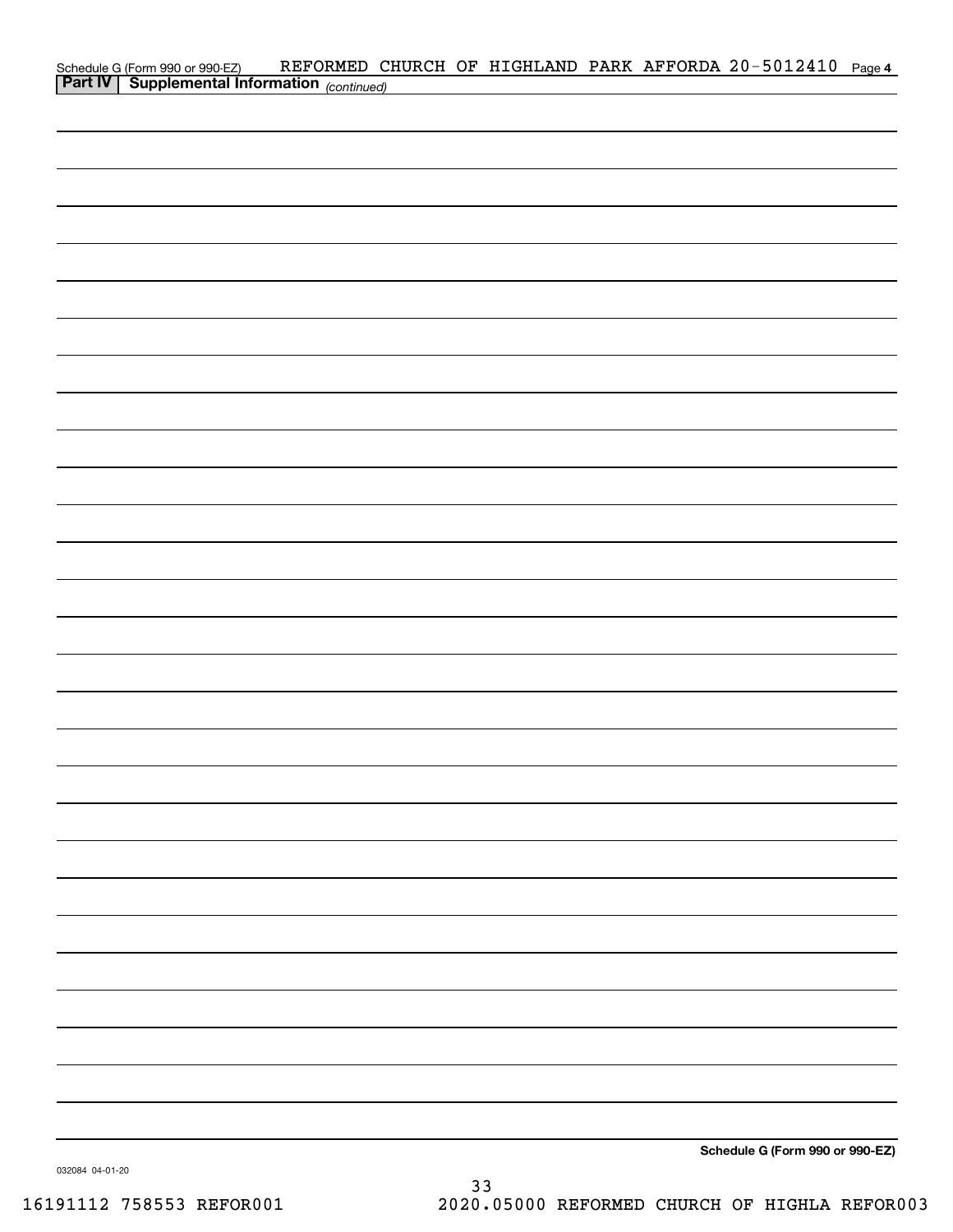| <b>SCHEDULE I</b><br>(Form 990)<br>Department of the Treasury<br>Internal Revenue Service | <b>Grants and Other Assistance to Organizations,</b><br>Governments, and Individuals in the United States<br>Complete if the organization answered "Yes" on Form 990, Part IV, line 21 or 22.<br>Attach to Form 990.<br>Go to www.irs.gov/Form990 for the latest information.       |           |                                    |                             |                                         |                                                                |                                          |                                       |
|-------------------------------------------------------------------------------------------|-------------------------------------------------------------------------------------------------------------------------------------------------------------------------------------------------------------------------------------------------------------------------------------|-----------|------------------------------------|-----------------------------|-----------------------------------------|----------------------------------------------------------------|------------------------------------------|---------------------------------------|
| Name of the organization<br>REFORMED CHURCH OF HIGHLAND PARK AFFORDA                      |                                                                                                                                                                                                                                                                                     |           |                                    |                             |                                         |                                                                |                                          | <b>Employer identification number</b> |
| Part I                                                                                    | <b>General Information on Grants and Assistance</b>                                                                                                                                                                                                                                 |           |                                    |                             |                                         |                                                                |                                          | 20-5012410                            |
| $\mathbf 1$                                                                               | Does the organization maintain records to substantiate the amount of the grants or assistance, the grantees' eligibility for the grants or assistance, and the selection                                                                                                            |           |                                    |                             |                                         |                                                                |                                          | $\boxed{\text{X}}$ No<br>∣ Yes        |
| $\mathbf{2}$<br>Part II                                                                   | Describe in Part IV the organization's procedures for monitoring the use of grant funds in the United States.<br>Grants and Other Assistance to Domestic Organizations and Domestic Governments. Complete if the organization answered "Yes" on Form 990, Part IV, line 21, for any |           |                                    |                             |                                         |                                                                |                                          |                                       |
|                                                                                           | recipient that received more than \$5,000. Part II can be duplicated if additional space is needed.                                                                                                                                                                                 |           |                                    |                             |                                         |                                                                |                                          |                                       |
|                                                                                           | <b>1 (a)</b> Name and address of organization<br>or government                                                                                                                                                                                                                      | $(b)$ EIN | (c) IRC section<br>(if applicable) | (d) Amount of<br>cash grant | (e) Amount of<br>non-cash<br>assistance | (f) Method of<br>valuation (book,<br>FMV, appraisal,<br>other) | (g) Description of<br>noncash assistance | (h) Purpose of grant<br>or assistance |
|                                                                                           |                                                                                                                                                                                                                                                                                     |           |                                    |                             |                                         |                                                                |                                          |                                       |
|                                                                                           |                                                                                                                                                                                                                                                                                     |           |                                    |                             |                                         |                                                                |                                          |                                       |
|                                                                                           |                                                                                                                                                                                                                                                                                     |           |                                    |                             |                                         |                                                                |                                          |                                       |
|                                                                                           |                                                                                                                                                                                                                                                                                     |           |                                    |                             |                                         |                                                                |                                          |                                       |
|                                                                                           |                                                                                                                                                                                                                                                                                     |           |                                    |                             |                                         |                                                                |                                          |                                       |
| $\mathbf{2}$<br>3                                                                         | Enter total number of section $501(c)(3)$ and government organizations listed in the line 1 table<br>Enter total number of other organizations listed in the line 1 table                                                                                                           |           |                                    |                             |                                         |                                                                |                                          |                                       |
| LHA For Paperwork Reduction Act Notice, see the Instructions for Form 990.                |                                                                                                                                                                                                                                                                                     |           |                                    |                             |                                         |                                                                |                                          | <b>Schedule I (Form 990) 2020</b>     |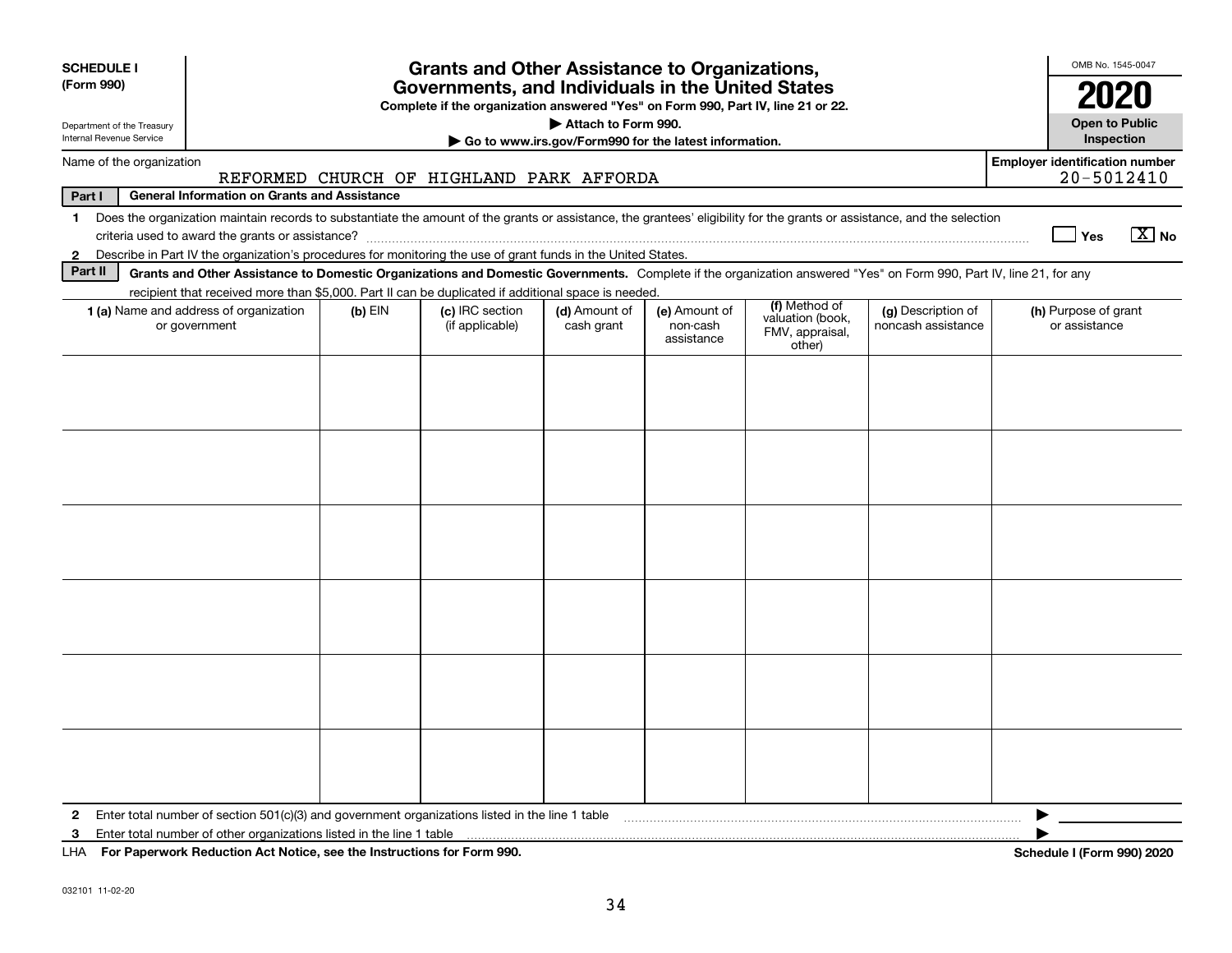#### 032102 11-02-20

#### Schedule I (Form 990) 2020 REFORMED CHURCH OF HIGHLAND PARK AFFORDA Page

**Part III | Grants and Other Assistance to Domestic Individuals. Complete if the organization answered "Yes" on Form 990, Part IV, line 22.** Part III can be duplicated if additional space is needed.

Part IV | Supplemental Information. Provide the information required in Part I, line 2; Part III, column (b); and any other additional information.

| (a) Type of grant or assistance | (b) Number of<br>recipients | (c) Amount of<br>cash grant | (d) Amount of non-<br>cash assistance | (e) Method of valuation<br>(book, FMV, appraisal, other) | (f) Description of noncash assistance |
|---------------------------------|-----------------------------|-----------------------------|---------------------------------------|----------------------------------------------------------|---------------------------------------|
|                                 |                             |                             |                                       |                                                          |                                       |
|                                 |                             |                             |                                       |                                                          | FOOD/                                 |
| TENANT ASSISTANCE               | 318                         | 360,039.                    |                                       | $0.$ BOOK                                                | HOUSING/UTILITIES/CLOTHING            |
|                                 |                             |                             |                                       |                                                          |                                       |
|                                 |                             |                             |                                       |                                                          |                                       |
| GENERAL PUBLIC ASSISTANCE       | 26                          | 16,636.                     |                                       | $0.$ BOOK                                                | PERSONAL/MEDICAL                      |
|                                 |                             |                             |                                       |                                                          |                                       |
|                                 |                             |                             |                                       |                                                          |                                       |
|                                 |                             |                             |                                       |                                                          |                                       |
|                                 |                             |                             |                                       |                                                          |                                       |
|                                 |                             |                             |                                       |                                                          |                                       |
|                                 |                             |                             |                                       |                                                          |                                       |
|                                 |                             |                             |                                       |                                                          |                                       |
|                                 |                             |                             |                                       |                                                          |                                       |
|                                 |                             |                             |                                       |                                                          |                                       |
|                                 |                             |                             |                                       |                                                          |                                       |